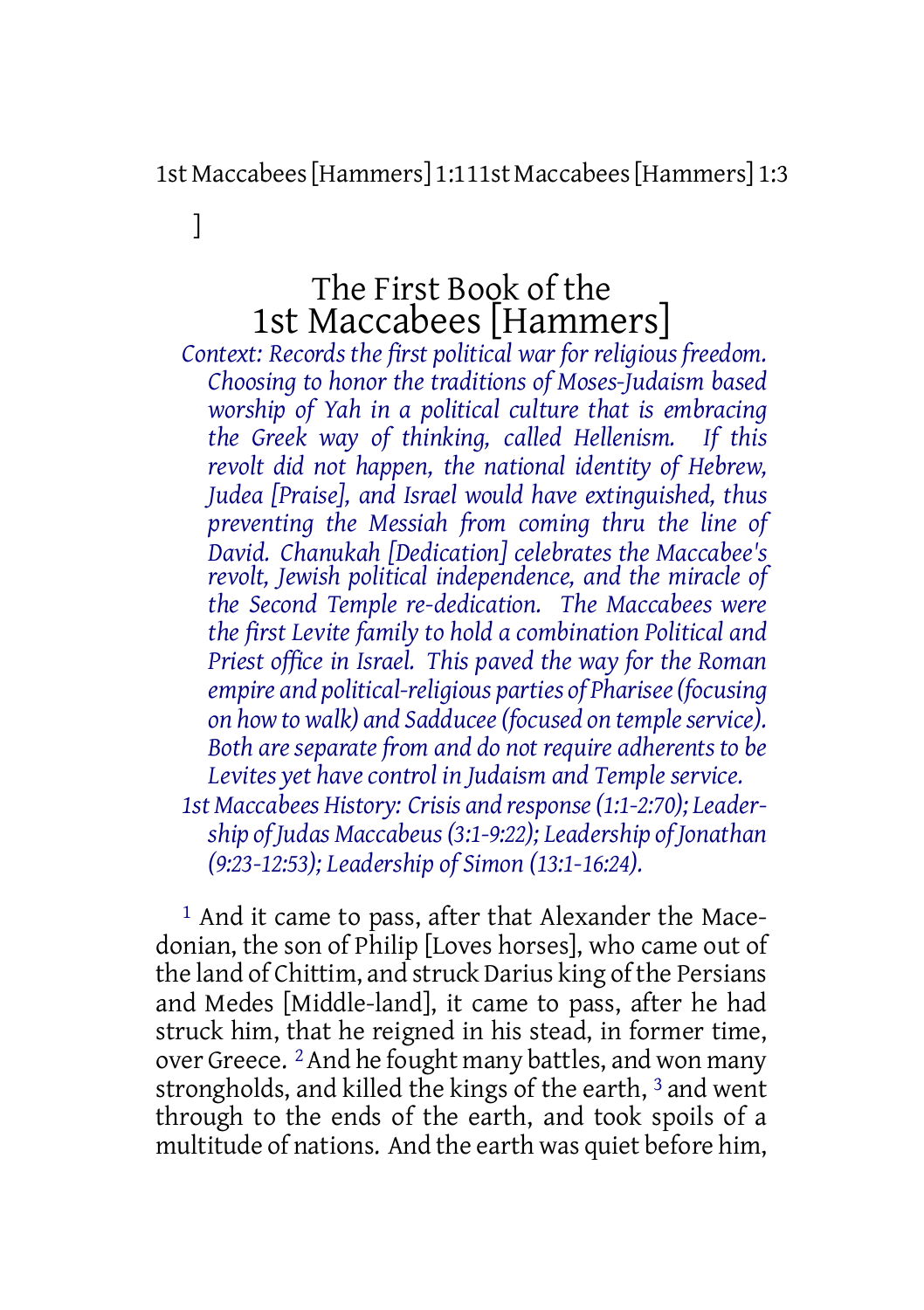1st Maccabees[Hammers] 1:421st Maccabees[Hammers] 1:15

and he was exalted, and his heart was lifted up, 4 and he gathered together an exceeding strong host, and ruled over countries and nations and principalities, and they became tributary to him.<sup>5</sup> And after these things he fell sick, and perceived that he should die. <sup>6</sup> And he called his servants, which were honorable, which had been brought up with him from his youth, and he divided to them his kingdom, while he was yet alive. <sup>7</sup> And Alexander reigned twelve years, and he died. 8 And his servants bare rule, each one in his place. <sup>9</sup> And they did all put diadems upon themselves after that he was dead, and so did their sons after them many years: and they multiplied evils in the earth.

10 And there came forth out of them a sinful root, Antiochus Epiphanes, son of Antiochus the king, who had been a hostage at Rome [Town of flowing waters], and he reigned in \* the hundred and thirty and seventh year of the kingdom of the Greeks.

<sup>11</sup> In those days came there forth out of Israel [God prevails] transgressors of the law, and persuaded many, saying, let us go and make a covenant binding contract between two or more parties· with the Gentiles that are round about us; for since we were parted from them many evils have befallen us. <sup>12</sup> And the saying was good in their eyes. 13 And certain of the people were forward herein and went to the king, and he gave them license to do after the ordinances of the Gentiles. <sup>14</sup> And they built a place of exercise in Jerusalem [City of peace] according to the laws of the Gentiles; 15 and they made themselves uncircumcised, and forsook the holy covenant ·binding contract between two or more parties·, and joined themselves to the Gentiles, and sold themselves to do evil.

<sup>\*</sup> 1:10 circa B.C.E 176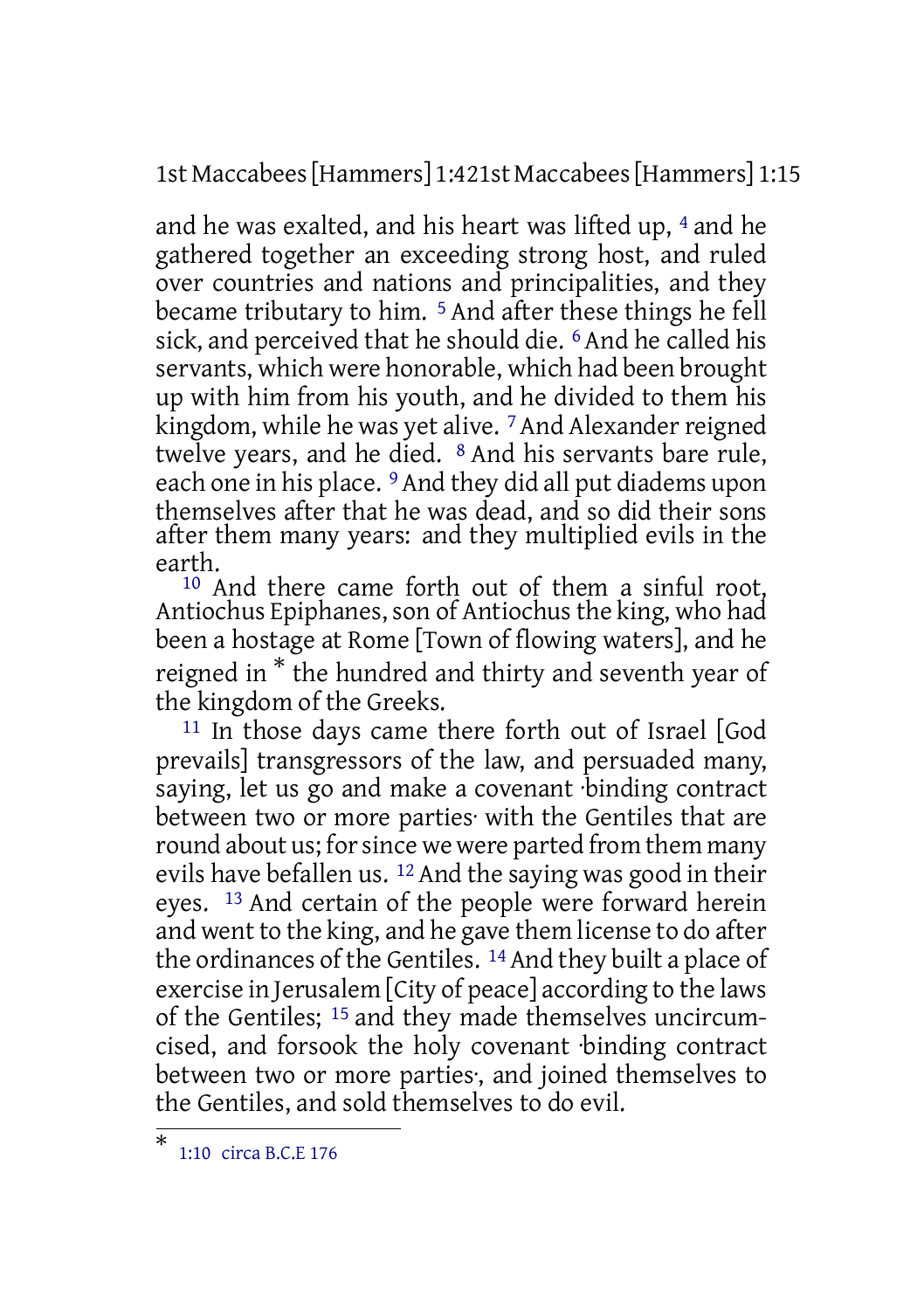1st Maccabees[Hammers] 1:1631st Maccabees[Hammers] 1:27

16 And the kingdom was well ordered in the sight of Antiochus, and he thought to reign over Egypt [Abode of slavery], that he might reign over the two kingdoms. 17 And he entered into Egypt [Abode of slavery] with a great multitude, with chariots, and with elephants, and with horsemen, and with a great navy;  $18$  and he made war against Ptolemy king of Egypt [Abode of slavery]; and Ptolemy was put to shame before him, and fled; and many fell wounded to death. 19 And they got possession of the strong cities in the land of Egypt [Abode of slavery]; and he took the spoils of Egypt [Abode of slavery].

<sup>20</sup> And Antiochus, after that he had struck Egypt [Abode of slavery], returned in  $\dagger$  the hundred and forty and third year, and went up against Israel [God prevails] and Jerusalem [City of peace] with a great multitude, 21 and entered presumptuously into the sanctuary, and took the golden altar, and the *menorah* ·lamp· of the light, and all that pertained there, 22 and the table of the show bread, and the cups to pour withal, and the bowls, and the golden censers, and the veil, and the crowns, and the adorning of gold which was on the face of the temple, and he scaled it all off. 23 And he took the silver and the gold and the precious utensils; and he took the hidden treasures which he found. 24And when he had taken all, he went away into his own land, and he made a great slaughter, and spoke very presumptuously. 25 And there came great mourning upon Israel [God prevails], in every place where they were; 26 and the rulers and elders groaned, the virgins and young men were made feeble, and the beauty of the women was changed. 27 Every bridegroom took up lamentation, she that sat in the marriage chamber was in

<sup>†</sup> 1:20 circa B.C.E <sup>170</sup>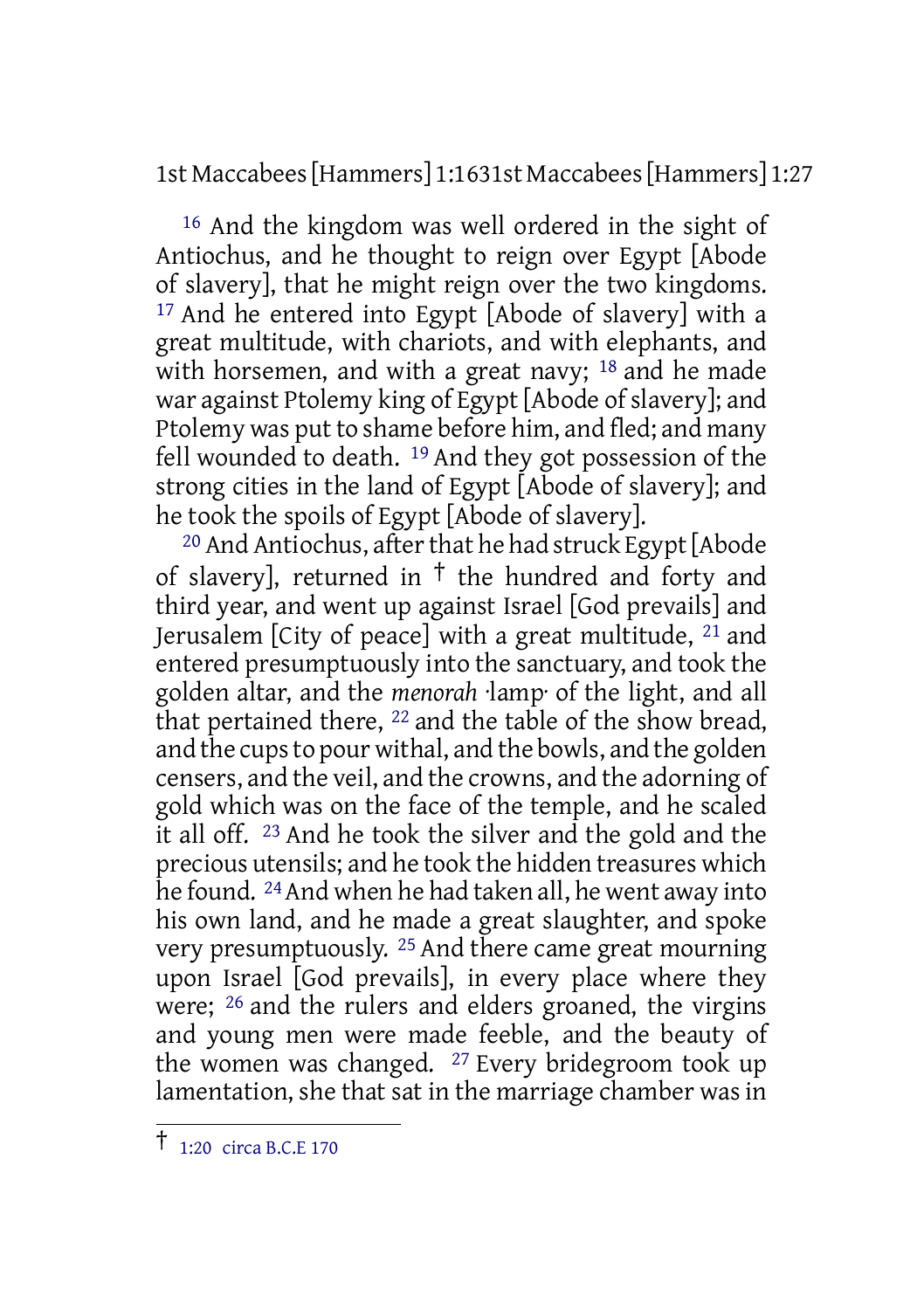1st Maccabees[Hammers] 1:2841st Maccabees[Hammers] 1:41

heaviness. 28 And the land was moved for the inhabitants thereof, and all the house of Jacob [Supplanter] was clothed with shame.

<sup>29</sup> And after two full years the king sent a chief collector of tribute to the cities of Judah [Praised], and he came to Jerusalem [City of peace] with a great multitude. 30 And he spoke words of peace to them in subtelty, and they gave him credence: and he fell upon the city suddenly, and struck it very sore, and destroyed much people out of Israel [God prevails]. 31 And he took the spoils of the city, and set it on fire, and pulled down the houses thereof and the walls thereof on every side. 32 And they led captive the women and the children, and the cattle they took in possession. 33 And they built the city of David [Beloved] with a great and strong wall, with strong towers, and it became to them a citadel. 34 And they put there a sinful nation, transgressors of the law, and they strengthened themselves therein. 35 And they stored up arms and food, and gathering together the spoils of Jerusalem [City of peace], they laid them up there, and they became a sore snare: 36 and it became a place to lie in wait in against the sanctuary, and an evil adversary to Israel [God prevails] continually. 37 And they shed innocent blood on every side of the sanctuary, and defiled the sanctuary. 38 And the inhabitants of Jerusalem [City of peace] fled because of them; and she became a habitation of strangers, and she became strange to them that were born in her, and her children forsook her. 39 Her sanctuary was laid waste like a wilderness, her feasts were turned into mourning, her Sabbaths into reproach, her honor into contempt. 40 According to her glory, so was her dishonor multiplied, and her high estate was turned into mourning.

<sup>41</sup> And king Antiochus wrote to his whole kingdom, that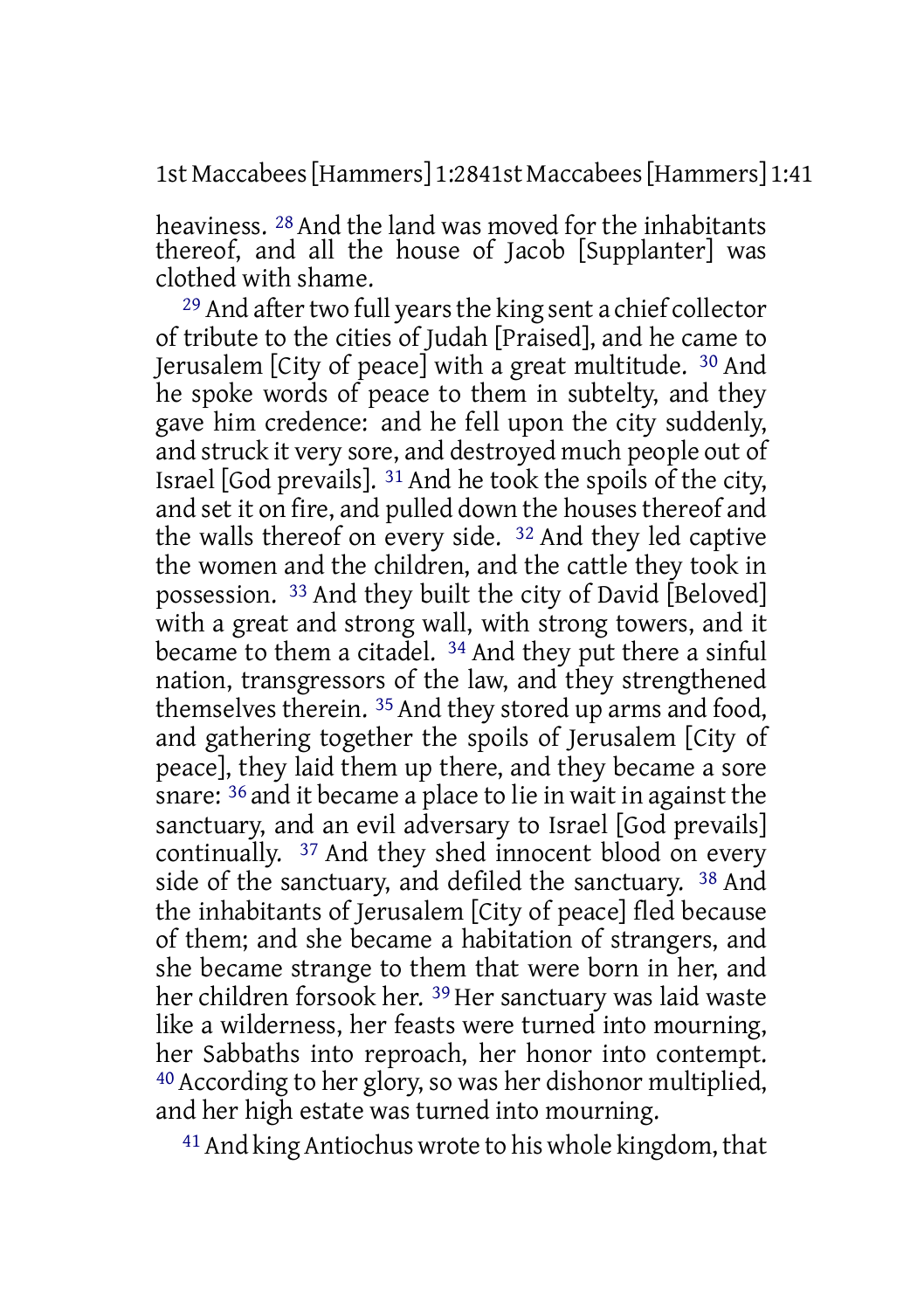1st Maccabees[Hammers] 1:4251st Maccabees[Hammers] 1:56

all should be one people, 42 and that each should forsake his own laws. And all the nations agreed according to the word of the king; 43 and many of Israel [God prevails] consented to his worship, and sacrificed to the idols, and profaned the *Sabbath* ·To cease·. 44 And the king sent letters by the hand of messengers to Jerusalem [City of peace] and the cities of Judah [Praised], that they should follow laws strange to the land,  $45$  and should forbid whole burnt offerings and sacrifice and drink offerings in the sanctuary; and should profane the Sabbaths and feasts, 46 and pollute the sanctuary and them that were holy; 47 that they should build altars, and temples, and shrines for idols, and should sacrifice swine's flesh and unclean beasts:  $^{48}$  and that they should leave their sons uncircumcised, that they should make their souls abominable with all manner of uncleanness and profanation; 49 so that they might forget the law, and change all the ordinances. 50 And whoever shall not do according to the word of the king, he shall die. 51 According to all these words wrote he to his whole kingdom; and he appointed overseers over all the people, and he commanded the cities of Judah [Praised] to sacrifice, city by city. 52 And from the people were gathered together to them many, every one that had forsaken the law; and they did evil things in the land; 53 and they made Israel to hide themselves in every place of refuge which they had.

<sup>54</sup> And on the fifteenth day of Chisley, in  $\ddagger$  the hundred and forty and fifth year, they built an abomination of desolation upon the altar, and in the cities of Judah [Praised] on every side they built idol altars. 55 And at the doors of the houses and in the streets they burned incense. 56 And they tore in pieces the books of the law

<sup>‡</sup> 1:54 circa B.C.E <sup>167</sup> or <sup>168</sup>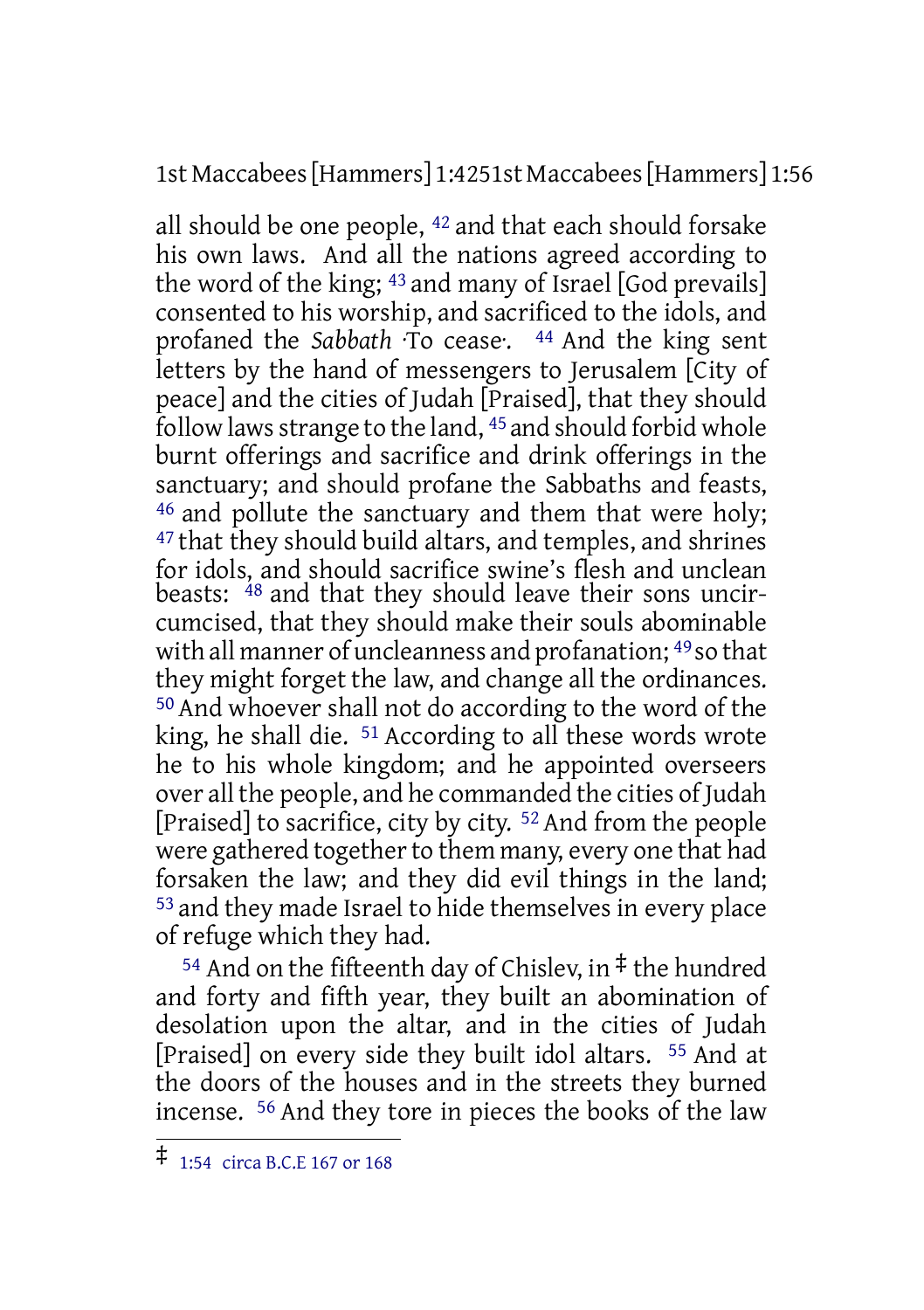1st Maccabees[Hammers] 1:5761st Maccabees[Hammers] 2:7

which they found, and set them on fire. 57 And wherever was found with any a book of the covenant, and if any consented to the law, the king's sentence delivered him to death. 58 Thus did they in their might to Israel [God prevails], to those that were found month by month in the cities. 59 And on the five and twentieth day of the month they sacrificed upon the idol altar of God. <sup>60</sup> And the women that had circumcised their children they put to death according to the commandment. 61 And they hanged their babes about their necks, and destroyed their houses, and them that had circumcised them. <sup>62</sup> And many in Israel [God prevails] were fully resolved and confirmed in themselves not to eat unclean things. <sup>63</sup> And they chose to die, that they might not be defiled with the meats, and that they might not profane the holy covenant: and they died. 64 And there came exceeding great wrath upon Israel [God prevails].

2

1 In those days rose up Mattathias [Gift of Yah] the son of John [Yah is gracious], the son of Simeon [Hearing], a priest of the sons of Joarib, from Jerusalem [City of peace]; and he lived at Modin. 2And he had five sons, John [Yah is gracious], who was surnamed Gaddis; 3 Simeon [Hearing], who was called Thassi; <sup>4</sup> Judas [Praised], who was called Maccabaeus [Hammer]; 5 Eleazar [Help of God], who was called Avaran; Jonathan, who was called Apphus.

6 And he saw the blasphemies that were committed in Judah [Praised] and in Jerusalem [City of peace], 7 and he said,

Woe is me! wherefore was I born to see the destruction of my people, and the destruction of the holy city, and to dwell there, when it was given into the hand of the enemy,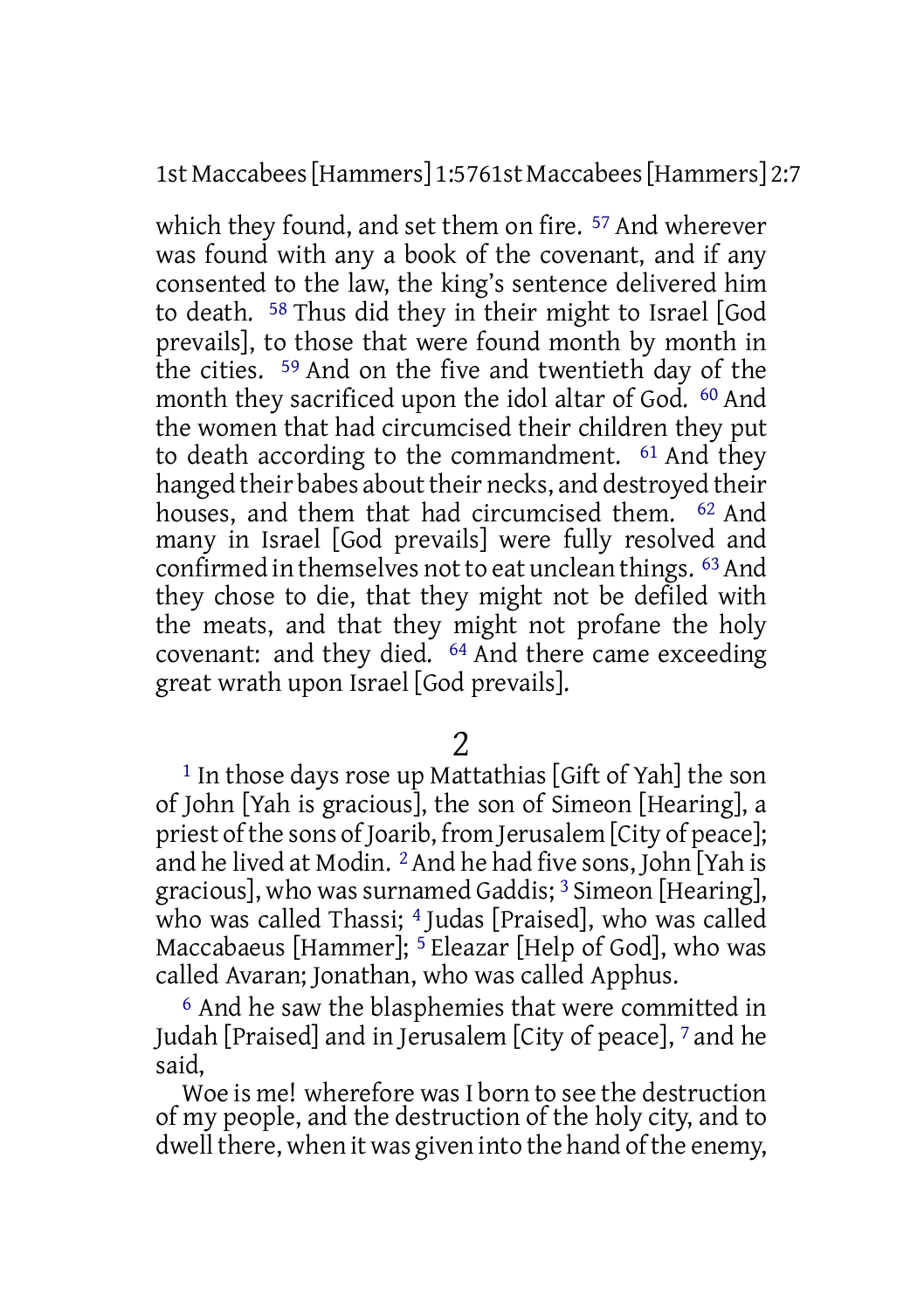1st Maccabees[Hammers] 2:871st Maccabees[Hammers] 2:22

the sanctuary into the hand of aliens? 8 Her temple is become as a man that was glorious: 9 her utensils of glory are carried away into captivity, her infants are slain in her streets, her young men with the sword of the enemy. 10 What nation has not inherited her palaces, and gotten possession of her spoils?  $11$  her adorning is all taken away; instead of a free woman she is become a bond woman: 12 and, behold, our holy things and our beauty and our glory are laid waste, and the Gentiles have profaned them.  $13$  Wherefore should we live any longer?

14 And Mattathias [Gift of Yah] and his sons tore their clothes, and put on sackcloth, and mourned exceedingly.

15 And the king's officers, that were enforcing the apostasy, came into the city Modin to sacrifice. 16 And many of Israel [God prevails] came to them, and Mattathias [Gift] of Yah] and his sons were gathered together. 17 And the king's officers answered and spoke to Mattathias [Gift of Yah], saying, You are a ruler and an honorable and great man in this city, and strengthened with sons and brethren: 18 now therefore come you first and do the commandment of the king, as all the nations have done, and the men of Judah [Praised], and they that remain in Jerusalem [City of peace]: and you and your house shall be in the number of the king's Friends, and you and your sons shall be honored with silver and gold and many gifts. 19 And Mattathias [Gift of Yah] answered and said with a loud voice, If all the nations that are in the house of the king's dominion hearken to him, to fall away each one from the worship of his fathers, and have made choice to follow his commandments, 20 yet will I and my sons and my brethren walk in the covenant of our fathers. 21 Heaven forbid that we should forsake the law and the ordinances. 22 We will not hearken to the king's words,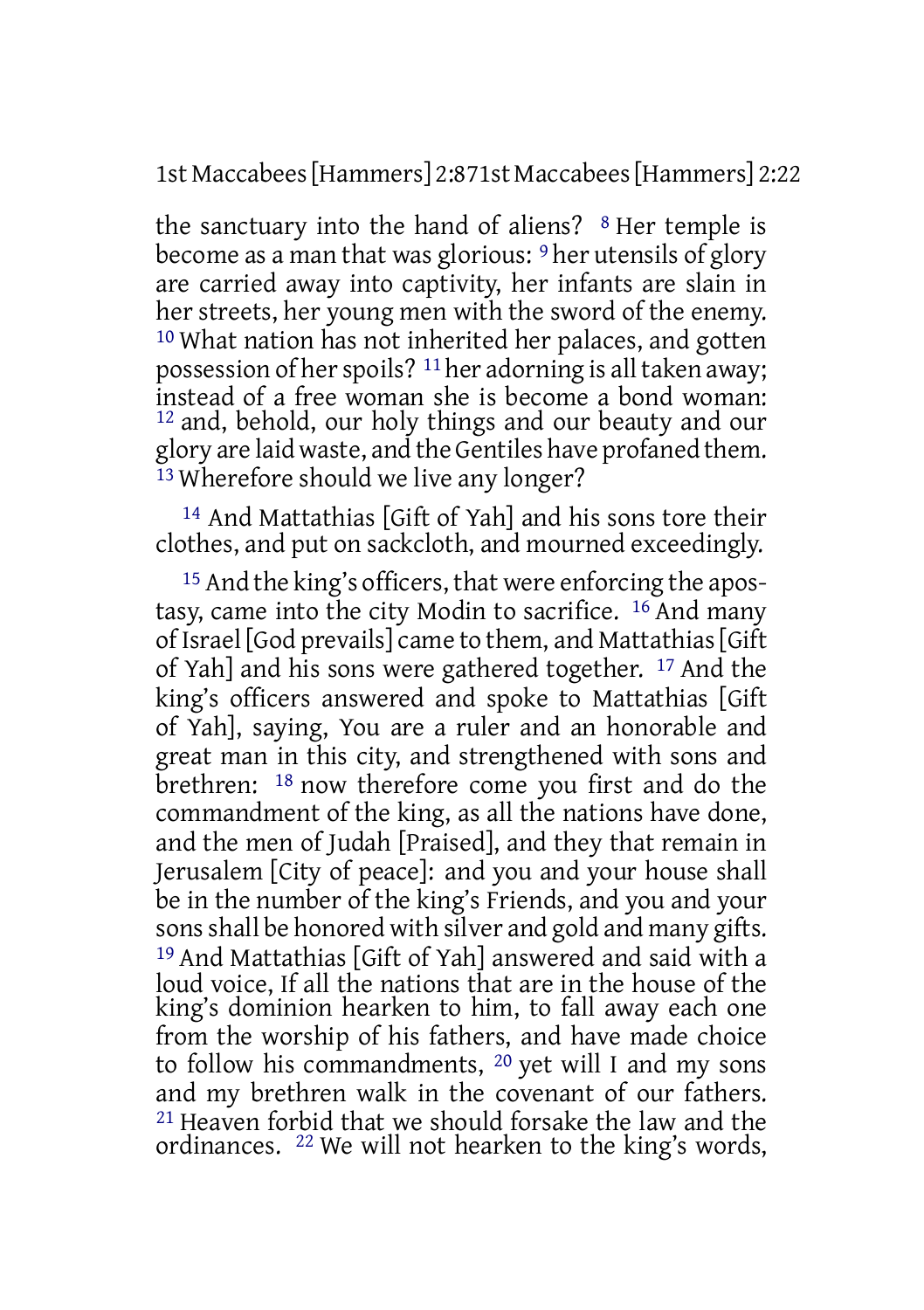1st Maccabees[Hammers] 2:2381st Maccabees[Hammers] 2:37

to go aside from our worship, on the right hand, or on the left. 23 And when he had left speaking these words, there came a Jew [Praiser] in the sight of all to sacrifice on the altar which was at Modin, according to the king's commandment. 24 And Mattathias [Gift of Yah] saw it, and his zeal was kindled, and his reins trembled, and he showed forth his wrath according to judgement, and ran, and killed him upon the altar.  $^{25}$  And the king's officer, who compelled men to sacrifice, he killed at that time, and pulled down the altar. 26 And he was zealous for the law, even as Pinchas [Bronze skin] did to Zimri the son of Salu. 27 And Mattathias [Gift of Yah] cried out in the city with a loud voice, saying, Whosoever is zealous for the law, and maintains the covenant, let him come forth after me. 28 And he and his sons fled into the mountains, and forsook all that they had in the city.

29 Then many that sought after justice and judgement went down into the wilderness, to dwell there, <sup>30</sup> they, and their sons, and their wives, and their cattle; because evils were multiplied upon them. 31 And it was told the king's officers, and the forces that were in Jerusalem [City] of peace], the city of David [Beloved], that certain men, who had broken the king's commandment, were gone down into the secret places in the wilderness; 32 and many pursued after them, and having overtaken them, they encamped against them, and set the battle in array against them on the *Sabbath* ·To cease· day. 33 And they said to them, Thus far. Come forth, and do according to the word of the king, and you shall live. 34 And they said, We will not come forth, neither will we do the word of the king, to profane the *Sabbath* ·To cease· day. 35 And they hasted to give them battle. <sup>36</sup> And they answered them not, neither cast they a stone at them, nor stopped up the secret places, <sup>37</sup> saying, Let us die all in our innocence: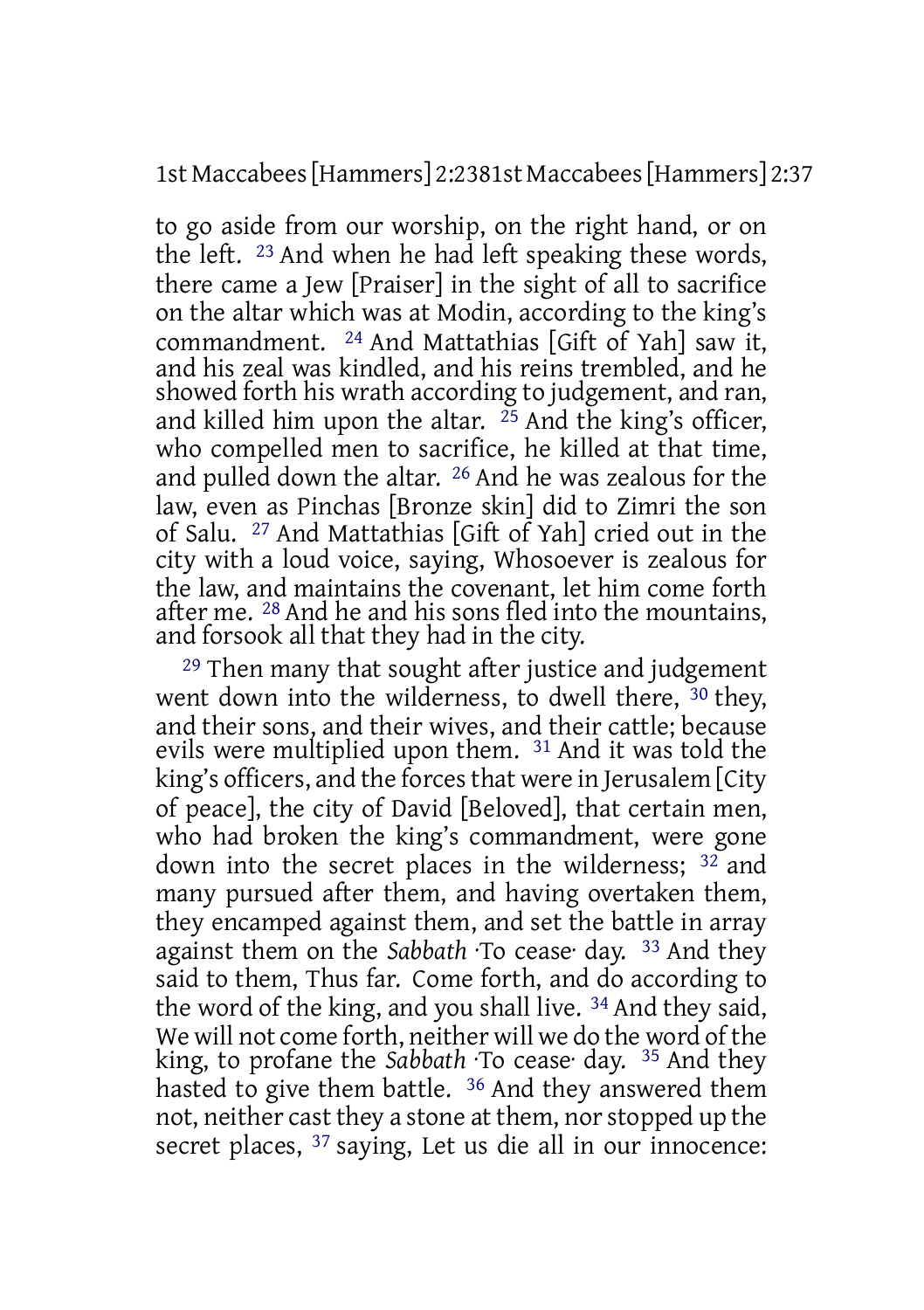1st Maccabees[Hammers] 2:3891st Maccabees[Hammers] 2:50

heaven and earth witness over us, that you put us to death without trial. <sup>38</sup> And they rose up against them in battle on the *Sabbath* ·To cease·, and they died, they and their wives and their children, and their cattle, to the number of a thousand souls.

<sup>39</sup> And Mattathias [Gift of Yah] and his friends knew<br>and they mourned over them exceedingly  $40$  And it, and they mourned over them exceedingly. one said to another, If we all do as our brethren have done, and fight not against the Gentiles for our lives and our ordinances, they will now quickly destroy us from off the earth. 41 And they took counsel on that day, saying, whoever shall come against us to battle on the *Sabbath* ·To cease· day, let us fight against him, and we shall in no wise all die, as our brethren died in the secret places. <sup>42</sup> Then were gathered together to them a company of Hasidaeans, mighty men of Israel [God prevails], every one that offered himself willingly for the law. 43 And all they that fled from the evils were added to them, and became a stay to them. 44 And they mustered a host, and struck sinners in their anger, and lawless men in their wrath: and the rest fled to the Gentiles for safety. 45 And Mattathias [Gift of Yah] and his friends went round about, and pulled down the altars; 46 and they circumcised by force the children that were uncircumcised, as many as they found in the coasts of Israel [God prevails]. <sup>47</sup> And they pursued after the sons of pride, and the work prospered in their hand. 48 And they rescued the law out of the hand of the Gentiles, and out of the hand of the kings, neither suffered they the sinner to triumph.

49 And the days of Mattathias [Gift of Yah] drew near that he should die, and he said to his sons,

Now have pride and rebuke gotten strength, and a season of overthrow, and wrath of indignation. 50 And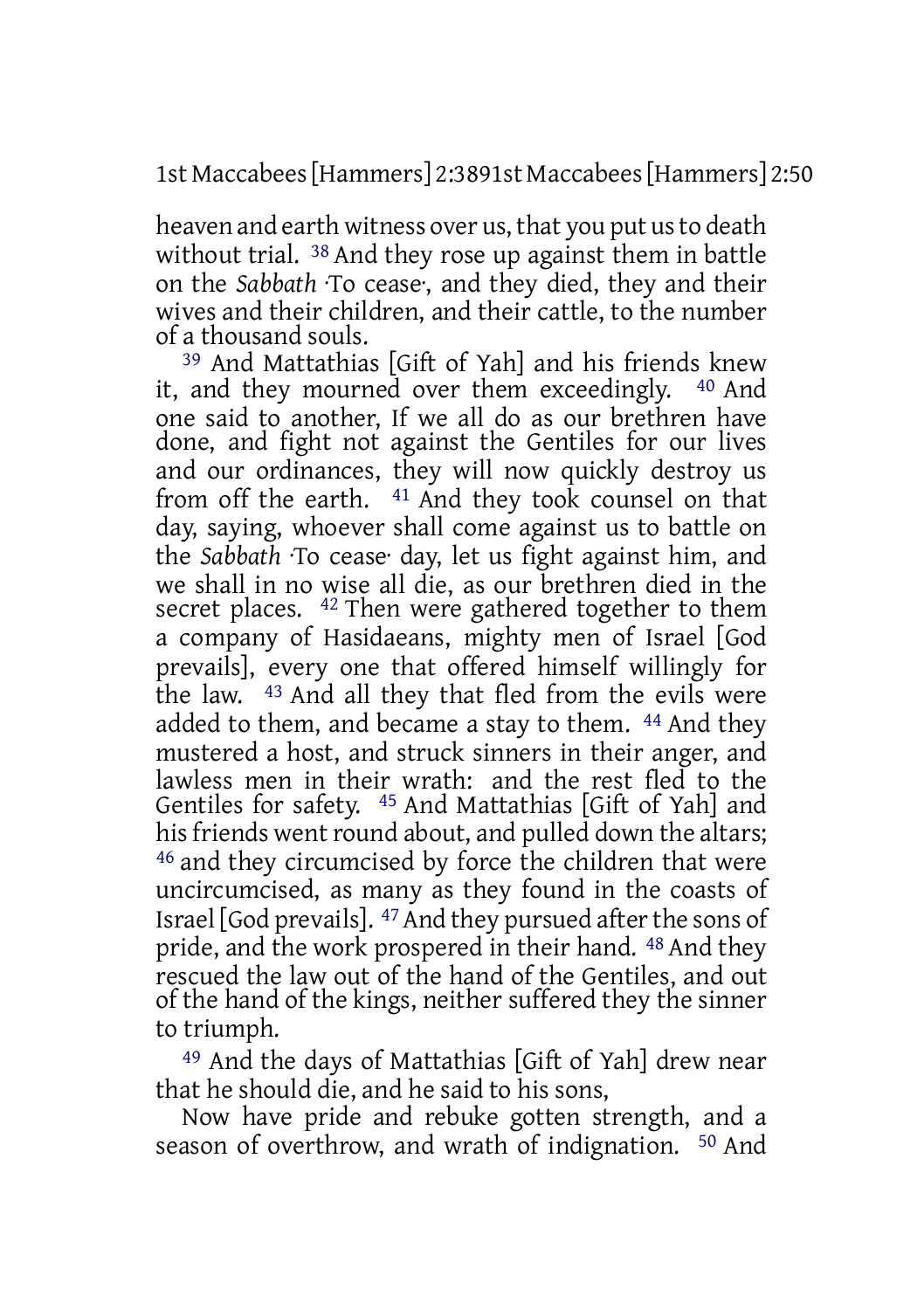### 1st Maccabees[Hammers] 2:51101st Maccabees[Hammers] 2:66

now, my children, be you zealous for the law, and give your lives for the covenant of your fathers. 51 And call to remembrance the deeds of our fathers which they did in their generations; and receive great glory and an everlasting name. 52 Was not Abraham [Father of a multitude] found faithful in temptation, and it was reckoned to him for righteousness?  $5^3$  Joseph [May he add] in the time of his distress kept the commandment, and became lord of Egypt [Abode of slavery]. <sup>54</sup> Pinchas [Bronze skin] our father, for that he was zealous exceedingly, obtained the covenant ·binding contract between two or more parties· of an everlasting priesthood. 55 Joshua [Salvation Yah] for fulfilling the word became a judge in Israel [God prevails]. 56 Caleb for bearing witness in the congregation obtained a heritage in the land. 57 David [Beloved] for being merciful inherited the throne of a kingdom forever and ever. <sup>58</sup> Elijah [My God Yah], for that he was exceeding zealous for the law, was taken up into heaven. 59Hananiah, Azariah, Mishael, believed, and were saved out of the flame. <sup>60</sup> Daniel [My judge is God] for his innocence was delivered from the mouth of lions. 61 And thus consider you from generation to generation, that none that put their trust in him shall lack for strength. 62 And be not afraid of the words of a sinful man; for his glory shall be dung and worms. 63To-day he shall be lifted up, and tomorrow he shall in no wise be found, because he is returned to his dust, and his thought is perished. <sup>64</sup> And you, my children, be strong, and show yourselves men in behalf of the law; for therein shall you obtain glory. 65 And, behold, Simeon [Hearing] your brother, I know that he is a man of counsel; give ear to him always: he shall be a father to you. 66 And Judas Maccabee [Praised Hammer], he has been strong and mighty from his youth: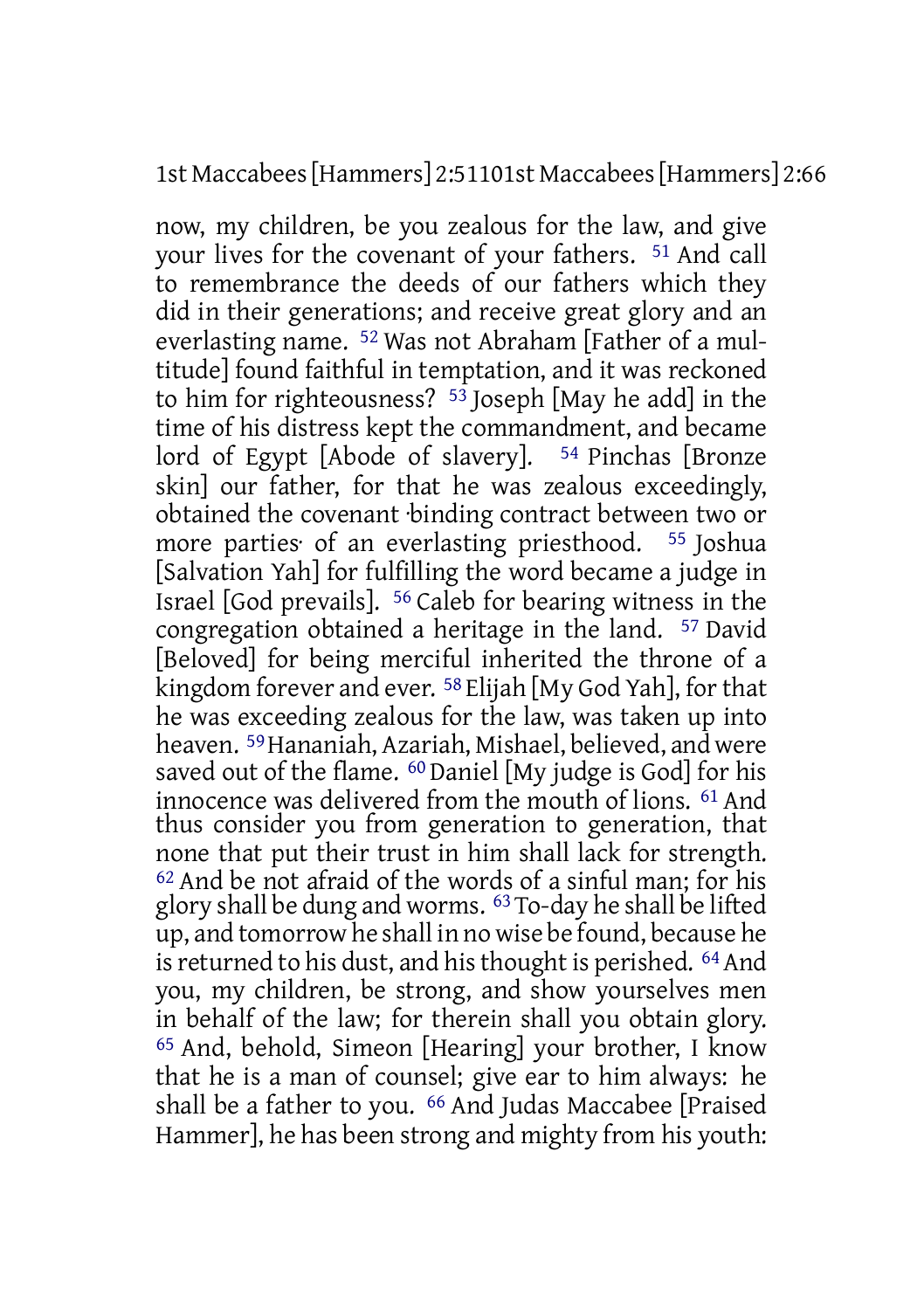1st Maccabees[Hammers] 2:67111st Maccabees[Hammers] 3:9

he shall be your captain, and shall fight the battle of the people. 67And take you to you all the doers of the law, and avenge the wrong of your people. <sup>68</sup> Render a recompense to the Gentiles, and take heed to the commandments of the law. 69 And he blessed them, and was gathered to his fathers. <sup>70</sup> And he died in \* the hundred and forty and sixth year, and his sons buried him in the sepulchers of his fathers at Modin, and all Israel [God prevails] made great lamentation for him.

3

1 And his son Judas [Praised], who was called Maccabaeus [Hammer], rose up in his stead.  $2$  And all his brethren helped him, and so did all they that clave to his father, and they fought with gladness the battle of Israel [God prevails]. 3 And he got his people great glory, and put on a breastplate as a giant, and girded his warlike harness about him, and set battles in array, protecting the army with his sword. 4 And he was like a lion in his deeds, and as a lion's whelp roaring for prey. 5 And he pursued the lawless, seeking them out, and he burned up those that troubled his people. <sup>6</sup> And the lawless shrunk for fear of him, and all the workers of lawlessness were sore troubled, and salvation prospered in his hand. 7 And he angered many kings, and made Jacob [Supplanter] glad with his acts, and his memorial is blessed forever. 8 And he went about among the cities of Judah [Praised], and destroyed the ungodly out of the land, and turned away wrath from Israel [God prevails]: 9 and he was renowned to the utmost part of the earth, and he gathered together such as were ready to perish.

<sup>\*</sup> 2:70 circa B.C.E 167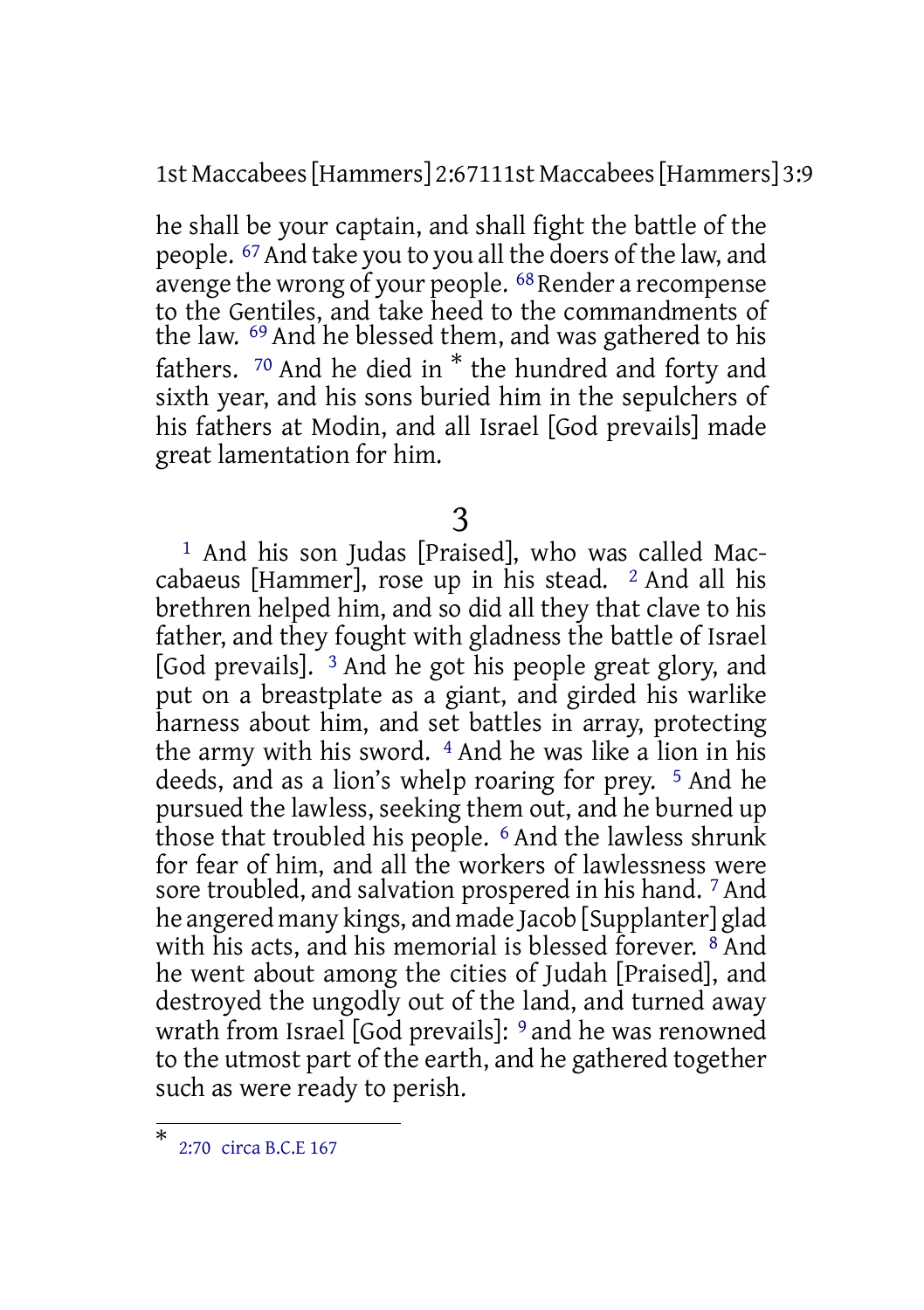1st Maccabees[Hammers] 3:10121st Maccabees[Hammers] 3:22

10 And Apollonius gathered the Gentiles together, and a great host from Samaria, to fight against Israel [God prevails]. 11 And Judas [Praised] perceived it, and he went forth to meet him, and struck him, and killed him: and many fell wounded to death, and the rest fled. <sup>12</sup> And they took their spoils, and Judas [Praised] took the sword of Apollonius, and therewith he fought all his days.

13 And Seron, the commander of the host of Syria [Elevated], heard say that Judas [Praised] had gathered a gathering and a congregation of faithful men with him, and of such as went out to war; 14 And he said, I will make myself a name and get me glory in the kingdom; and I will fight against Judas [Praised] and them that are with him, that set at nothing the word of the king. <sup>15</sup> And there went up with him also a mighty army of the ungodly to help him, to take vengeance on the children of Israel l God prevails].

16 And he came near to the going up of Bethhoron, and Judas [Praised] went forth to meet him with a small company. 17 But when they saw the army coming to meet them, they said to Judas [Praised], What? shall we be able, being a small company, to fight against so great and strong a multitude? and we for our part are faint, having tasted no food this day. 18 And Judas [Praised] said, It is an easy thing for many to be shut up in the hands of a few; and with heaven it is all one, to save by many or by few: 19 for victory in battle stands not in the multitude of a host; but strength is from heaven. 20 They come to us in fulness of insolence and lawlessness, to destroy us and our wives and our children, for to spoil us: 21 but we fight for our lives and our laws. <sup>22</sup> And he himself will discomfit them before our face: but as for you, be you not afraid of them.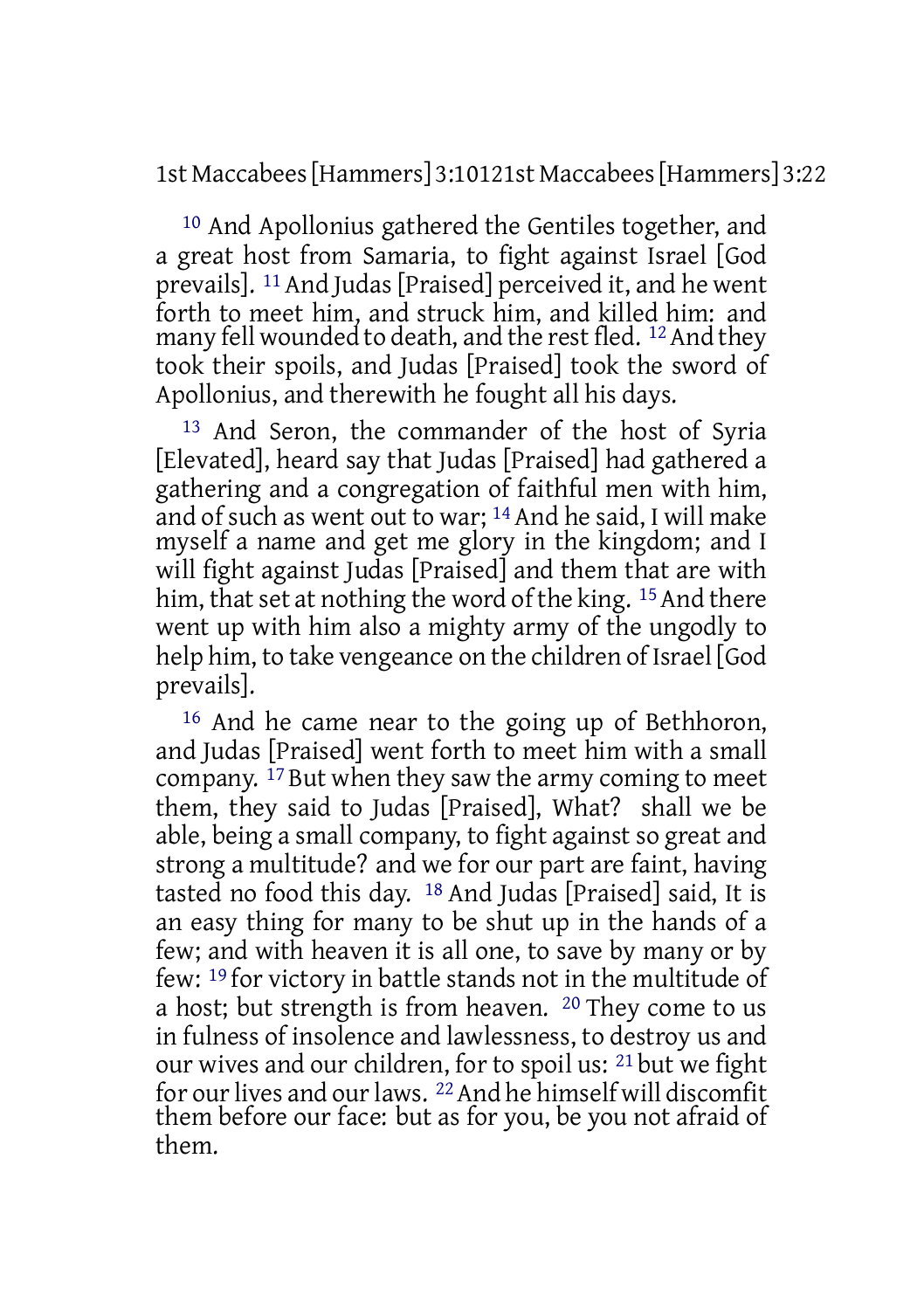1st Maccabees[Hammers] 3:23131st Maccabees[Hammers] 3:34

 $23$  Now when he had left off speaking, he leapt suddenly upon them, and Seron and his army were discomfited before him. 24 And they pursued them in the going down of Bethhoron to the plain, and there fell of them about eight hundred men; but the residue fled into the land of the Philistines [To roll in dust (As an insult)].

25 And the fear of Judas [Praised] and his brethren, and the dread of them, began to fall upon the nations round about them: 26 and his name came near even to the king, and every nation told of the battles of Judas [Praised].

27 But when king Antiochus heard these words, he was full of indignation: and he sent and gathered together all the forces of his realm, an exceeding strong army. 28 And he opened his treasury, and gave his forces pay for a year, and commanded them to be ready for every need. 29 And he saw that the money failed from his treasures, and that the tributes of the country were small, because of the dissension and plague which he had brought upon the land, to the end that he might take away the laws which had been from the first days; <sup>30</sup> and he feared that he should not have enough as at other times for the charges and the gifts which he gave aforetime with a liberal hand, and he abounded above the kings that were before him. 31 And he was exceedingly perplexed in his mind, and he determined to go into Persia [Descendants of Lovingkindness], and to take the tributes of the countries, and to gather much money. 32 And he left Lysias, an honorable man, and one of the seed royal, to be over the affairs of the king from the river Euphrates [Fruitful] to the borders of Egypt [Abode of slavery], 33 and to bring up his son Antiochus, until he came again. 34 And he delivered to him the half of his forces, and the elephants, and gave him charge of all the things that he would have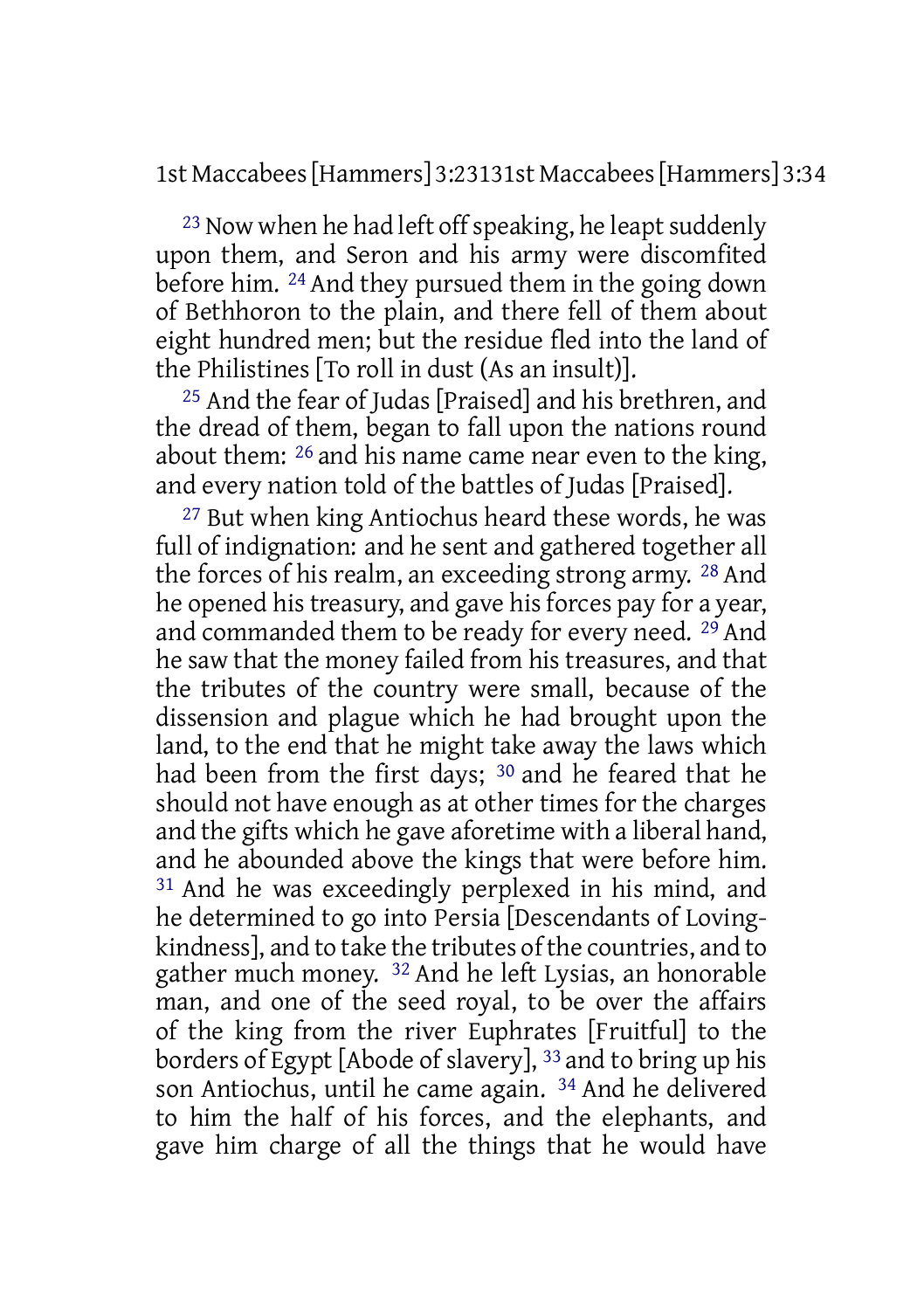1st Maccabees[Hammers] 3:35141st Maccabees[Hammers] 3:44

done, and concerning them that lived in Judea and in Jerusalem [City of peace], 35 that he should send a host against them, to root out and destroy the strength of Israel [God prevails], and the remnant of Jerusalem [City of peace], and to take away their memorial from the place; 36 And that he should make strangers to dwell on all their coasts, and should divide their land to them by lot. 37 And the king took the half that remained of the forces, and removed from Antioch, from his royal city, \* the hundred and forty and seventh year; and he passed over the river Euphrates [Fruitful], and went through the upper countries.

38 And Lysias chose Ptolemy the son of Dorymenes, and Nicanor, and Gorgias, mighty men of the king's Friends; <sup>39</sup> and with them he sent forty thousand footmen, and seven thousand horse, to go into the land of Judah [Praised], and to destroy it, according to the word of the king. 40 And they removed with all their host, and came and pitched near to Emmaus in the plain country. 41 And the merchants of the country heard the fame of them, and took silver and gold exceeding much, with servants, and came into the camp to take the children of Israel [God prevails] for servants: and there were added to them the forces of Syria [Elevated] and of the land of the Philistines [To roll in dust (As an insult)].

42 And Judas [Praised] and his brethren saw that evils were multiplied, and that the forces were encamping in their borders; and they took knowledge of the king's words which he had commanded, to destroy the people and make an end of them; 43 and they said each man to his neighbor, Let us raise up the ruin of our people, and let us fight for our people and the holy place. 44 And

<sup>\*</sup> 3:37 circa B.C.E 166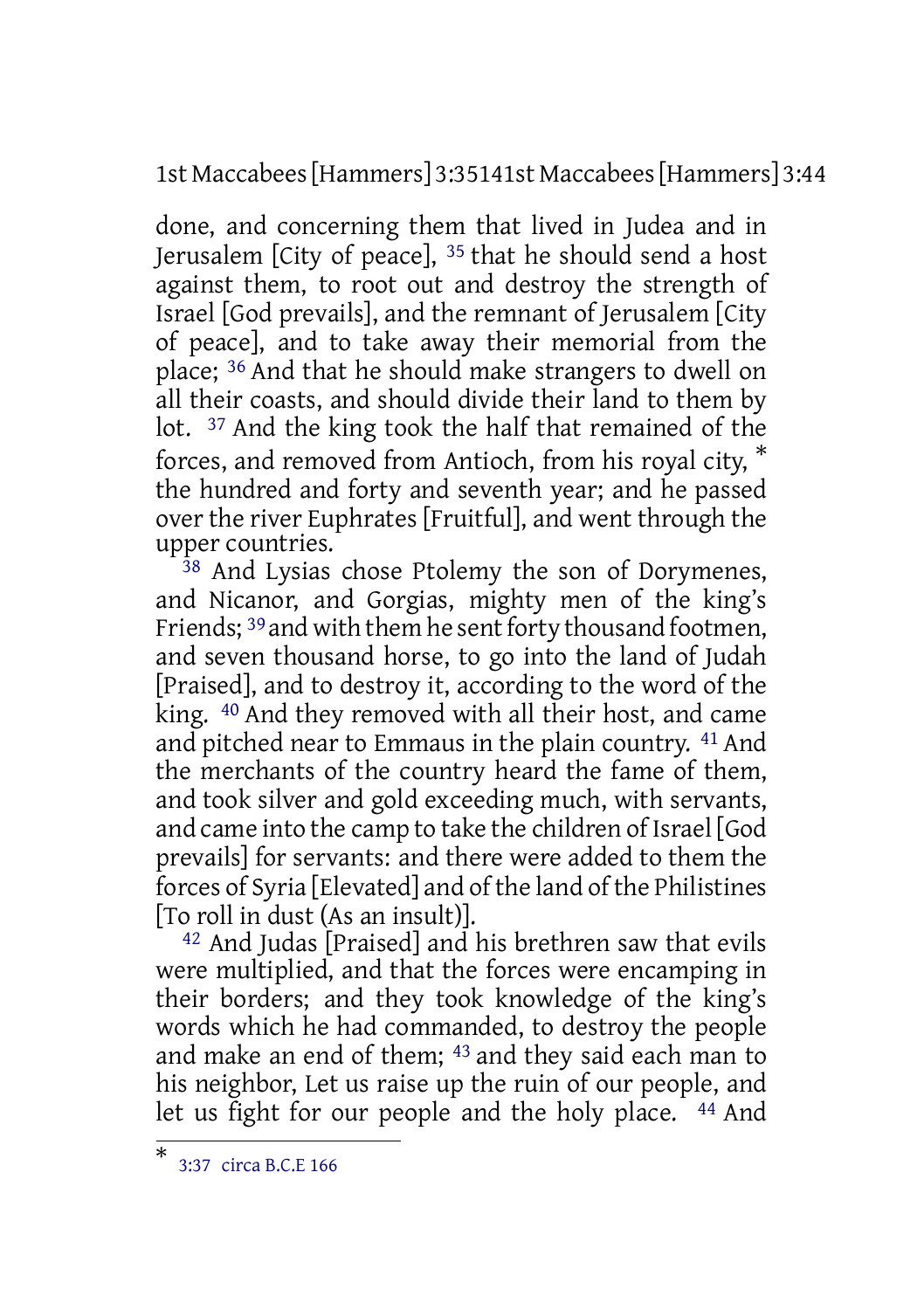## 1st Maccabees[Hammers] 3:45151st Maccabees[Hammers] 3:56

the congregation was gathered together, that they might be ready for battle, and that they might pray, and ask for mercy and compassion. 45 And Jerusalem [City of peace] was without inhabitant as a wilderness, there was none of her offspring that went in or went out; and the sanctuary was trodden down, and the sons of strangers were in the citadel, the Gentiles lodged therein; and joy was taken away from Jacob [Supplanter], and the pipe and the harp ceased. 46 And they gathered themselves together, and came to Mizpeh, over against Jerusalem [City of peace]; for in Mizpeh was there a place of prayer aforetime for Israel [God prevails]. <sup>47</sup> And they fasted that day, and put on sackcloth, and put ashes upon their heads, and tore their clothes, 48 and laid open the book of the law, concerning which the Gentiles were wont to inquire, seeking the likenesses of their idols. 49 And they brought the priests' garments, and the first fruits, and the tithes: and they stirred up the Nazarites, who had accomplished their days.  $50$  And they cried aloud toward heaven, saying, What shall we do with these men, and where shall we carry them away? 51 And your holy place is trodden down and profaned, and your priests are in heaviness and brought low. 52 And, behold, the Gentiles are assembled together against us to destroy us: you know what things they imagine against us. 53 How shall we be able to stand before them, except you be our help? 54And they sounded with the trumpets, and cried with a loud voice.

55 And after this Judas [Praised] appointed leaders of the people, captains of thousands, and captains of hundreds, and captains of fifties, and captains of tens. 56 And he said to them that were building houses, and were betrothing wives, and were planting vineyards, and were fearful, that they should return, each man to his own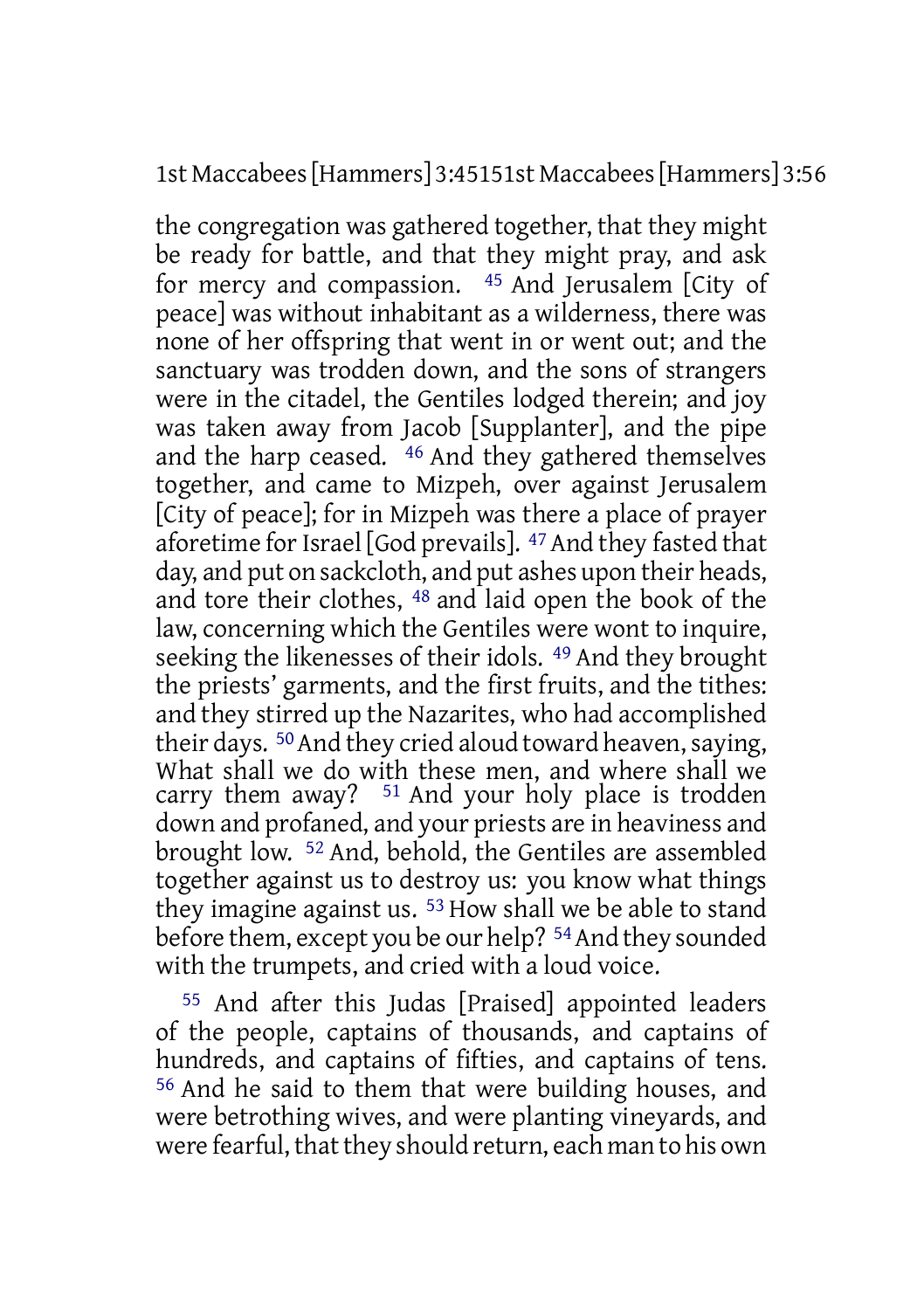1st Maccabees[Hammers] 3:57161st Maccabees[Hammers] 4:11

house, according to the law. 57 And the army removed, and encamped upon the south side of Emmaus. 58 And Judas [Praised] said, Gird yourselves, and be valiant men, and be in readiness against the morning, that you may fight with these Gentiles, that are assembled together against us to destroy us, and our holy place: <sup>59</sup> for it is better for us to die in battle, than to look upon the evils of our nation and the holy place. 60 Nevertheless, as may be the will in heaven, so shall he do.

4

1 And Gorgias took five thousand footmen, and a thousand chosen horse, and the army removed by night, <sup>2</sup> that it might fall upon the army of the Jews [Praisers] and strike them suddenly: and the men of the citadel were his guides. 3And Judas[Praised] heard thereof, and removed, he and the valiant men, that he might strike the king's host which was at Emmaus, <sup>4</sup> while as yet the forces were dispersed from the camp. 5 And Gorgias came into the camp of Judas [Praised] by night, and found no man; and he sought them in the mountains; for he said, These men flee from us. 6 And as soon as it was day, Judas [Praised] appeared in the plain with three thousand men: howbeit they had not armor nor swords to their minds. 7 And they saw the camp of the Gentiles strong and fortified, and horsemen compassing it round about; and these were expert in war. 8 And Judas [Praised] said to the men that were with him, Fear you not their multitude, neither be you afraid of their onset. 9 Remember how our fathers were saved in the Red sea, when Pharaoh pursued them with a host. 10 And now let us cry to heaven, if he will have us, and will remember the covenant of our fathers, and destroy this army before our face today: 11 and all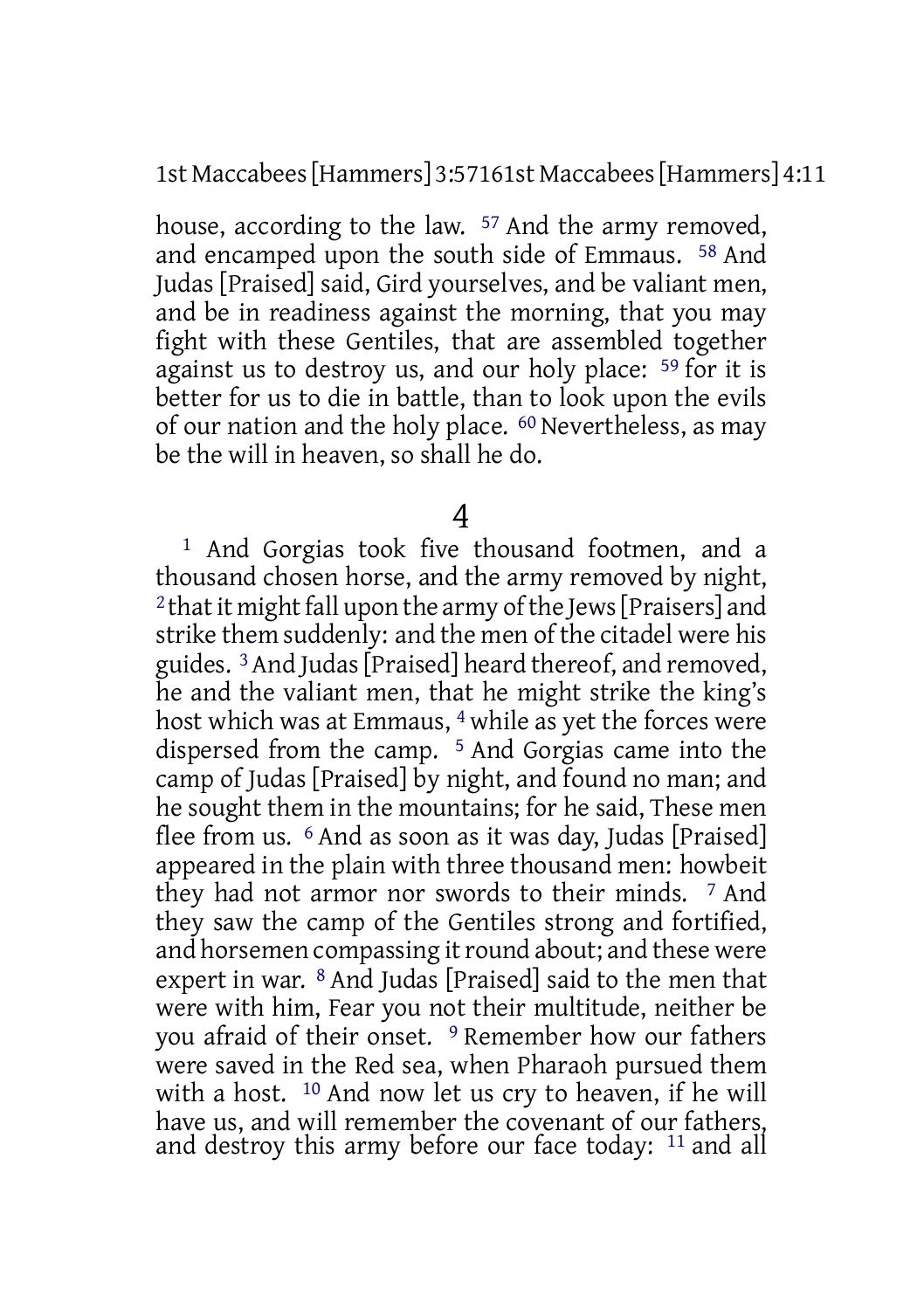#### 1st Maccabees[Hammers] 4:12171st Maccabees[Hammers] 4:27

the Gentiles shall know that there is one who redeems and saves Israel [God prevails]. 12 And the strangers lifted up their eyes, and saw them coming over against them:  $13$  and they went out of the camp to battle. And they that were with Judas [Praised] sounded their trumpets, 14 and joined battle, and the Gentiles were discomfited, and fled into the plain. 15 But all the hindmost fell by the sword: and they pursued them to Gazara, and to the plains of Idumaea and Azotus and Jamnia, and there fell of them about three thousand men. 16 And Judas [Praised] and his host returned from pursuing after them, 17 and he said to the people, Be not greedy of the spoils, inasmuch as there is a battle before us; 18 and Gorgias and his host are near to us in the mountain. But stand you now against our enemies, and fight against them, and afterwards take the spoils with boldness.<sup>19</sup> While Judas [Praised] was yet making an end of these words, there appeared a part of them looking out from the mountain: 20 and they saw that their host had been put to flight, and that the Jews [Praisers] were burning the camp; for the smoke that was seen declared what was done. 21 But when they perceived these things, they were sore afraid; and perceiving also the army of Judas [Praised] in the plain ready for battle, 22 they fled all of them into the land of the Philistines [To roll in dust (As an insult)]. <sup>23</sup> And Judas [Praised] returned to spoil the camp, and they got much gold, and silver, and blue, and sea purple, and great riches. 24 And they returned home, and sang a song of thanksgiving, and gave praise to heaven; because his mercy is good, because his mercy endures forever. 25 And Israel [God prevails] had a great deliverance that day.

26 But the strangers, as many as had escaped, came and told Lysias all the things that had happened: 27 but when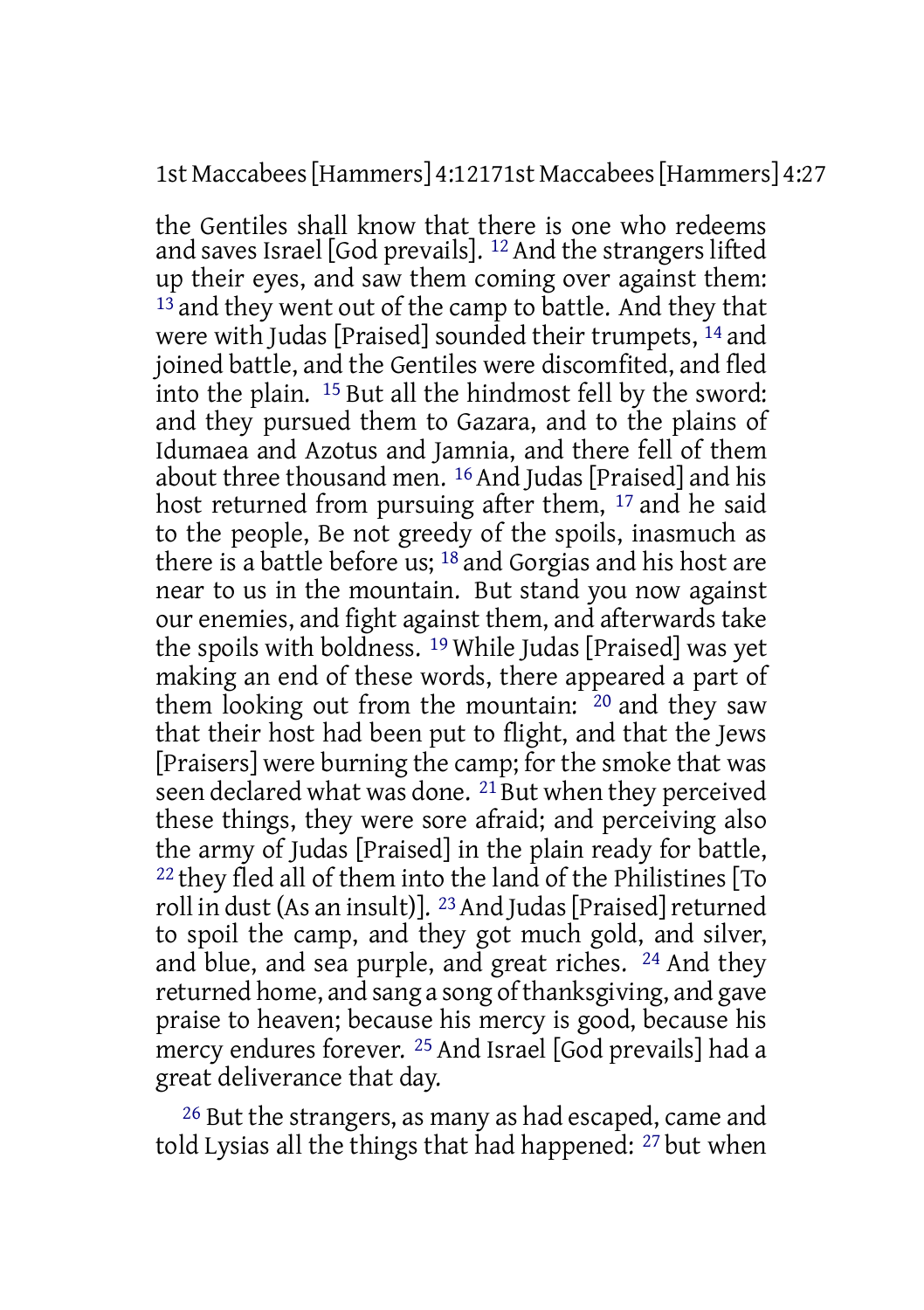1st Maccabees[Hammers] 4:28181st Maccabees[Hammers] 4:37

he heard thereof, he was confounded and discouraged, because neither had such things as he would been done to Israel [God prevails], nor had such things as the king commanded him come to pass.

 $28$  And in the next year he gathered together threescore thousand chosen footmen, and five thousand horse, that he might subdue them. <sup>29</sup> And they came into Idumaea, and encamped at Bethsura; and Judas [Praised] met them with ten thousand men. <sup>30</sup> And he saw that the army was strong, and he prayed and said,

Blessed are you, O Savior of Israel [God prevails], who did quell the onset of the mighty man by the hand of your servant David [Beloved], and did deliver the army of the Philistines [To roll in dust (As an insult)] into the hands of Jonathan the son of Saul [Asked for], and of his armor bearer: 31 shut up this army in the hand of your people Israel [God prevails], and let them be ashamed for their host and their horsemen: <sup>32</sup> give them faintness of heart. and cause the boldness of their strength to melt away, and let them quake at their destruction: 33 cast them down with the sword of them that love you, and let all that know your name praise you with thanksgiving.

34 And they joined battle; and there fell of the army of Lysias about five thousand men, and they fell down over against them. 35 But when Lysias saw that his array was put to flight, and the boldness that had come upon them that were with Judas [Praised], and how they were ready either to live or to die nobly, he removed to Antioch, and gathered together hired soldiers, that he might come again into Judea with even a greater company.

36 But Judas [Praised] and his brethren said, Behold, our enemies are discomfited: let us go up to cleanse the holy place, and to dedicate it afresh. <sup>37</sup> And all the army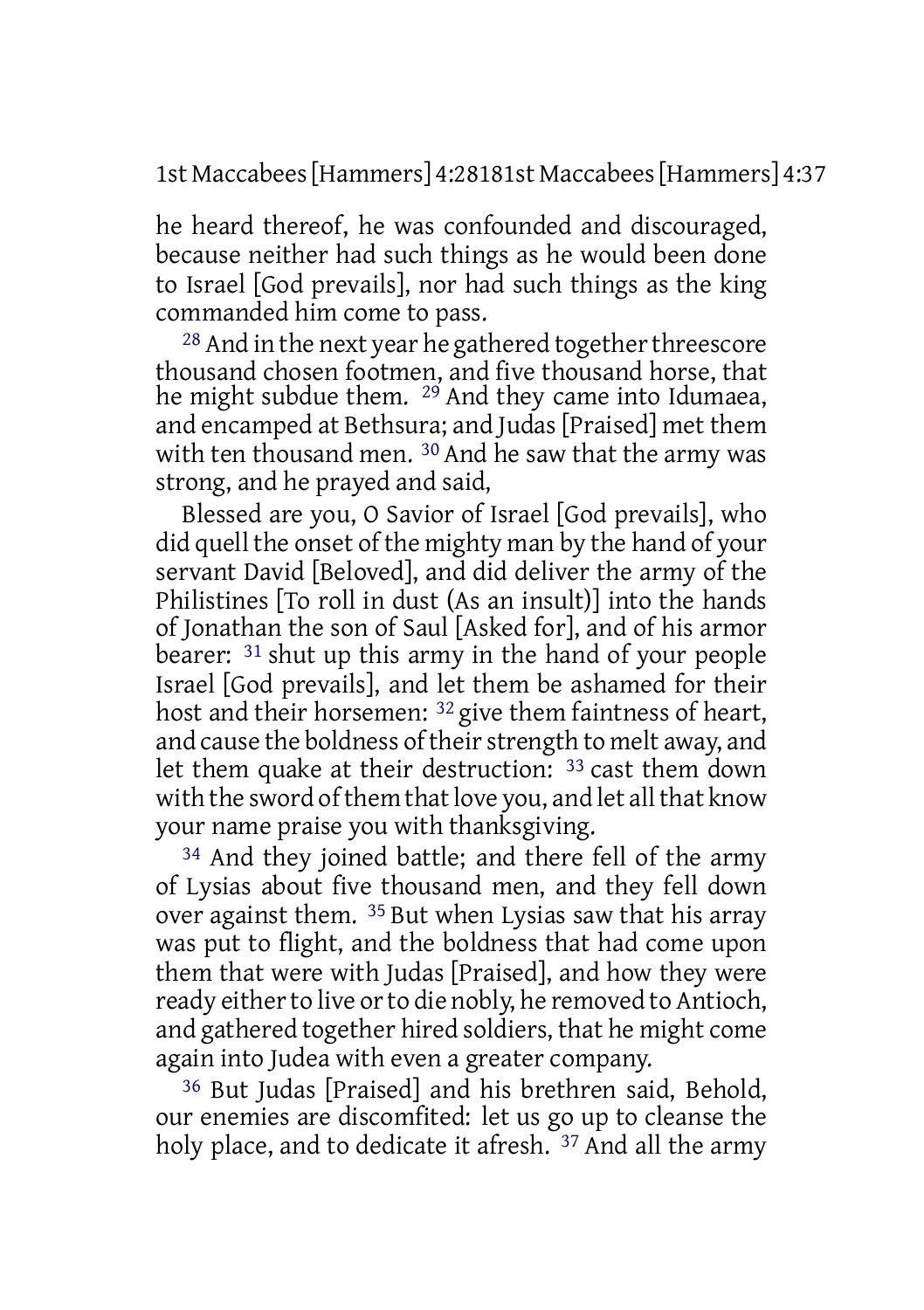1st Maccabees[Hammers] 4:38191st Maccabees[Hammers] 4:51

was gathered together, and they went up to mount Sion. 38 And they saw the sanctuary laid desolate, and the altar profaned, and the gates burned up, and shrubs growing in the courts asin a forest or as on one ofthe mountains, and the priests' chambers pulled down; 39 and they tore their clothes, and made great lamentation, and put ashes upon their heads, 40 and fell on their faces to the ground, and blew with the solemn trumpets, and cried toward heaven. 41 Then Judas [Praised] appointed certain men to fight against those that were in the citadel, until he should have cleansed the holy place.

42 And he chose blameless priests, such as had pleasure in the law: 43 and they cleansed the holy place, and bare out the stones of defilement into an unclean place. <sup>44</sup> And they took counsel concerning the altar of burnt offerings, which had been profaned, what they should do with it: 45 and there came into their mind a good counsel, that they should pull it down, lest it should be a reproach to them, because the Gentiles had defiled it: and they pulled down the altar, 46 and laid up the stones in the mountain of the house in a convenient place, until there should come a prophet to give an answer concerning them. <sup>47</sup> And they took whole stones according to the law, and built a new altar after the fashion of the former; 48 and they built the holy place, and the inner parts of the house; and they hallowed the courts. 49 And they made the holy vessels new, and they brought the *menorah* ·lamp·, and the altar of burnt offerings and of incense, and the table, into the temple. 50 And they burned incense upon the altar, and they lighted the lamp candles that were upon the *menorah* ·lamp·, and they gave light in the temple. 51 And they set loaves upon the table, and spread out the veils, and finished all the works which they made.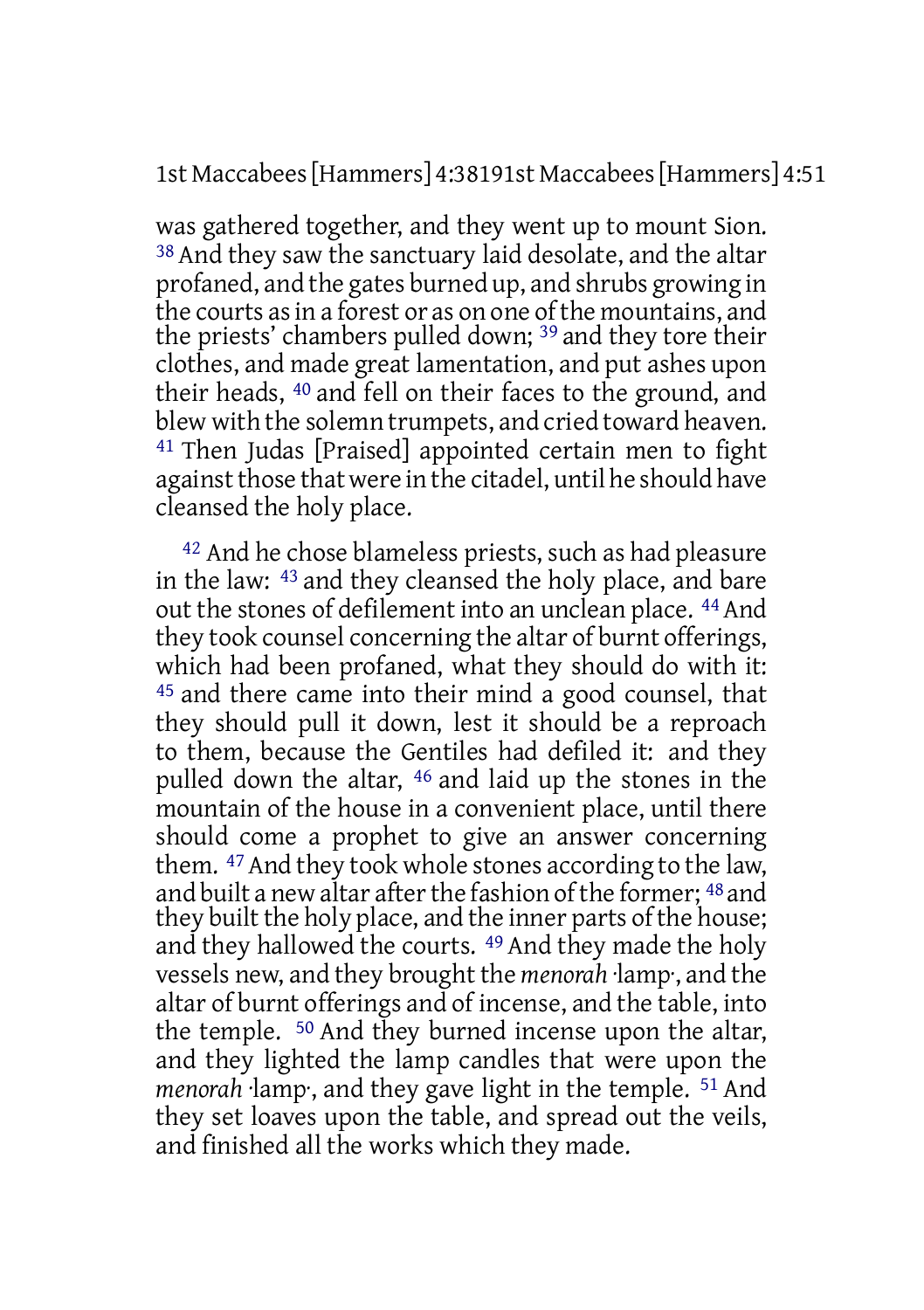1st Maccabees[Hammers] 4:52201st Maccabees[Hammers] 5:1

52 And they rose up early in the morning, on the five and twentieth day of the ninth month, which is the month Chislev, in \* the hundred and forty and eighth year, 53 and offered sacrifice according to the law upon the new altar of burned offerings which they had made. 54 At what time and on what day the Gentiles had profaned it, even on that day was it dedicated afresh, with songs and harps and lutes, and with cymbals. 55 And all the people fell upon their faces, and worshiped, and gave praise to heaven, which had given them good success. 56And they keptthe dedication ofthe altar eight days, and offered burned offerings with gladness, and sacrificed a sacrifice of deliverance and praise. <sup>57</sup> And they decked the forefront of the temple with crowns of gold and small shields, and dedicated afresh the gates and the priests' chambers, and made doors for them. <sup>58</sup> And there was exceeding great gladness among the people, and the reproach of the Gentiles was turned away. 59 And Judas [Praised] and his brethren and the whole congregation of Israel [God prevails] ordained, that the days of the dedication of the altar should be kept in their seasons from year to year by the space of eight days, from the five and twentieth day of the month Chislev, with gladness and joy. 60 And at that season they built up the mount Sion with high walls and strong towers round about, lest haply the Gentiles should come and tread them down, as they had done aforetime. <sup>61</sup> And he set there a force to keep it, and they fortified Bethsura to keep it; that the people might have a stronghold over against Idumaea.

# 5

<sup>1</sup> And it came to pass, when the Gentiles round about

<sup>\*</sup> 4:52 circa B.C.E 165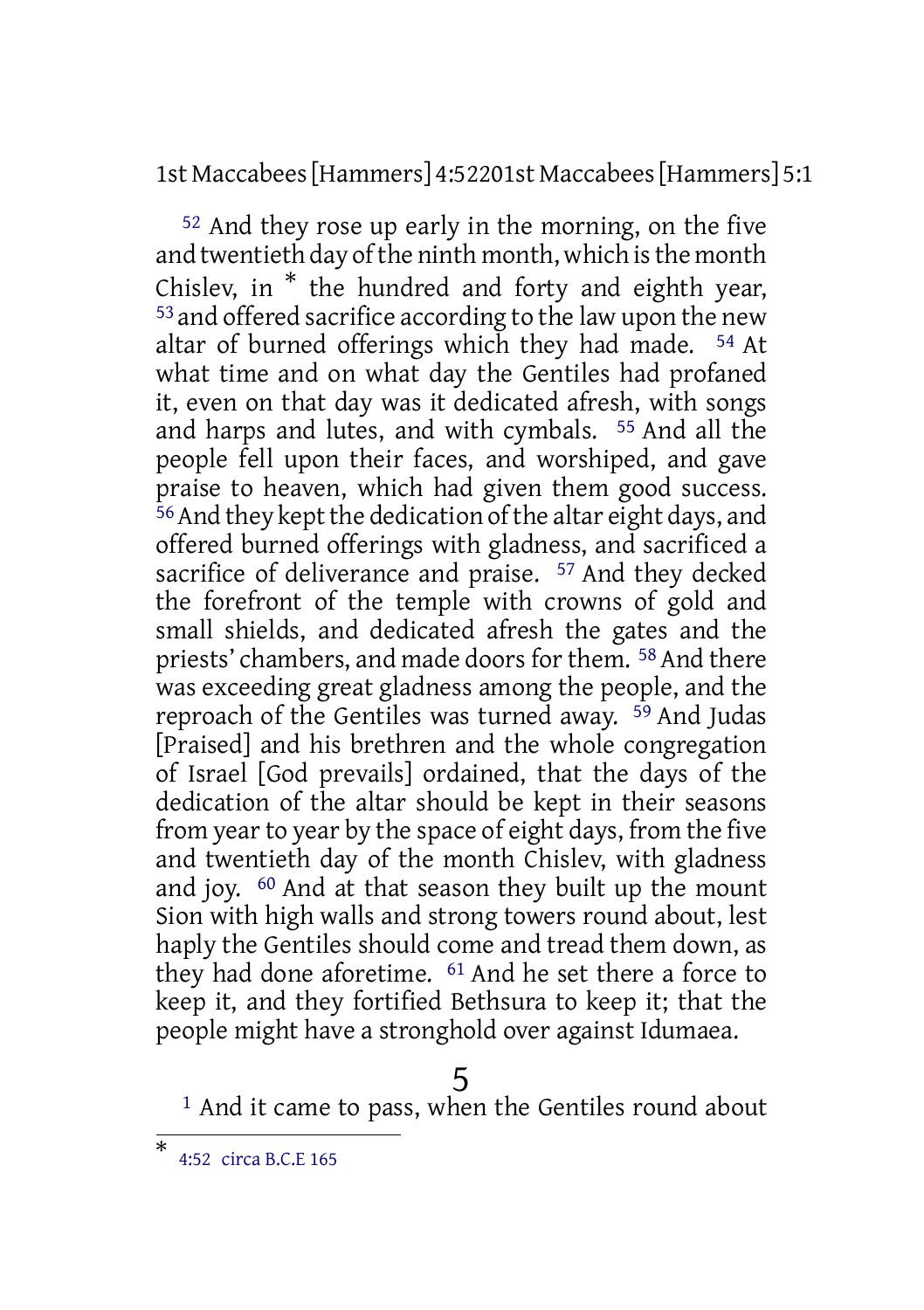1st Maccabees[Hammers] 5:2211st Maccabees[Hammers] 5:13

heard that the altar was built, and the sanctuary dedicated as aforetime, they were exceeding angry. 2And they took counsel to destroy the race of Jacob [Supplanter] that was in the midst of them, and they began to kill and destroy among the people. 3 And Judas [Praised] fought against the children of Esau [Hairy] in Idumaea at Akrabattine, because they besieged Israel [God prevails]: and he struck them with a great slaughter, and brought down their pride, and took their spoils. 4 And he remembered the wickedness of the children of Baean, who were to the people a snare and a stumbling block, lying in wait for them in the ways. 5 And they were shut up by him in the towers; and he encamped against them, and destroyed them utterly, and burned with fire the towers of the place, with all that were therein. <sup>6</sup> And he passed over to the children of Ammon [Tribal people], and found a mighty band, and much people, with Timotheus for their leader. 7 And he fought many battles with them, and they were discomfited before his face; and he struck them, 8 and got possession of Jazer, and the villages thereof, and returned again into Judea.

9 And the Gentiles that were in Gilead gathered themselves together against the Israelites that were on their borders, to destroy them. And they fled to the stronghold of Dathema, 10 and sent letters to Judas [Praised] and his brethren, saying, The Gentiles that are round about us are gathered together against us to destroy us: 11 and they are preparing to come and get possession of the stronghold whereunto we fled for refuge, and Timotheus is the leader of their host. 12 Now therefore come and deliver us from their hand, for many of us are fallen. 13 And all our brethren that were in the land of Tubias have been put to death; and they have carried into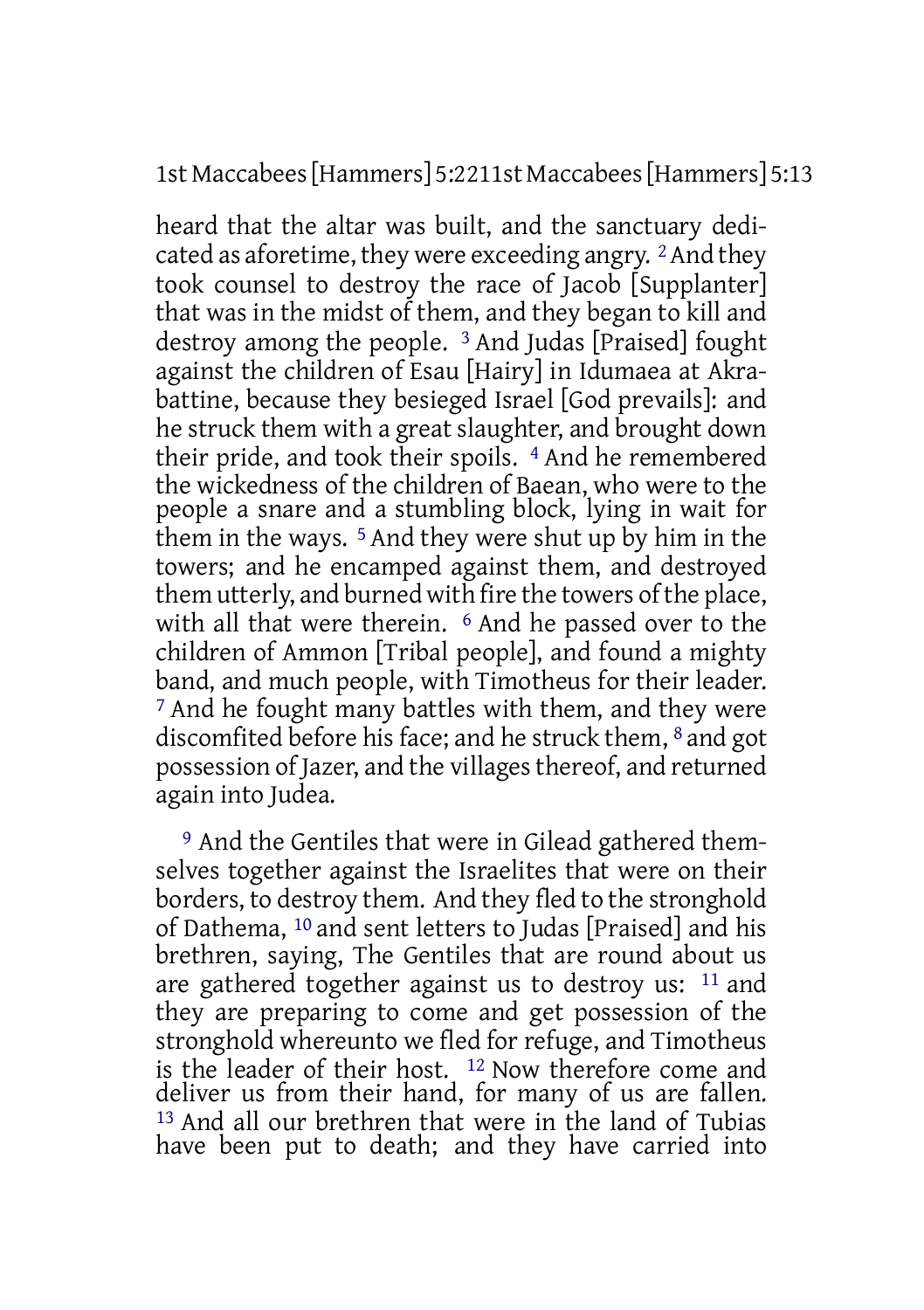1st Maccabees[Hammers] 5:14221st Maccabees[Hammers] 5:23

captivity their wives and their children and their stuff; and they destroyed there about a thousand men. 14 While the letters were yet reading, behold, there came other messengers from Galilee [District, Circuit] with their clothes tore, bringing a report after this wise, 15 saying, That there were gathered together against them those of Ptolemais, and of Tyre, and of Sidon, and all Galil-of-the-Goyim [District, Circuit of Non-Jews] to consume them. 16 Now when Judas [Praised] and the people heard these words, there assembled together a great congregation, to consult what they should do for their brethren, that were in tribulation, and were assaulted of them. 17 And Judas [Praised] said to Simeon [Hearing] his brother, Choose you out men, and go and deliver your brethren that are in Galilee [District, Circuit], but I and Jonathan my brother will go into the land of Gilead. 18 And he left Joseph [May he add] the son of Zacharias [Remembered by Yah], and Azarias, as leaders of the people, with the remnant of the host, in Judea, for to keep it. 19 And he gave commandment to them, saying, Take you the charge of this people, and fight no battle with the Gentiles until that we come again. 20 And to Simeon [Hearing] were divided three thousand men to go into Galilee [District, Circuit], but to Judas [Praised] eight thousand men to go into the land of Gilead.

21 And Simeon [Hearing] went into Galilee [District, Circuit], and fought many battles with the Gentiles, and the Gentiles were discomfited before him. 22 And he pursued them to the gate of Ptolemais; and there fell of the Gentiles about three thousand men, and he took their spoils. 23 And they took to them those that were in Galilee [District, Circuit], and in Arbatta, with their wives and their children, and all that they had, and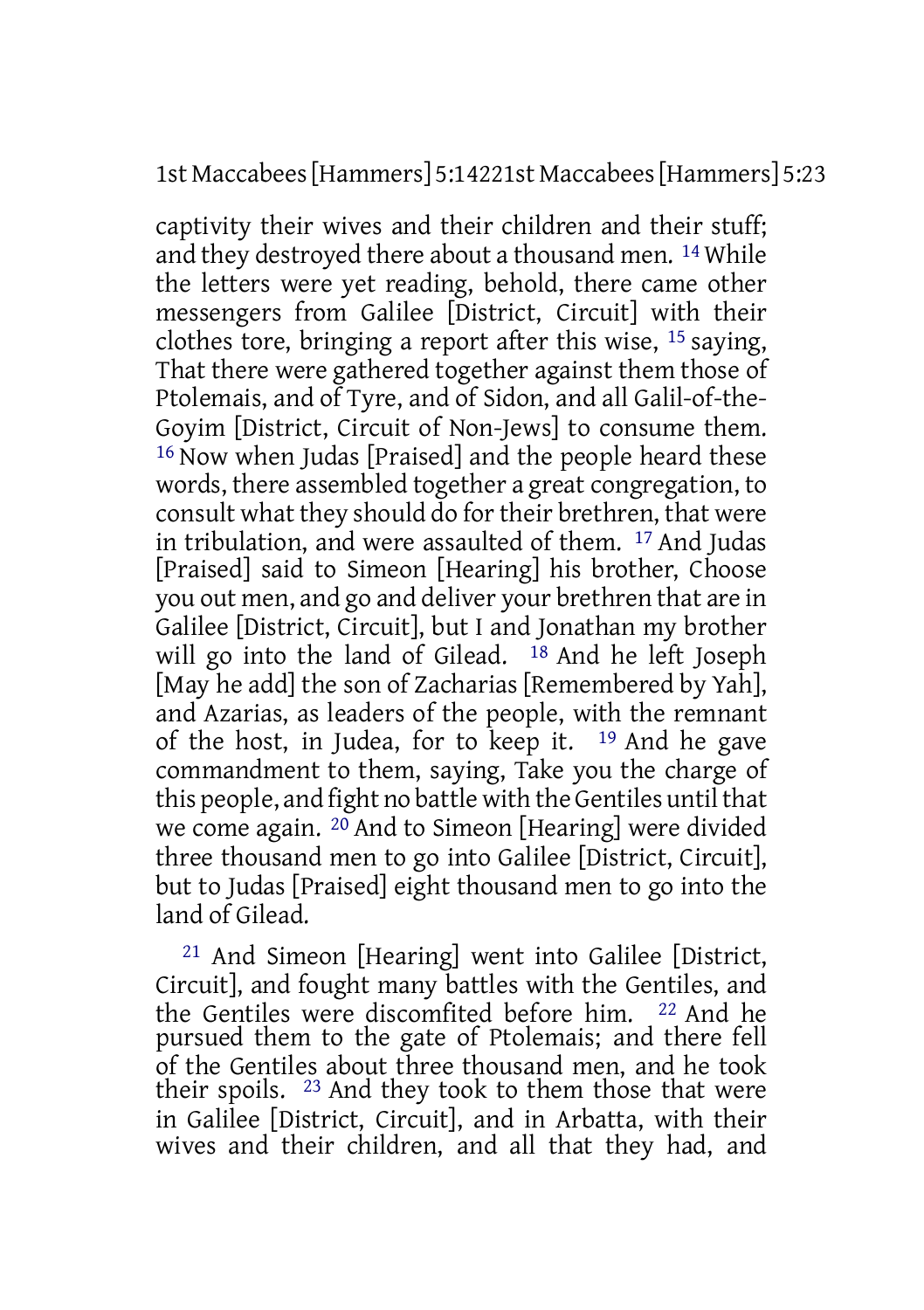## 1st Maccabees[Hammers] 5:24231st Maccabees[Hammers] 5:35

brought them into Judea with great gladness. <sup>24</sup> And Judas [Praised] Maccabee [Praised Hammer] and his brother Jonathan passed over Jordan [Descender], and went three days' journey in the wilderness; 25 and they met with the Nabathaeans, and these met them in a peaceful manner, and told them all things that had befallen their brethren in the land of Gilead:  $^{26}$  and how that many of them were shut up in Bosora, and Bosor, and Alema, Casphor, Maked, and Carnaim; all these cities are strong and great: 27 and how that they were shut up in the rest of the cities of the land of Gilead, and that tomorrow they have appointed to encamp against the strongholds, and to take them, and to destroy all these men in one day. 28 And Judas [Praised] and his army turned suddenly by the way of the wilderness to Bosora; and he took the city, and killed all the males with the edge of the sword, and took all their spoils, and burned the city with fire. 29 And he removed from thence by night, and went till he came to the stronghold. 30 And the morning came, and they lifted up their eyes, and, behold, much people which could not be counted, bearing ladders and engines of war, to take the stronghold; and they were fighting against them. 31 And Judas [Praised] saw that the battle was begun, and that the cry of the city went up to heaven, with trumpets and a great sound, 32 and he said to the men of his host, Fight this day for your brethren. <sup>33</sup> And he went forth behind them in three companies, and they sounded with their trumpets, and cried out in prayer. <sup>34</sup> And the army of Timotheus perceived that it was Maccabaeus [Hammer], and they fled from before him: and he struck them with a great slaughter; and there fell of them on that day about eight thousand men. 35 And he turned aside to Mizpeh and fought against it, and took it, and killed all the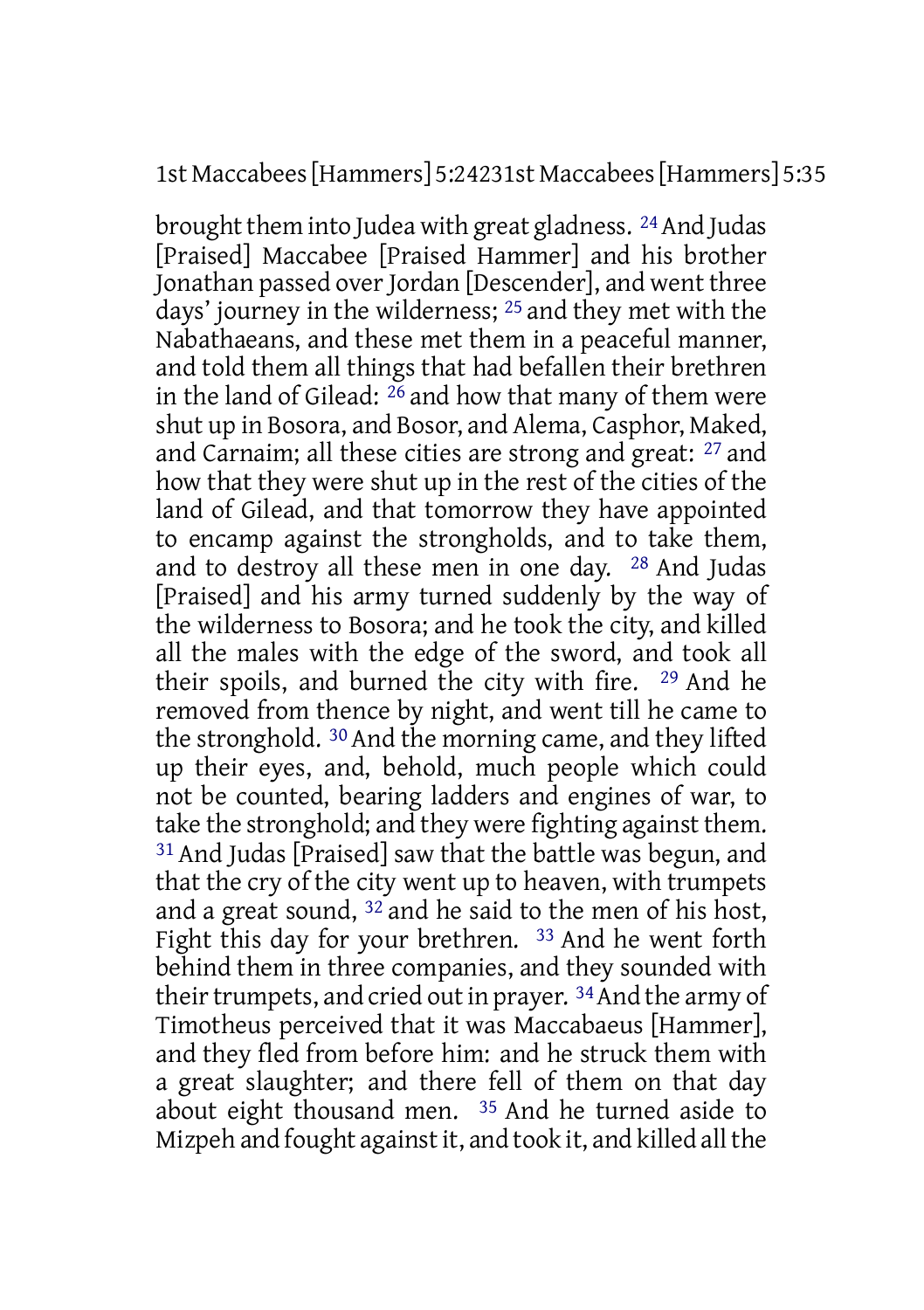1st Maccabees[Hammers] 5:36241st Maccabees[Hammers] 5:46

males thereof, and took the spoils thereof, and burned it with fire. <sup>36</sup> From thence he removed, and took Casphor, Maked, Bosor, and the other cities of the land of Gilead.

37 Now after these things Timotheus gathered another army, and encamped over against Raphon beyond the brook. 38 And Judas [Praised] sent men to spy on the army; and they brought him word, saying, All the Gentiles that be round about us are gathered together to them, an exceeding great host. 39 And they have hired Arabians to help them, and are encamping beyond the brook, ready to come against you to battle. And Judas[Praised] went to meet them. 40 And Timotheus said to the captains of his host, when Judas [Praised] and his army drew near to the brook of water, If he pass over first to us, we shall not be able to withstand him; for he will mightily prevail against us: 41 but if he be afraid, and encamp beyond the river, we will cross over to him, and prevail against him. <sup>42</sup> Now when Judas [Praised] came near to the brook of water, he caused the *Torah*-Teachers of the people to remain by the brook, and gave commandment to them, saying, Suffer no man to encamp, but let all come to the battle. 43 And he crossed over the first against them, and all the people after him: and all the Gentiles were discomfited before his face, and cast away their arms, and fled to the temple at Carnaim. 44 And they took the city, and burned the temple with fire, together with all that were therein. And Carnaim was subdued, neither could they stand any longer before the face of Judas [Praised].

45 And Judas [Praised] gathered together all Israel [God prevails], them that were in the land of Gilead, from the least to the greatest, and their wives, and their children, and their stuff, an exceeding great army, that they might come into the land of Judah [Praised]. 46 And they came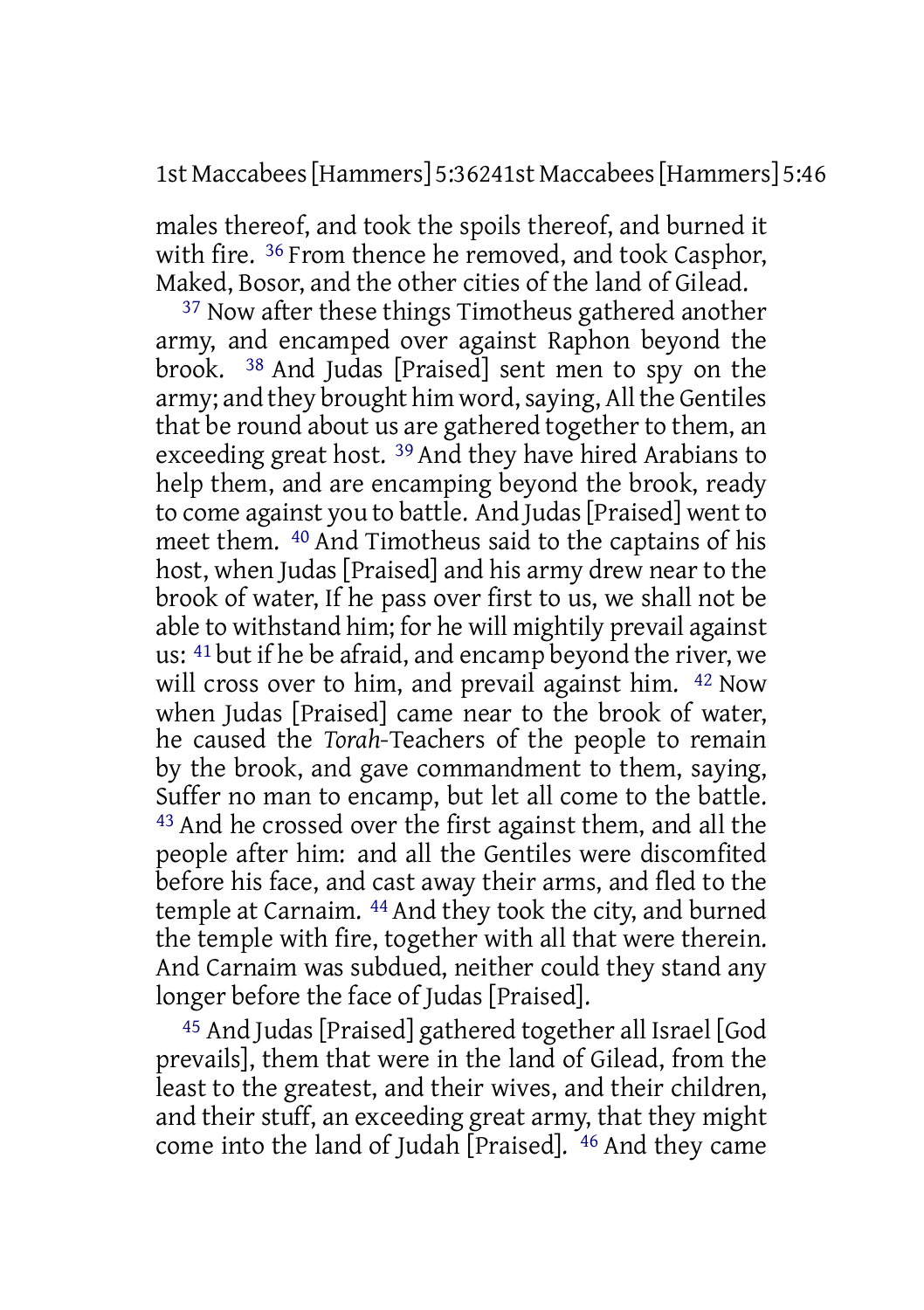1st Maccabees[Hammers] 5:47251st Maccabees[Hammers] 5:58

as far as Ephron [Fawn-like], and this same city was great, and it was in the way as they should go, exceeding strong: they could not turn aside from it on the right hand or on the left, but must needs pass through the midst of it. 47 And they of the city shut them out, and stopped up the gates with stones. 48 And Judas [Praised] sent to them with words of peace, saying, We will pass through your land to go into our own land, and none shall do you any hurt, we will only pass by on our feet. And they would not open to him. 49 And Judas [Praised] commanded proclamation to be made in the army, that each man should encamp in the place where he was. 50 And the men of the host encamped, and fought against the city all that day and all that night, and the city was delivered into his hands; 51 and he destroyed all the males with the edge of the sword, and razed the city, and took the spoils thereof, and passed through the city over them that were slain.  $52$  And they went over Jordan [Descender] into the great plain over against Bethshan. 53 And Judas [Praised] gathered together those that lagged behind, and encouraged the people all the way through, until he came into the land of Judah [Praised]. 54 And they went up to mount Sion with gladness and joy, and offered whole burnt offerings, because not so much as one of them was slain until they returned in peace.

55 And in the days when Judas [Praised] and Jonathan were in the land of Gilead, and Simeon [Hearing] his brother in Galilee [District, Circuit] before Ptolemais, <sup>56</sup> Joseph [May he add] the son of Zacharias [Remembered] by Yah], and Azarias, rulers of the host, heard of their exploits and of the war, what things they had done; <sup>57</sup> and they said, Let us also get us a name, and let us go fight against the Gentiles that are round about us. 58 And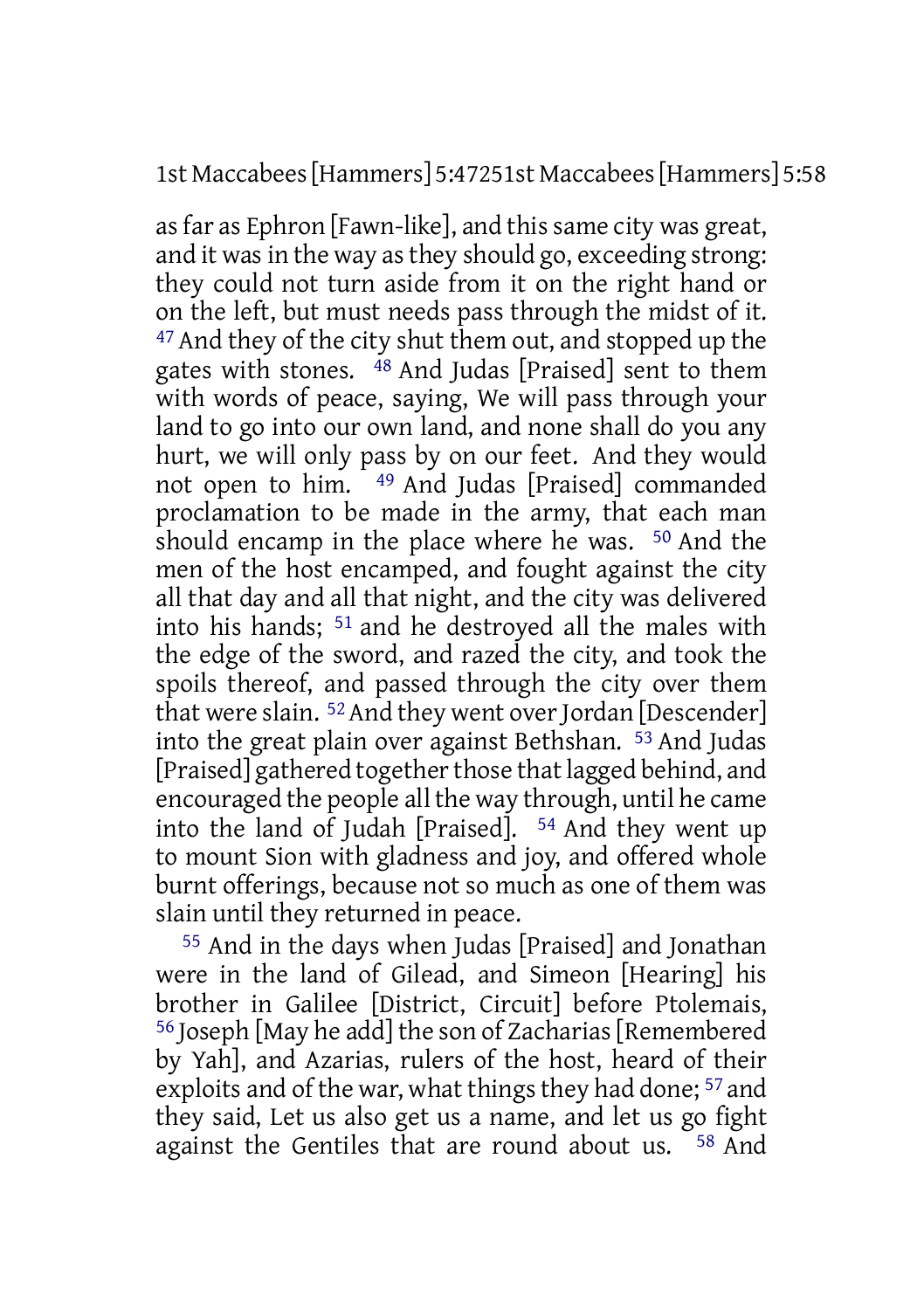1st Maccabees[Hammers] 5:59261st Maccabees[Hammers] 6:1

they gave charge to the men of the host that was with them, and went toward Jamnia. 59 And Gorgias and his men came out of the city to meet them in battle. 60 And Joseph [May he add] and Azarias were put to flight, and were pursued to the borders of Judea; and there fell on that day of the people of Israel [God prevails] about two thousand men.  $\overline{61}$  And there was a great overthrow among the people, because they hearkened not to Judas [Praised] and his brethren, thinking to do some exploit. 62 But they were not of the seed of those men, by whose hand deliverance was given to Israel [God prevails].

63 And the man Judas [Praised] and his brethren were glorified exceedingly in the sight of all Israel [God prevails], and of all the Gentiles, wherever their name was heard of; 64 and men gathered together to them, acclaiming them.

65 And Judas[Praised] and his brethren went forth, and fought against the children of Esau [Hairy] in the land toward the south; and he struck Hebron and the villages thereof, and pulled down the strongholds thereof, and burned the towers thereof round about. 66 And he removed to go into the land of the Philistines [To roll in dust] (As an insult)], and he went through Samaria. 67 In that day certain priests, desiring to do exploits there, were slain in battle, when as he went out to battle unadvisedly. 68 And Judas [Praised] turned aside to Azotus, to the land ofthe Philistines[To roll in dust(As an insult)], and pulled down their altars, and burned the carved images of their deities with fire, and took the spoil of their cities, and returned into the land of Judah [Praised].

1 And king Antiochus was journeying through the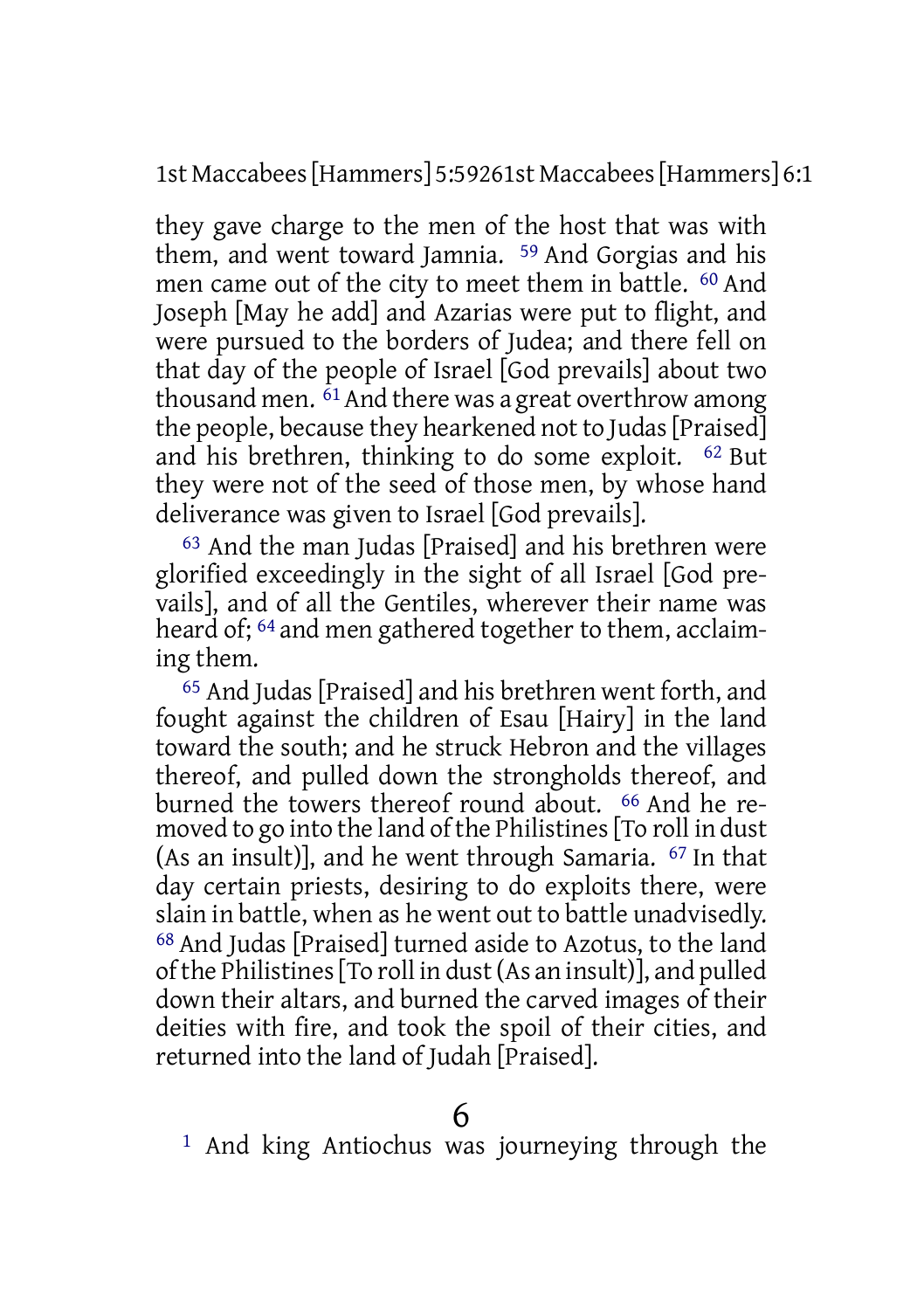1st Maccabees[Hammers] 6:2271st Maccabees[Hammers] 6:11

upper countries; and he heard say, that in Elymais in Persia [Descendants of Loving-kindness] there was a city renowned for riches, for silver and gold; 2 and that the temple which was in it was rich exceedingly, and that therein were golden shields, and breastplates, and arms, which Alexander, son of Philip [Loves horses], the Macedonian king, who reigned first among the Greeks, left behind there. 3 And he came and sought to take the city, and to pillage it; and he was not able, because the thing was known to them of the city, 4 and they rose up against him to battle: and he fled, and removed thence with great heaviness, to return to Babylon [Confusion].

5 And there came one bringing him tidings into Persia [Descendants of Loving-kindness], that the armies, which went against the land of Judah [Praised], had been put to flight;  $\delta$  and that Lysias went first with a strong host, and was put to shame before them; and that they had waxed strong by reason of arms and power, and with store of spoils, which they took from the armies that they had cut off; 7 and that they had pulled down the abomination which he had built upon the altar that was in Jerusalem [City of peace]; and that they had compassed about the sanctuary with high walls, as before, and Bethsura, his city. 8 And it came to pass, when the king heard these words, he was astonished and moved exceedingly: and he laid him down upon his bed, and fell sick for grief, because it had not befallen him as he looked for. 9 And he was there many days, because great grief was renewed upon him, and he made account that he should die. 10 And he called for all his Friends, and said to them, Sleep departs from mine eyes, and my heart fails for care. <sup>11</sup> And I said in my heart, To what tribulation am I come, and how great a flood is it, wherein I now am! for I was gracious and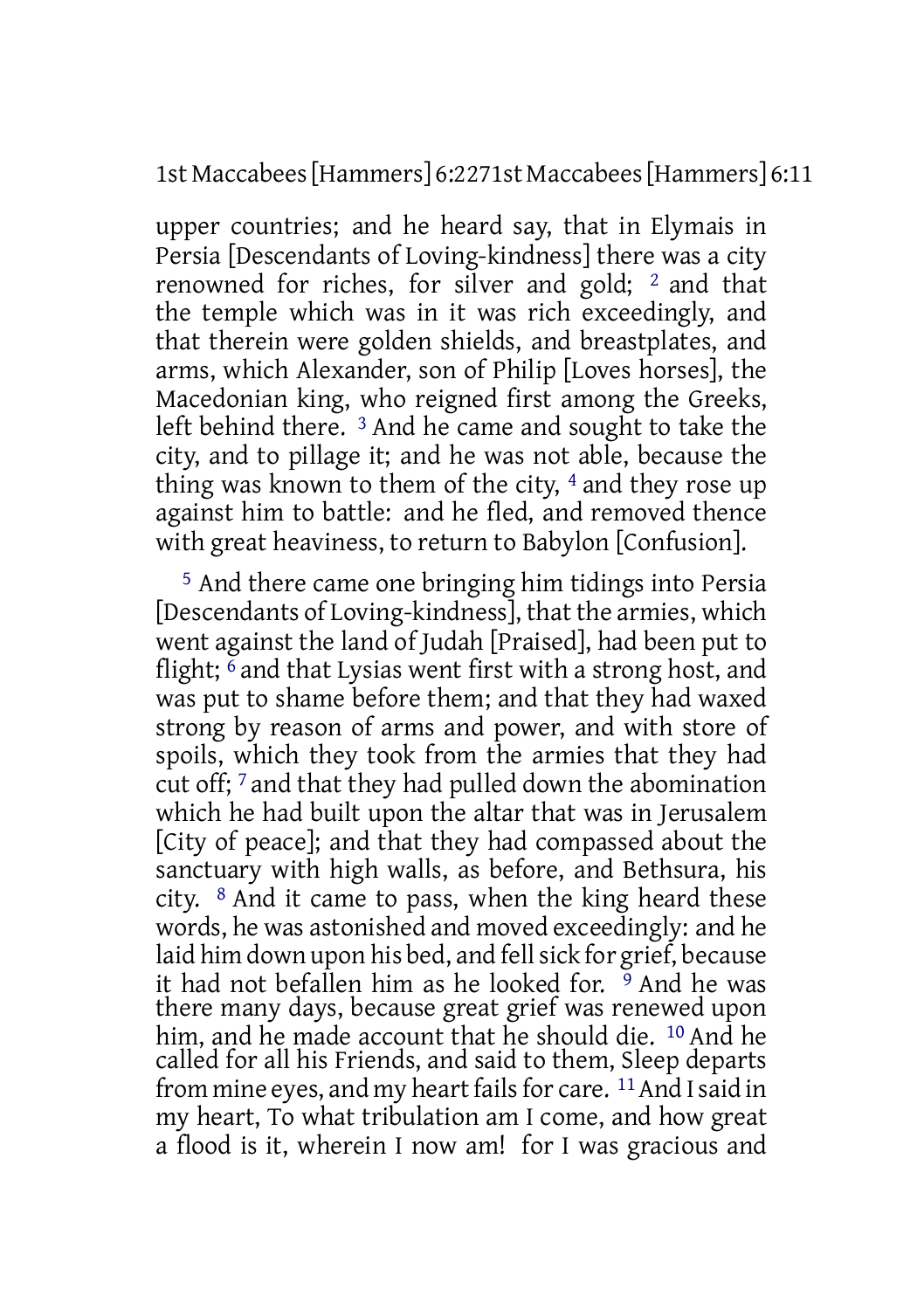1st Maccabees[Hammers] 6:12281st Maccabees[Hammers] 6:24

beloved in my power.  $12$  But now I remember the evils which I did at Jerusalem [City of peace], and that I took all the utensils of silver and gold that were therein, and sent forth to destroy the inhabitants of Judah [Praised] without a cause. <sup>13</sup> I perceive that on this account these evils are come upon me, and, behold, I perish through great grief in a strange land. 14 And he called for Philip [Loves horses], one of his Friends, and set him over all his kingdom, <sup>15</sup> and gave him his diadem, and his robe, and his signet ring, to the end he should bring Antiochus his son, and nourish him up that he might be king. 16 And king Antiochus died there in \* the hundred and forty and ninth year. 17 And Lysias knew that the king was dead, and he set up Antiochus his son to reign, whom he had nourished up being young, and he called his name Eupator.

18 And they that were in the citadel shut up Israel [God prevails] round about the sanctuary, and sought always their hurt, and the strengthening of the Gentiles. 19 And Judas [Praised] thought to destroy them, and called all the people together to besiege them. 20 And they were gathered together, and besieged them in  $\dagger$  the hundred and fifties year, and he made mounds to shoot from, and engines of war. 21 And there came forth some of them that were shut up, and there were joined to them certain ungodly men of Israel [God prevails]. 22 And they went to the king, and said, How long will you not execute judgement, and avenge our brethren?  $23$  We were willing to serve your father, and to walk after his words, and to follow his commandments; 24 and for this cause the children of our people besieged the citadel, and were alienated from us; but as many of us as they could light

<sup>\*</sup> 6:16 circa B.C.E <sup>164</sup> † 6:20 circa B.C.E <sup>163</sup>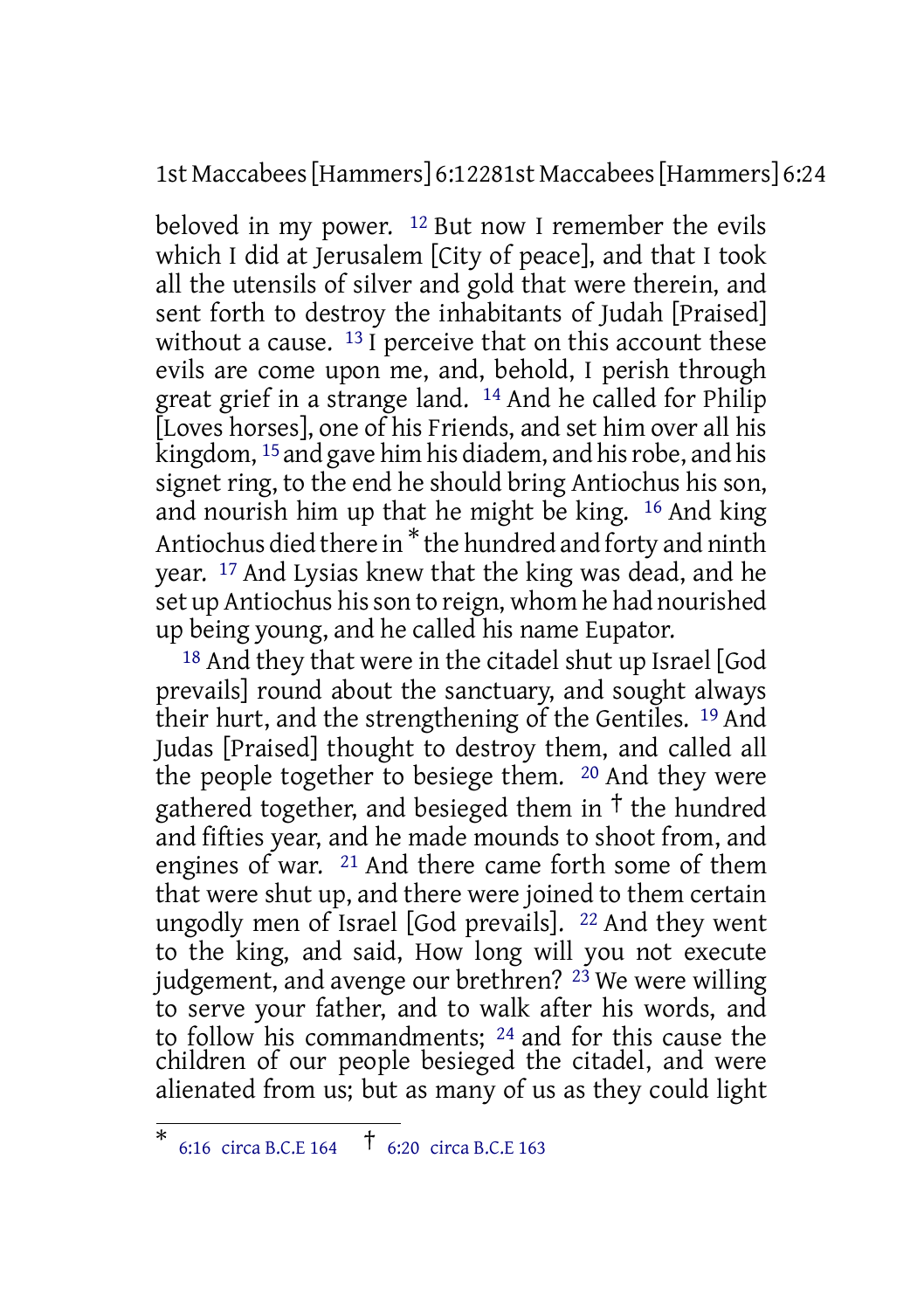1st Maccabees[Hammers] 6:25291st Maccabees[Hammers] 6:37

on they killed, and spoiled our inheritances. 25 And not against us only did they stretch out their hand, but also against all their borders. 26 And, behold, they are encamped this day against the citadel at Jerusalem [City of peace], to take it: and the sanctuary and Bethsura have they fortified. 27And if you are not beforehand with them quickly, they will do greater things than these, and you shall not be able to control them.

28 And when the king heard this, he was angry, and gathered together all his Friends, even the rulers of his host, and them that were over the horse. 29 And there came to him from other kingdoms, and from isles of the sea, bands of hired soldiers. 30 And the number of his forces was a hundred thousand footmen, and twenty thousand horsemen, and two and thirty elephants trained for war. 31 And they went through Idumaea, and encamped against Bethsura, and fought against it many days, and made engines of war; and they of Bethsura came out, and burned them with fire, and fought valiantly. 32 And Judas [Praised] removed from the citadel, and encamped at Bethzacharias, over against the king's camp. 33 And the king rose early in the morning, and removed his army at full speed along the road to Bethzacharias, and his forces made them ready to battle, and sounded with the trumpets. <sup>34</sup> And they showed the elephants the blood of grapes and mulberries, that they might prepare them for the battle. 35 And they divided the beasts among the phalanxes, and they set by each elephant a thousand men armed with coats of mail, and helmets of bronze on their heads; and for each beast were appointed five hundred chosen horsemen. 36 These were ready beforehand, wherever the beast was; and wherever the beast went, they went with him; they departed not from him. <sup>37</sup> And towers of wood were upon them, strong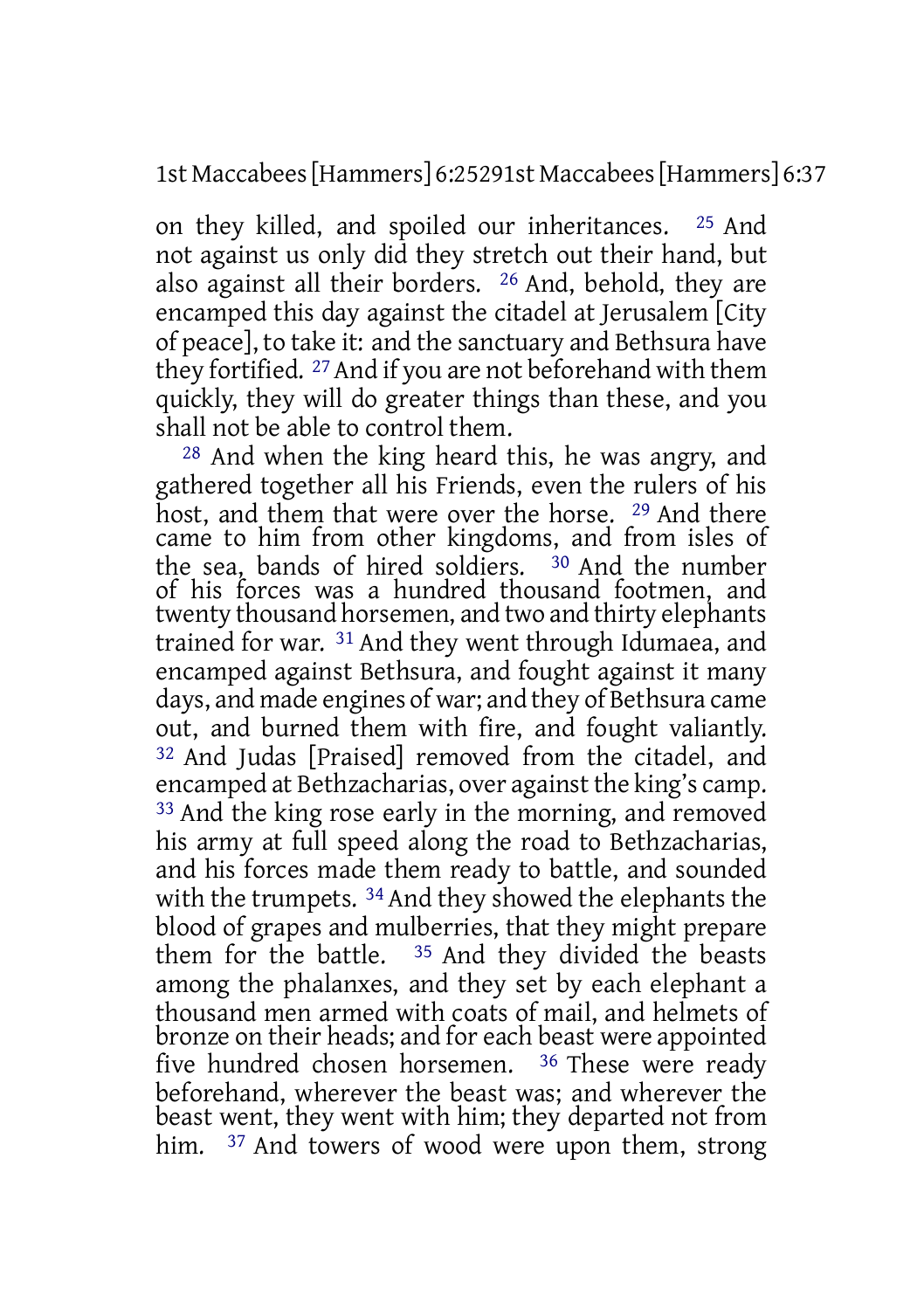1st Maccabees[Hammers] 6:38301st Maccabees[Hammers] 6:49

and covered, one upon each beast, girded fast upon him with cunning contrivances; and upon each beast were two and thirty valiant men that fought upon them, beside his Indian 38 (and the residue of the horsemen he set on this side and that side at the two parts of the army), striking terror into the enemy, and protected by the phalanxes. <sup>39</sup> Now when the sun shone upon the shields of gold and bronze, the mountains shone therewith, and blazed like torches of fire. <sup>40</sup> And a part of the king's army was spread upon the high mountains, and some on the low ground, and they went on firmly and in order. 41 And all that heard the noise of their multitude, and the marching of the multitude, and the rattling of the arms, did quake: for the army was exceeding great and strong. 42 And Judas [Praised] and his army drew near for battle, and there fell of the king's army six hundred men. 43 And Eleazar [Help of God], who was called Avaran, saw one of the beasts armed with royal breastplates, and he was higher than all the beasts, and the king seemed to be upon him; 44 and he gave himself to deliver his people, and to get him an everlasting name; 45 and he ran upon him courageously into the midst of the phalanx, and killed on the right hand and on the left, and they parted asunder from him on this side and on that. 46 And he crept under the elephant, and thrust him from beneath, and killed him; and the elephant fell to the earth upon him, and he died there. 47 And they saw the strength of the kingdom, and the fierce onset of the hosts, and turned away from them.

48 But they of the king's army went up to Jerusalem [City of peace] to meet them, and the king encamped toward Judea, and toward mount Sion. 49 And he made peace with them of Bethsura; and he came out of the city, because they had no food there to endure the siege,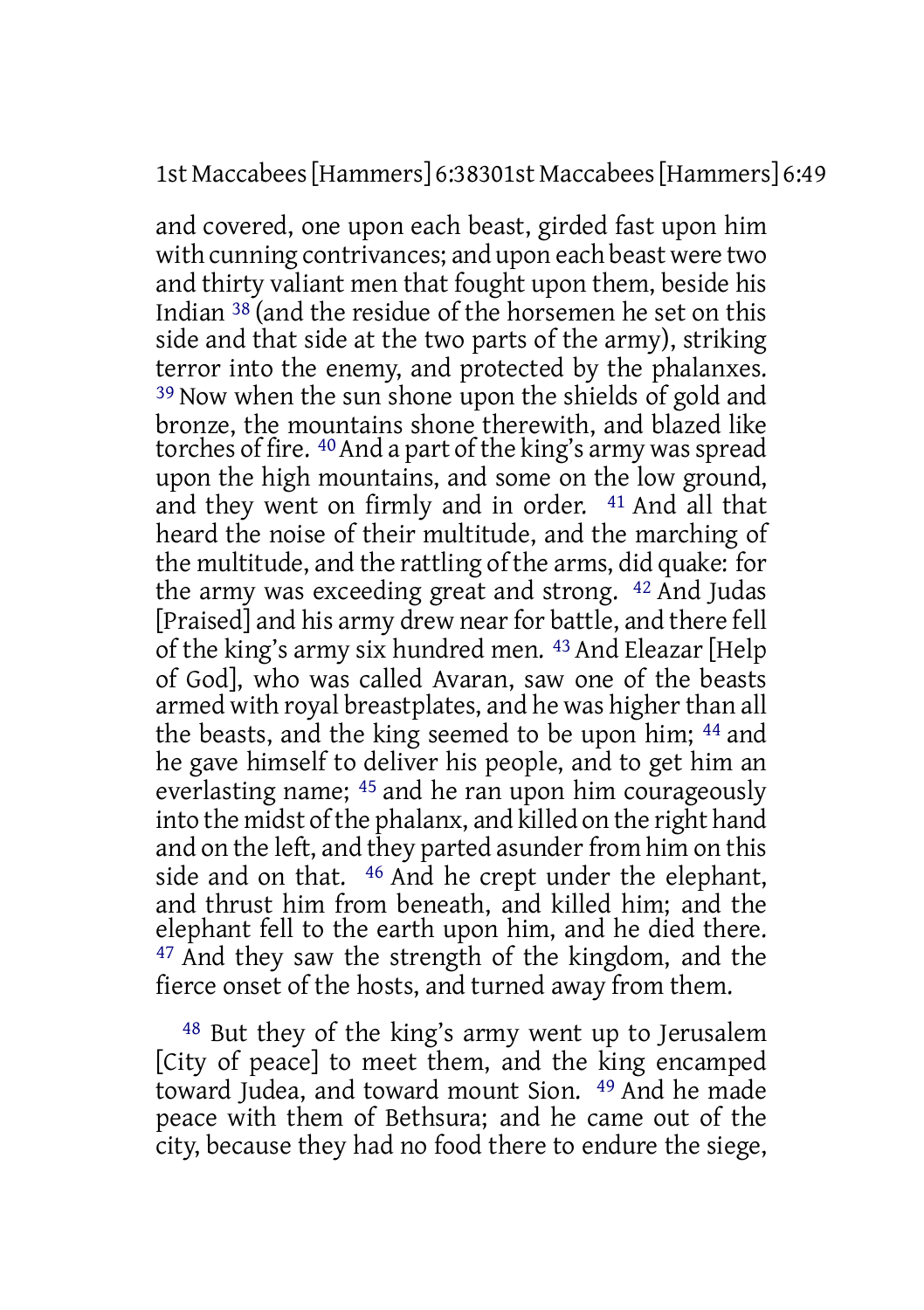1st Maccabees[Hammers] 6:50311st Maccabees[Hammers] 6:62

because it was a *Sabbath* ·To cease· to the land. 50 And the king took Bethsura, and appointed a garrison there to keep it. 51 And he encamped against the sanctuary many days; and set there mounds to shoot from, and engines of war, and instruments for casting fire and stones, and pieces to cast darts, and slings.  $5\overline{2}$  And they also made engines against their engines, and fought for many days. 53 But there were no food in the sanctuary, because it was the seventh year, and they that fled for safety into Judea from among the Gentiles had eaten up the residue of the store; 54 and there were but a few left in the sanctuary, because the famine prevailed against them, and they were scattered, each man to his own place.

55 And Lysias heard say, that Philip [Loves horses], whom Antiochus the king, whiles he was yet alive, appointed to nourish up hisson Antiochus, that he might be king, <sup>56</sup> was returned from Persia [Descendants of Lovingkindness] and Media [Middle-land], and with him the forces that went with the king, and that he was seeking to take to him the government. 57 And he made haste, and gave consent to depart; and he said to the king and the leaders of the host and to the men, We decay daily, and our food is scant, and the place where we encamp is strong, and the affairs of the kingdom lie upon us: 58 now therefore let us give the right hand to these men, and make peace with them and with all their nation, 59 and covenant with them, that they shall walk after their own laws, as aforetime: for because of their laws which we abolished they were angered, and did all these things. <sup>60</sup> And the saying pleased the king and the princes, and he sent to them to make peace; and they accepted thereof. 61 And the king and the princes swore to them: thereupon they came forth from the stronghold. 62 And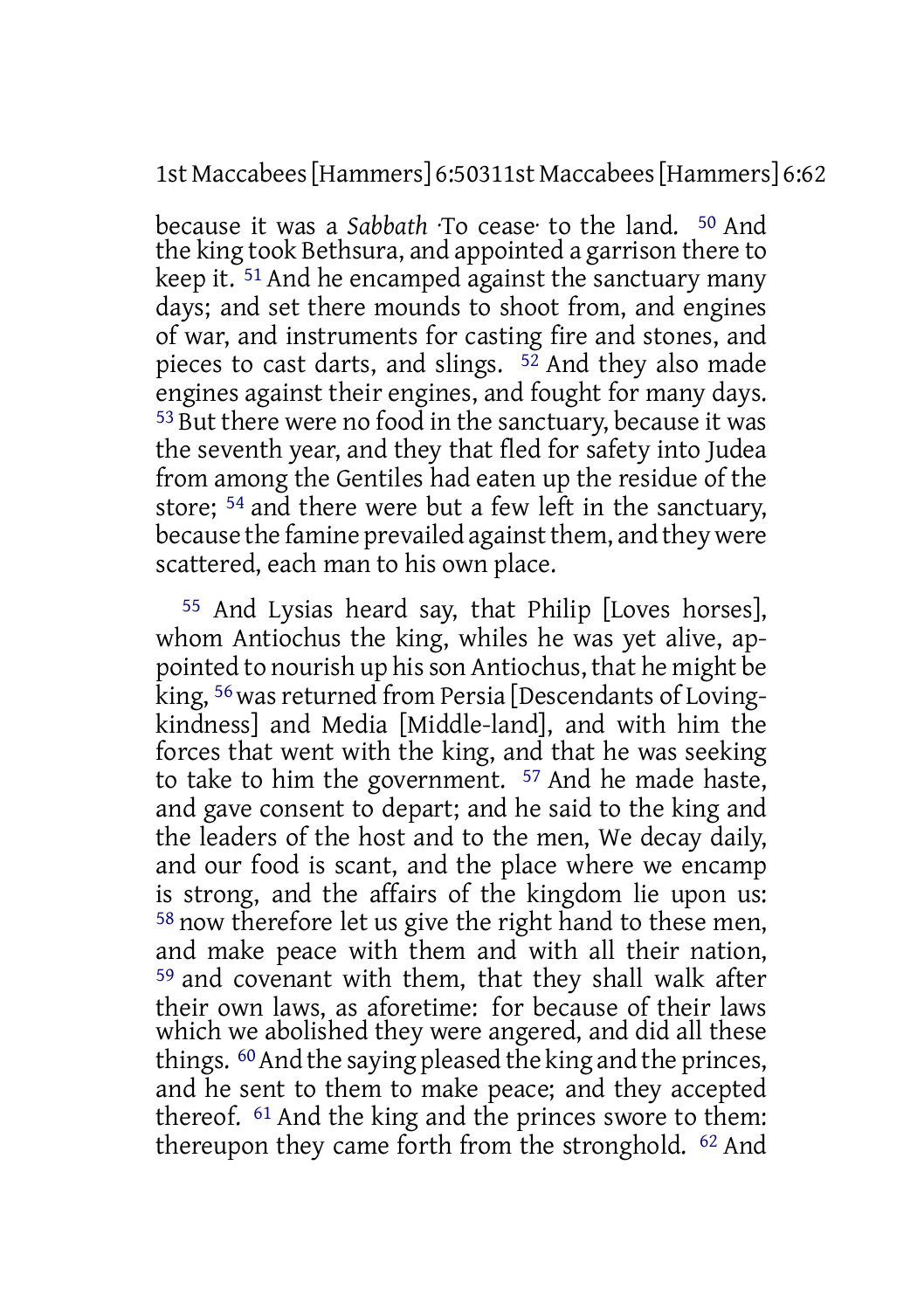1st Maccabees[Hammers] 6:63321st Maccabees[Hammers] 7:9

the king entered into mount Sion; and he saw the strength of the place, and set at nothing the oath which he had sworn, and gave commandment to pull down the wall round about. 63 And he removed in haste, and returned to Antioch, and found Philip [Loves horses] master of the city; and he fought against him, and took the city by force.

# 7

<sup>1</sup> In \* the hundred and one and fifties year Demetrius the son of Seleucus came forth from Rome [Town of flowing waters], and went up with a few men to a city by the sea, and reigned there. <sup>2</sup> And it came to pass, when he would go into the house of the kingdom of his fathers, that the army laid hands on Antiochus and Lysias, to bring them to him. 3 And the thing was known to him, and he said, show me not their faces. <sup>4</sup> And the army killed them. And Demetrius sat upon the throne of his kingdom. 5 And there came to him all the lawless and ungodly men of Israel [God prevails]; and Alcimus was their leader, desiring to be high priest; 6 and they accused the people to the king, saying, Judas [Praised] and his brethren have destroyed all your friends, and have scattered us from our own land. 7 Now therefore send a man whom you trust, and let him go and see all the havoc which he has made of us, and of the king's country, and how he has punished them and all that helped them. 8 And the king chose Bacchides, one of the king's Friends, who was ruler in the country beyond the river, and was a great man in the kingdom, and faithful to the king. 9 And he sent him, and that ungodly Alcimus, and made sure to him the high priesthood, and he commanded him to take vengeance upon the children of Israel [God prevails].

<sup>\*</sup> 7:1 circa B.C.E 162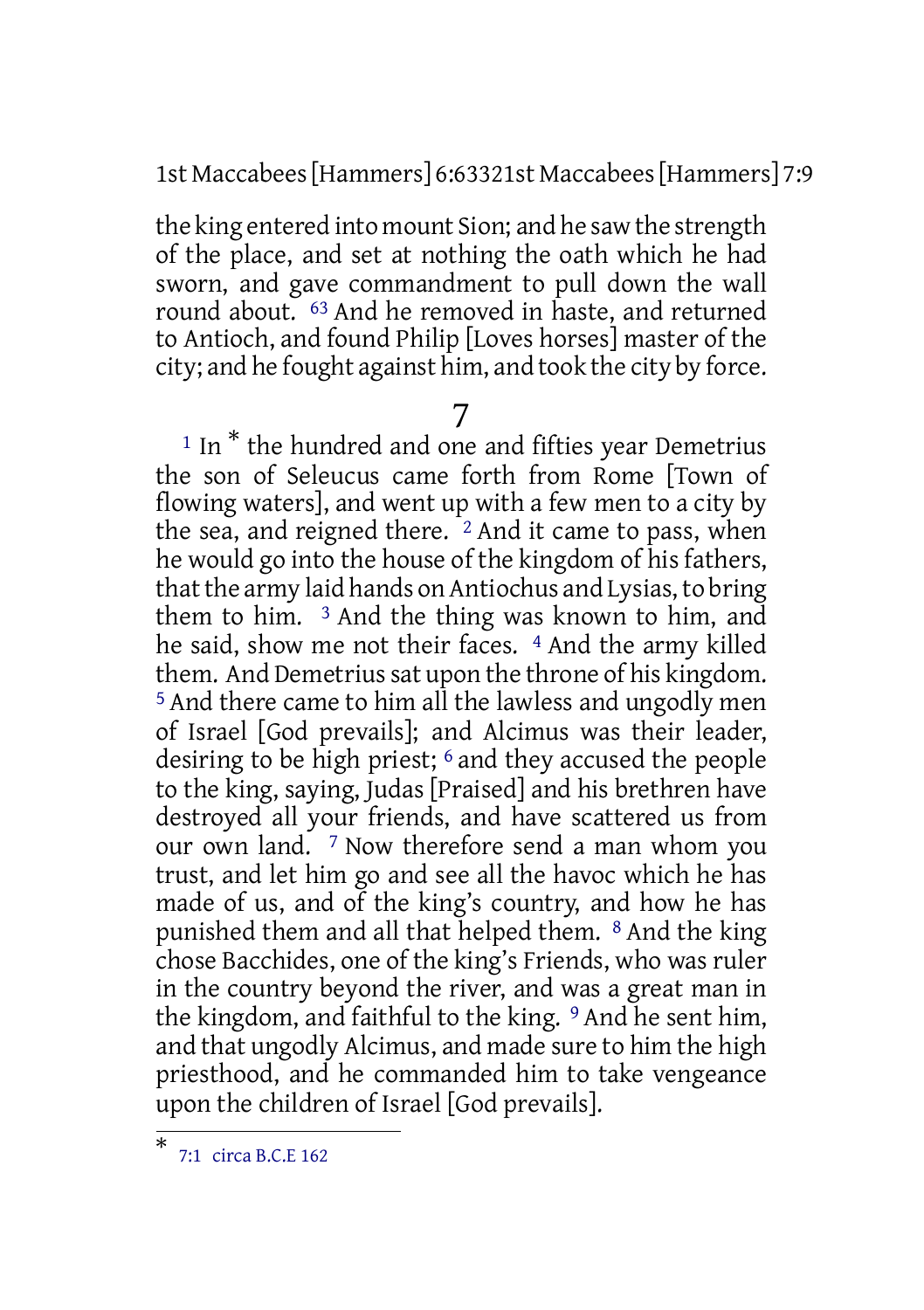1st Maccabees[Hammers] 7:10331st Maccabees[Hammers] 7:22

10 And they removed, and came with a great host into the land of Judah [Praised], and he sent messengers to Judas [Praised] and his brethren with words of peace deceitfully. 11 And they gave no heed to their words; for they saw that they were come with a great host. 12 And there were gathered together to Alcimus and Bacchides a company of *Torah*-Teachers, to seek for justice. 13 And the Hasidaeans were the first among the children of Israel [God prevails] that sought peace of them; 14 for they said, One that is a priest of the seed of Aaron [Light-bringer] is come with the forces, and he will do us no wrong. 15 And he spoke with them words of peace, and swore to them, saying, We will seek the hurt neither of you nor your friends. 16And they gave him credence: and he laid hands on threescore men of them, and killed them in one day, according to the word which the psalmist wrote,

<sup>17</sup> The flesh of your saints did they cast out,

And their blood did they shed round about Jerusalem [City of peace];

And there was no man to bury them.

18 And the fear and the dread of them fell upon all the people, for they said, There is neither truth nor judgement in them; for they have broken the covenant and the oath which they swore. <sup>19</sup> And Bacchides removed from Jerusalem [City of peace], and encamped in Bezeth; and he sent and took away many of the deserters that were with him, and certain of the people, and he killed them, and cast them into the great pit. 20 And he made sure the country to Alcimus, and left with him a force to aid him; and Bacchides went away to the king.

21 And Alcimus strove for his high priesthood. 22 And there were gathered to him all they that troubled their people, and they got the mastery of the land of Judah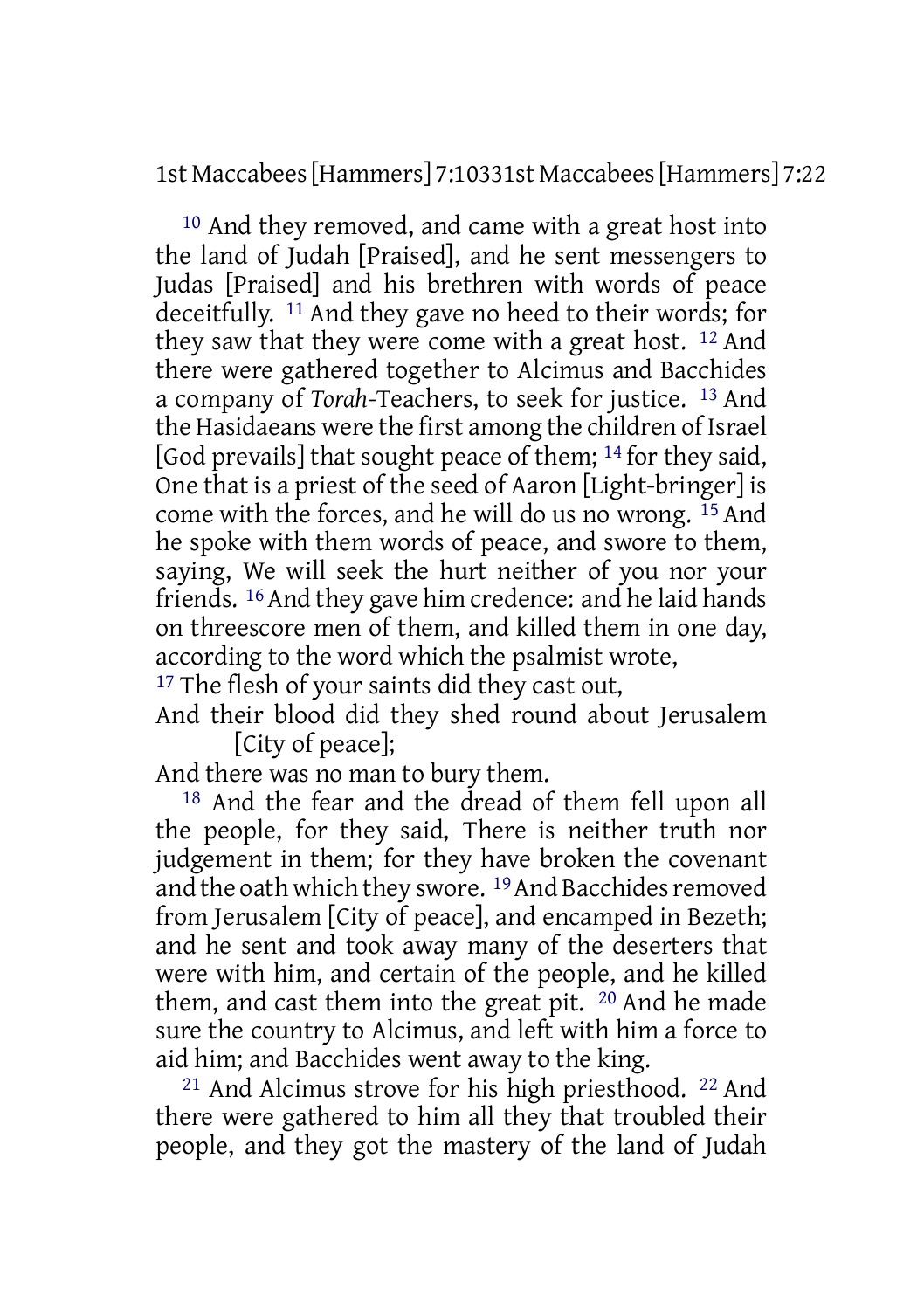1st Maccabees[Hammers] 7:23341st Maccabees[Hammers] 7:33

[Praised], and did great hurt in Israel [God prevails]. 23 And Judas [Praised] saw all the mischief that Alcimus and his company had done among the children of Israel [God prevails], even above the Gentiles, 24 and he went out into all the coasts of Judea round about, and took vengeance on the men that had deserted from him, and they were restrained from going forth into the country. 25 But when Alcimus saw that Judas [Praised] and his company waxed strong, and knew that he was not able to withstand them, he returned to the king, and brought evil accusations against them.

26 And the king sent Nicanor, one of his honorable princes, a man that hated Israel [God prevails] and was their enemy, and commanded him to destroy the people. 27 And Nicanor came to Jerusalem [City of peace] with a great host; and he sent to Judas[Praised] and his brethren deceitfully with words of peace, saying, 28 Let there be no battle between me and you; I will come with a few men, that I may see your faces in peace. 29 And he came to Judas [Praised], and they saluted one another peaceably. And the enemies were ready to take away Judas [Praised] by violence. 30 And the thing was known to Judas[Praised], to wit, that he came to him with deceit, and he was sore afraid of him, and would see his face no more. 31 And Nicanor knew that his counsel was discovered; and he went out to meet Judas [Praised] in battle beside Capharsalama; 32 and there fell of Nicanor's side about five hundred men, and they fled into the city of David [Beloved].

33 And after these things Nicanor went up to mount Sion: and there came some of the priests out of the sanctuary, and some of the elders of the people, to salute him peaceably, and to show him the whole burned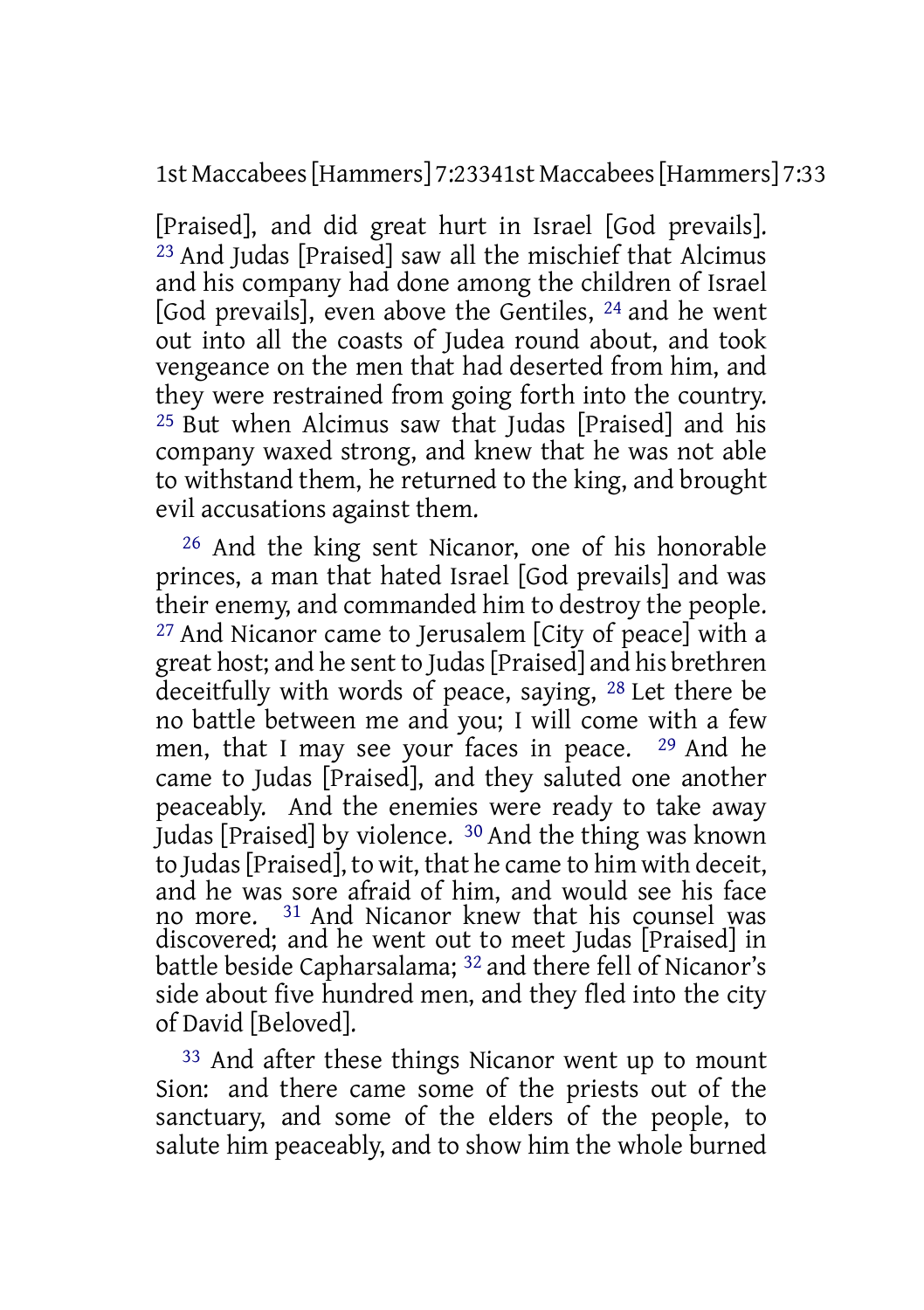1st Maccabees[Hammers] 7:34351st Maccabees[Hammers] 7:46

sacrifice that was being offered for the king. <sup>34</sup> And he mocked them, and laughed at them, and entreated them shamefully, and spoke haughtily, 35 and swore in a rage, saying, Unless Judas [Praised] and his army be now delivered into my hands, it shall be that, if I come again in peace, I will burn up this house: and he went out in a great rage. <sup>36</sup> And the priests entered in, and stood before the altar and the temple; and they wept, and said, 37 You did choose this house to be called by your name, to be a house of prayer and supplication for your people: 38 take vengeance on this man and his army, and let them fall by the sword: remember their blasphemies, and suffer them not to live any longer.

39 And Nicanor went forth from Jerusalem [City of peace], and encamped in Bethhoron, and there met him the host of Syria [Elevated]. 40 And Judas [Praised] encamped in Adasa with three thousand men: and Judas [Praised] prayed and said, 41 When they that came from the king blasphemed, your angel went out, and struck among them a hundred and fourscore and five thousand. 42 Even so discomfit you this army before us today, and let all the rest know that he has spoken wickedly against your sanctuary, and judge you him according to his wickedness. <sup>43</sup> And on the thirteenth day of the month Adar the armies joined battle: and Nicanor's army was discomfited, and he himself was the first to fall in the battle. <sup>44</sup> Now when his army saw that Nicanor was fallen, they cast away their arms, and fled. 45 And they pursued after them a day's journey from Adasa until you come to Gazara, and they sounded an alarm after them with the solemn trumpets. 46 And they came forth out of all the villages of Judea round about, and closed them in; and these turned them back on those, and they all fell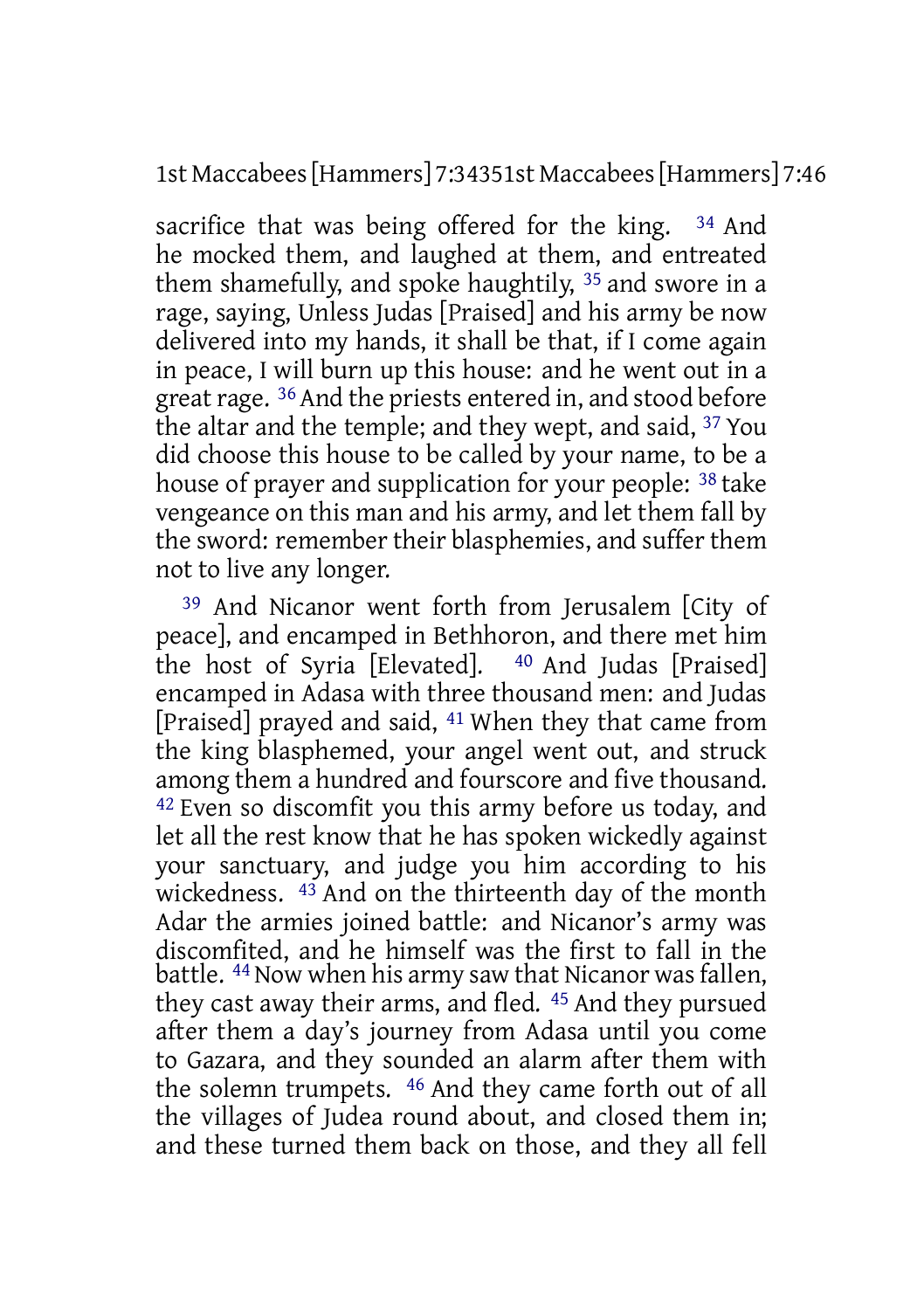1st Maccabees[Hammers] 7:47361st Maccabees[Hammers] 8:7

by the sword, and there was not one of them left. 47 And they took the spoils, and the booty, and they struck off Nicanor's head, and his right hand, which he stretched out so haughtily, and brought them, and stretched them out beside Jerusalem [City of peace]. 48 And the people were exceeding glad, and they kept that day as a day of great gladness. 49And they ordained to keep this day year by year, to wit, the thirteenth day of Adar. <sup>50</sup> And the land of Judah [Praised] had rest a little while.

8

1 And Judas [Praised] heard of the fame of the Romans [People from Town of flowing waters], that they are valiant men, and have pleasure in all that join themselves to them, and make amity with all such as come to them, 2 and that they are valiant men. And they told him of their wars and exploits which they do among the Gauls, and how that they conquered them, and brought them under tribute; 3 and what things they did in the land of Spain, that they might become masters of the mines of silver and gold which were there; 4 and how that by their policy and persistence they conquered all the place (and the place was exceeding far from them), and the kings that came against them from the uttermost part of the earth, until they had discomfited them, and struck them very sore; and how the rest give them tribute year by year: 5 and Philip [Loves horses], and Perseus, king of Chittim, and them that lifted up themselves against them, did they discomfit in battle, and conquered them: 6 Antiochus also, the great king of Asia, who came against them to battle, having a hundred and twenty elephants, with horse, and chariots, and an exceeding great host, and he was discomfited by them, 7 and they took him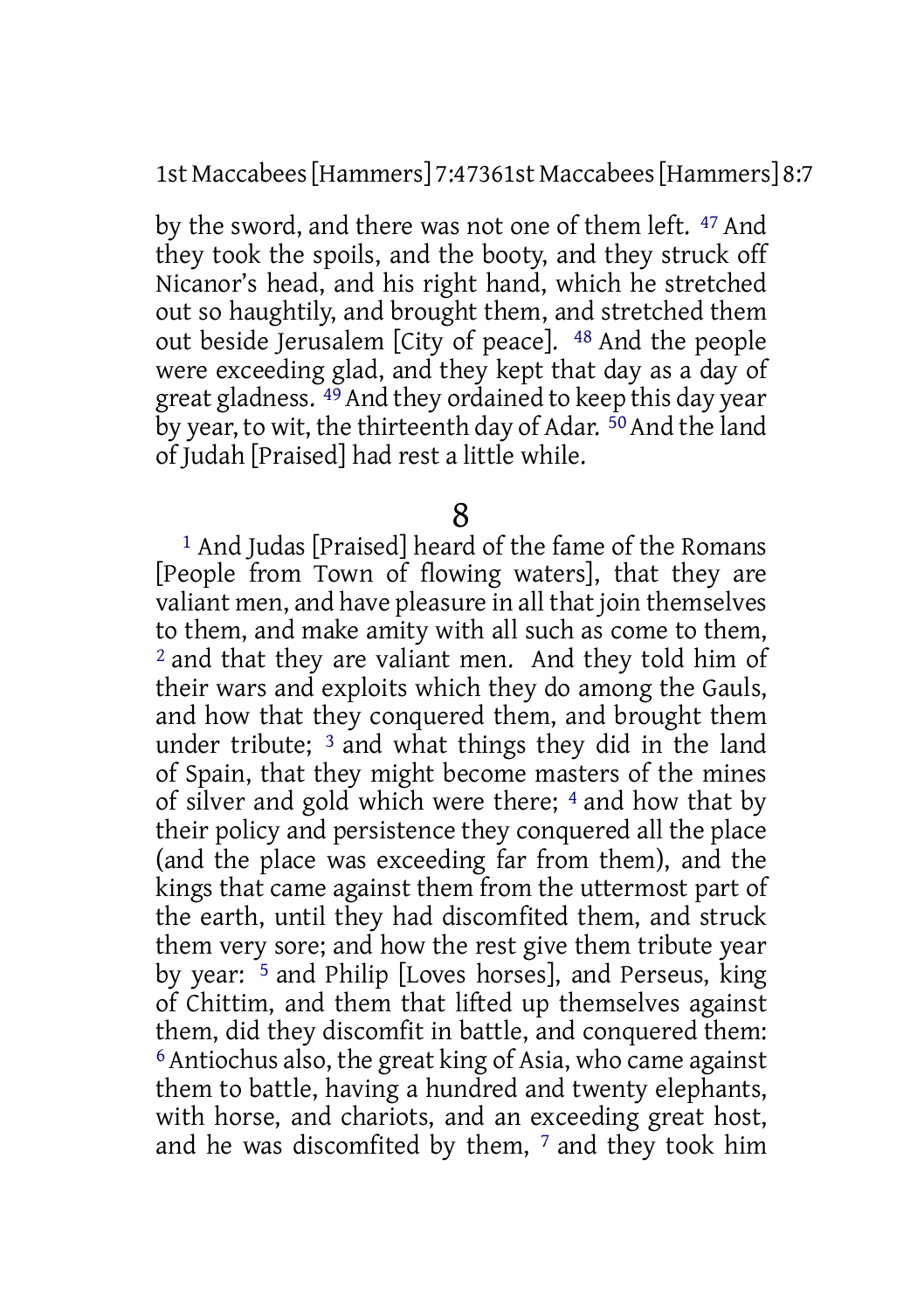1st Maccabees[Hammers] 8:8371st Maccabees[Hammers] 8:16

alive, and appointed that both he and such as reigned after him should give them a great tribute, and should give hostages, and a parcel of land, to wit, 8 the country of India, and Media [Middle-land], and Lydia, and of the goodliest of their countries; and they took them from him, and gave them to king Eumenes: <sup>9</sup> and how they of Greece took counsel to come and destroy them; 10 and the thing was known to them, and they sent against them a captain, and fought against them, and many of them fell down wounded to death, and they made captive their wives and their children, and spoiled them, and conquered their land, and pulled down their strongholds, and spoiled them, and brought them into bondage to this day: 11 and the residue of the kingdoms and of the isles, as many as rose up against them at any time, they destroyed and made them to be their servants; 12 but with their friends and such as relied upon them they kept amity; and they conquered the kingdoms that were near and those that were far off, and all that heard of their fame were afraid of them: <sup>13</sup> moreover, whoever they will to succor and to make kings, these do they make kings; and whoever they will, do they depose; and they are exalted exceedingly: 14 and for all this none of them did ever put on a diadem, neither did they clothe themselves with purple, to be magnified thereby: 15 and how they had made for themselves a senate house, and day by day three hundred and twenty men sat in council, consulting always for the people, to the end they might be well ordered: <sup>16</sup> and how they commit their government to one man year by year, that he should rule over them, and be lord over all their country, and all are obedient to that one, and there is neither envy nor emulation among them.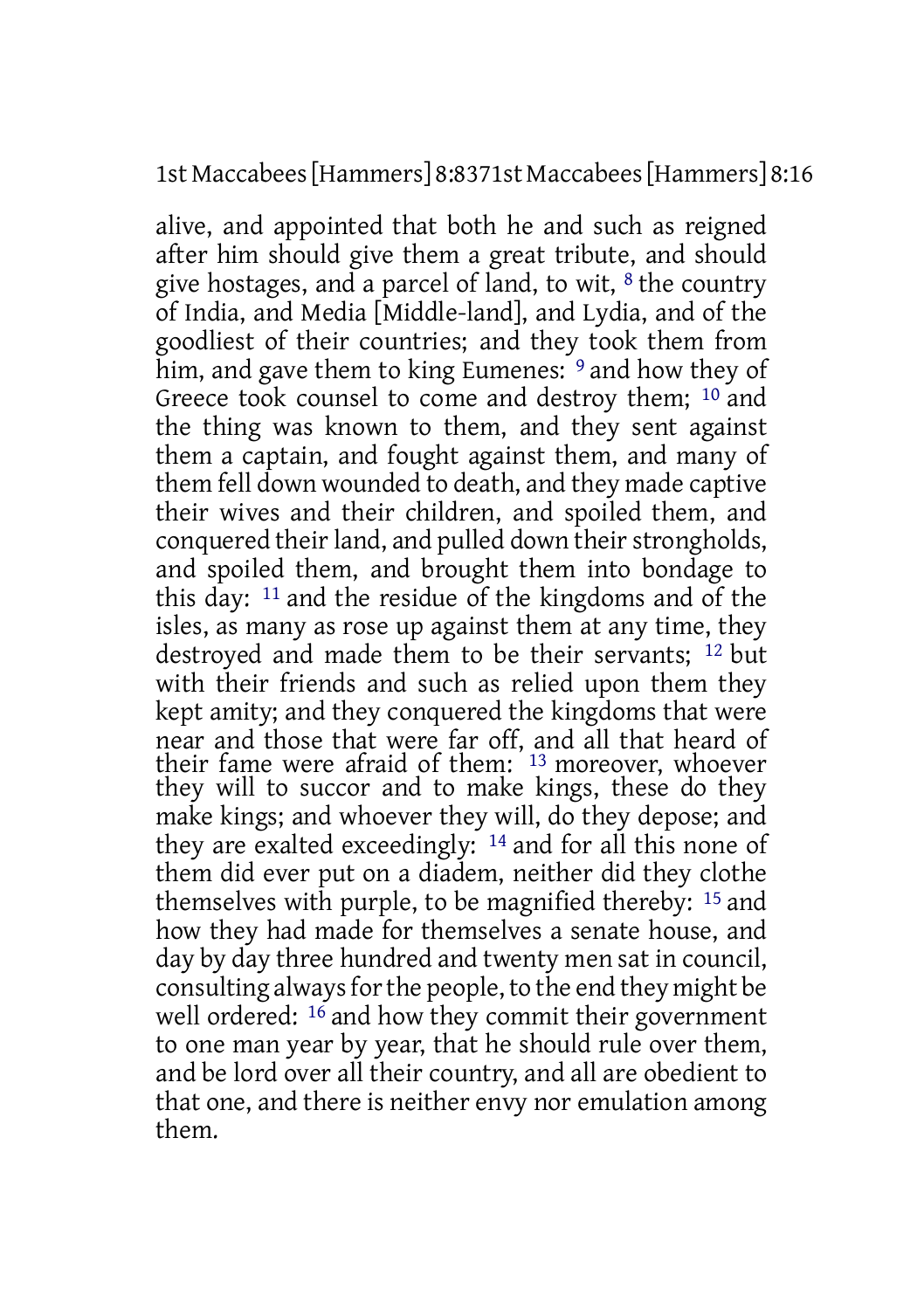1st Maccabees[Hammers] 8:17381st Maccabees[Hammers] 8:27

17 And Judas [Praised] chose Eupolemus the son of John [Yah is gracious], the son of Accos, and Jason the son of Eleazar [Help of God], and sent them to Rome [Town of flowing waters], to make a league of amity and confederacy with them, 18 and that they should take the yoke from them; for they saw that the kingdom of the Greeks did keep Israel [God prevails] in bondage. 19 And they went to Rome [Town of flowing waters] (and the way was exceeding long), and they entered into the senate house, and answered and said, 20 Judas [Praised], who is also called Maccabaeus [Hammer], and his brethren, and the people of the Jews [Praisers], have sent us to you, to make a confederacy and peace with you, and that we might be registered your confederates and friends.

<sup>21</sup> And the thing was well-pleasing in their sight. <sup>22</sup> And this is the copy of the writing which they wrote back again on tables of bronze, and sent to Jerusalem [City of peace], that it might be with them there for a memorial of peace and confederacy:

23 Good success be to the Romans[People from Town of flowing waters], and to the nation of the Jews [Praisers], by sea and by land forever: the sword also and the enemy be far from them. 24 But if war arise for Rome [Town of flowing waters] first, or any of their confederates in all their dominion, 25 the nation of the Jews [Praisers] shall help them as confederates, as the occasion shall prescribe to them, with all their heart: 26 and to them that make war upon them they shall not give, neither supply, food, arms, money, or ships, as it has seemed good to Rome [Town of flowing waters], and they shall keep their ordinances without taking anything therefore. 27 In the same manner, moreover, if war come first upon the nation of the Jews [Praisers], the Romans [People from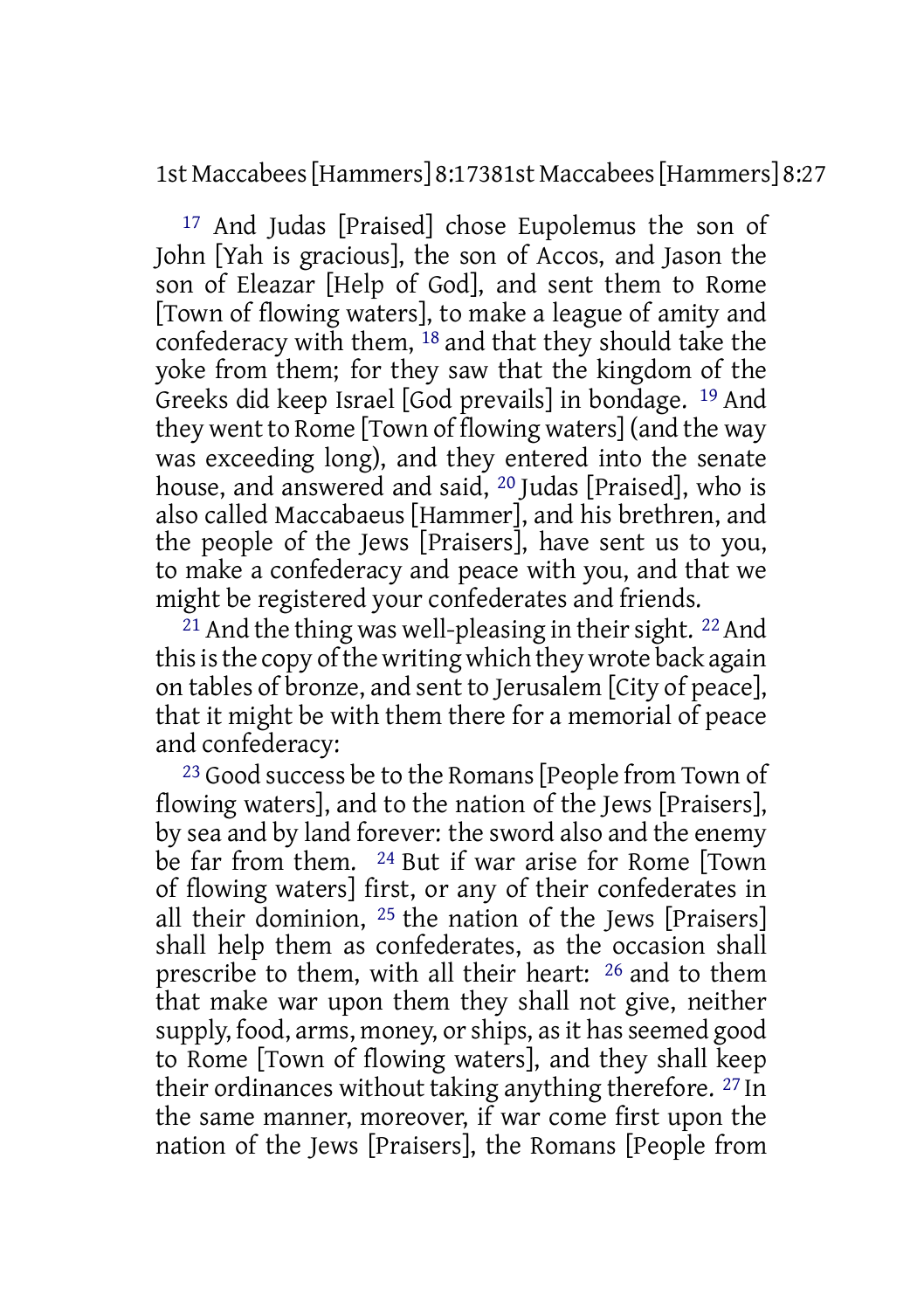1st Maccabees[Hammers] 8:28391st Maccabees[Hammers] 9:6

Town of flowing waters] shall help them as confederates with all their soul, as the occasion shall prescribe to them: 28 and to them that are confederates with their foes there shall not be given food, arms, money, or ships, as it has seemed good to Rome [Town of flowing waters]; and they shall keep these ordinances, and that without deceit. 29 According to these words have the Romans [People from Town of flowing waters] made a covenant thus with the people of the Jews [Praisers]. 30 But if hereafter the one party and the other shall take counsel to add or diminish anything, they shall do it at their pleasure, and whatever they shall add or take away shall be established. 31 And as touching the evils which king Demetrius does to them, we have written to him, saying, Wherefore have you made your yoke heavy upon our friends and confederates the Jews [Praisers]? 32 If therefore they plead any more against you, we will do them justice, and fight with you by sea and by land.

# 9

<sup>1</sup> And Demetrius heard that Nicanor was fallen with his forces in battle, and he sent Bacchides and Alcimus again into the land of Judah [Praised] a second time, and the right wing of his army with them:  $2$  and they went by the way that leads to Gilgal, and encamped against Mesaloth, which is in Arbela, and got possession of it, and destroyed much people. <sup>3</sup> And the first month of \* the hundred and fifty and second year they encamped against Jerusalem [City of peace]: 4 and they removed, and went to Berea, with twenty thousand footmen and two thousand horse. 5 And Judas [Praised] was encamped at Elasa, and three thousand chosen men with him:  $6$  and

<sup>\*</sup> 9:3 circa B.C.E 161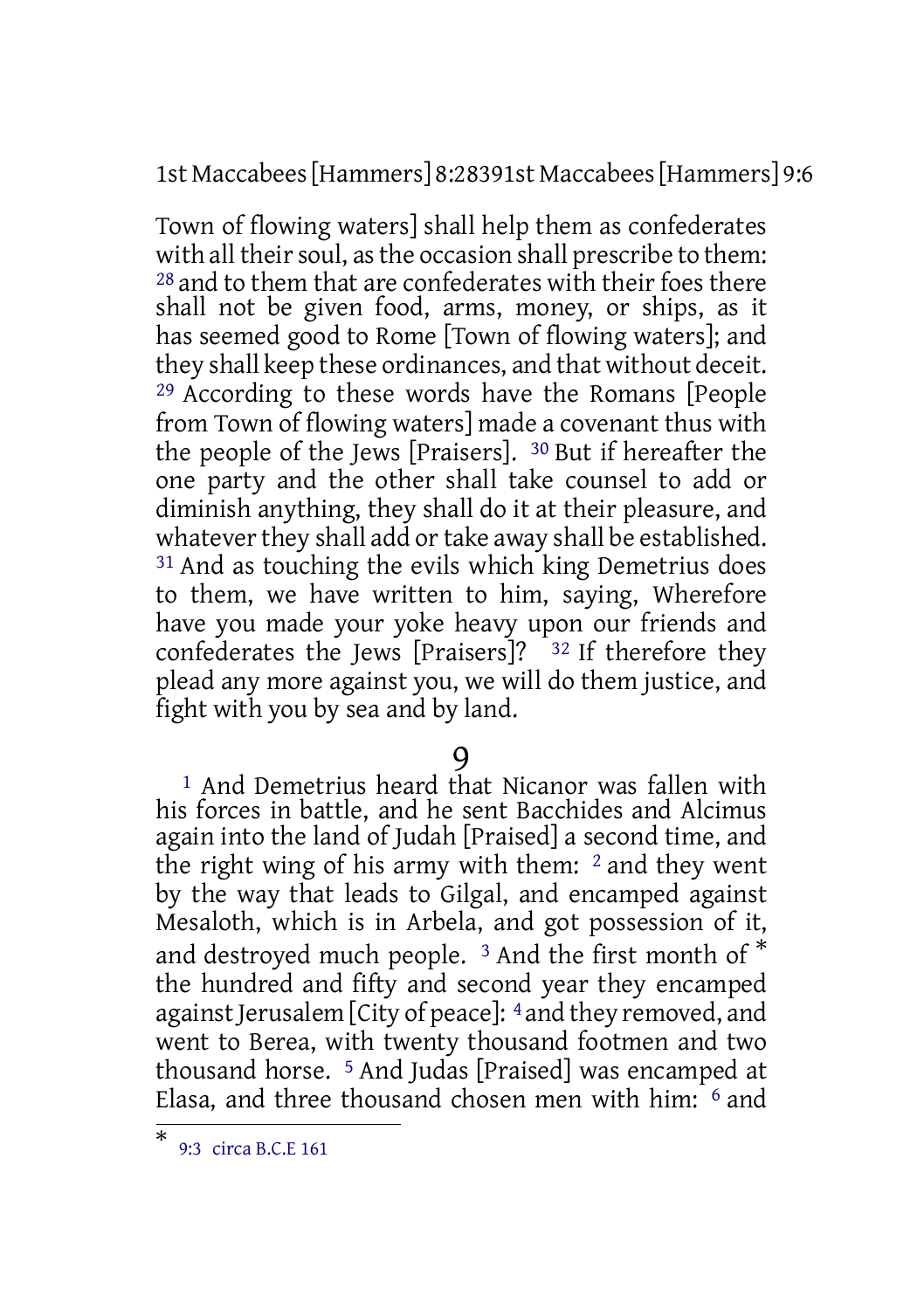1st Maccabees[Hammers] 9:7401st Maccabees[Hammers] 9:16

they saw the multitude of the forces, that they were many, and they feared exceedingly: and many slipped away out of the army; there were not left of them more than eight hundred men. 7 And Judas [Praised] saw that his army slipped away, and that the battle pressed upon him, and he was sore troubled in heart, for that he had no time to gather them together, and he waxed faint. 8 And he said to them that were left, Let us arise and go up against our adversaries, if perhaps we may be able to fight with them. 9 And they would have dissuaded him, saying, We shall in no wise be able: but let us rather save our lives now: let us return again, we and our brethren, and fight against them: but we are few. 10 And Judas [Praised] said, let it not be so that I should do this thing, to flee from them: and if our time is come, let us die manfully for our brethren's sake, and not leave a cause of reproach against our glory. 11 And the host removed from the camp, and stood to encounter them, and the horse was parted into two companies, and the slingers and the archers went before the host, and all the mighty men that fought in the front of the battle. <sup>12</sup> But Bacchides was in the right wing; and the phalanx drew near on the two parts, and they blew with their trumpets. 13 And the men of Judas [Praised]' side, even they sounded with their trumpets, and the earth shook with the shout of the armies, and the battle was joined, and continued from morning until evening. 14 And Judas [Praised] saw that Bacchides and the strength of his army were on the right side, and there went with him all that were brave in heart, 15 and the right wing was discomfited by them, and he pursued after them to the mount Azotus. 16 And they that were on the left wing saw that the right wing was discomfited, and they turned and followed upon the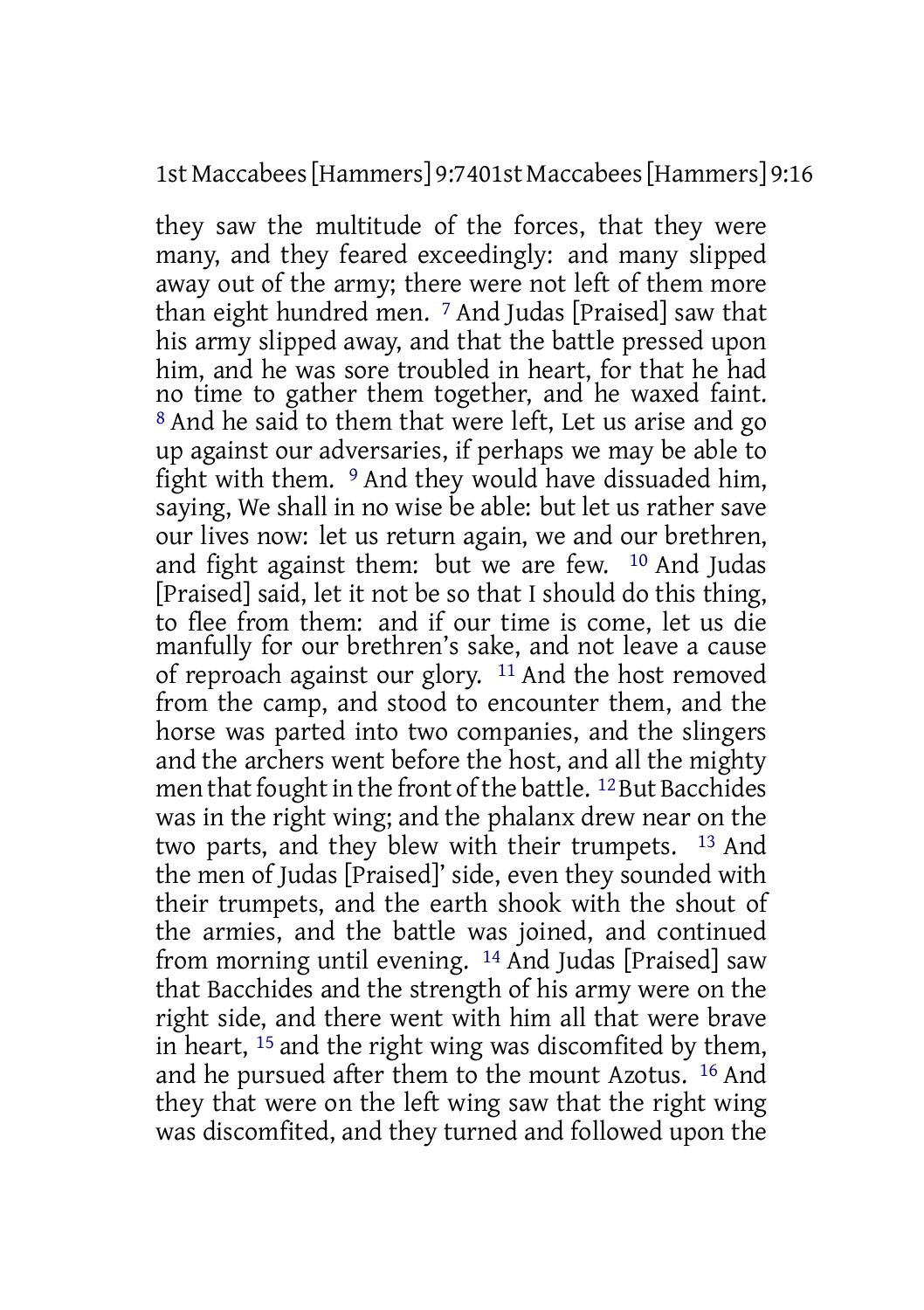1st Maccabees[Hammers] 9:17411st Maccabees[Hammers] 9:31

footsteps of Judas [Praised] and of those that were with him:  $1^{\frac{1}{7}}$  and the battle waxed sore, and many on both parts fell wounded to death. 18 And Judas [Praised] fell, and the rest fled. 19 And Jonathan and Simeon [Hearing] took Judas [Praised] their brother, and buried him in the sepulcher of his fathers at Modin. 20 And they bewailed him, and all Israel [God prevails] made great lamentation for him, and mourned many days, and said, 21 How is the mighty fallen, the savior of Israel [God prevails]! 22 And the rest of the acts of Judas [Praised], and his wars, and the valiant deeds which he did, and his greatness, they are not written; for they were exceeding many.

<sup>23</sup> And it came to pass after the death of Judas [Praised], that the lawless put forth their heads in all the coasts of Israel [God prevails], and all they that wrought iniquity rose up 24 (in those days there was an exceeding great famine), and the country went over with them.  $25$  And Bacchides chose out the ungodly men, and made them lords of the country. 26 And they sought out and searched for the friends of Judas [Praised], and brought them to Bacchides, and he took vengeance on them, and used them despitefully. 27 And there was great tribulation in Israel [God prevails], such as was not since the time that no prophet appeared to them. 28 And all the friends of Judas [Praised] were gathered together, and they said to Jonathan, 29 Since your brother Judas [Praised] has died, we have no man like him to go forth against our enemies and Bacchides, and among them of our nation that hate us. 30 Now therefore we have chosen you this day to be our prince and leader in his stead, that you may fight our battles. 31 And Jonathan took the governance upon him at that time, and rose up in the stead of his brother Judas [Praised].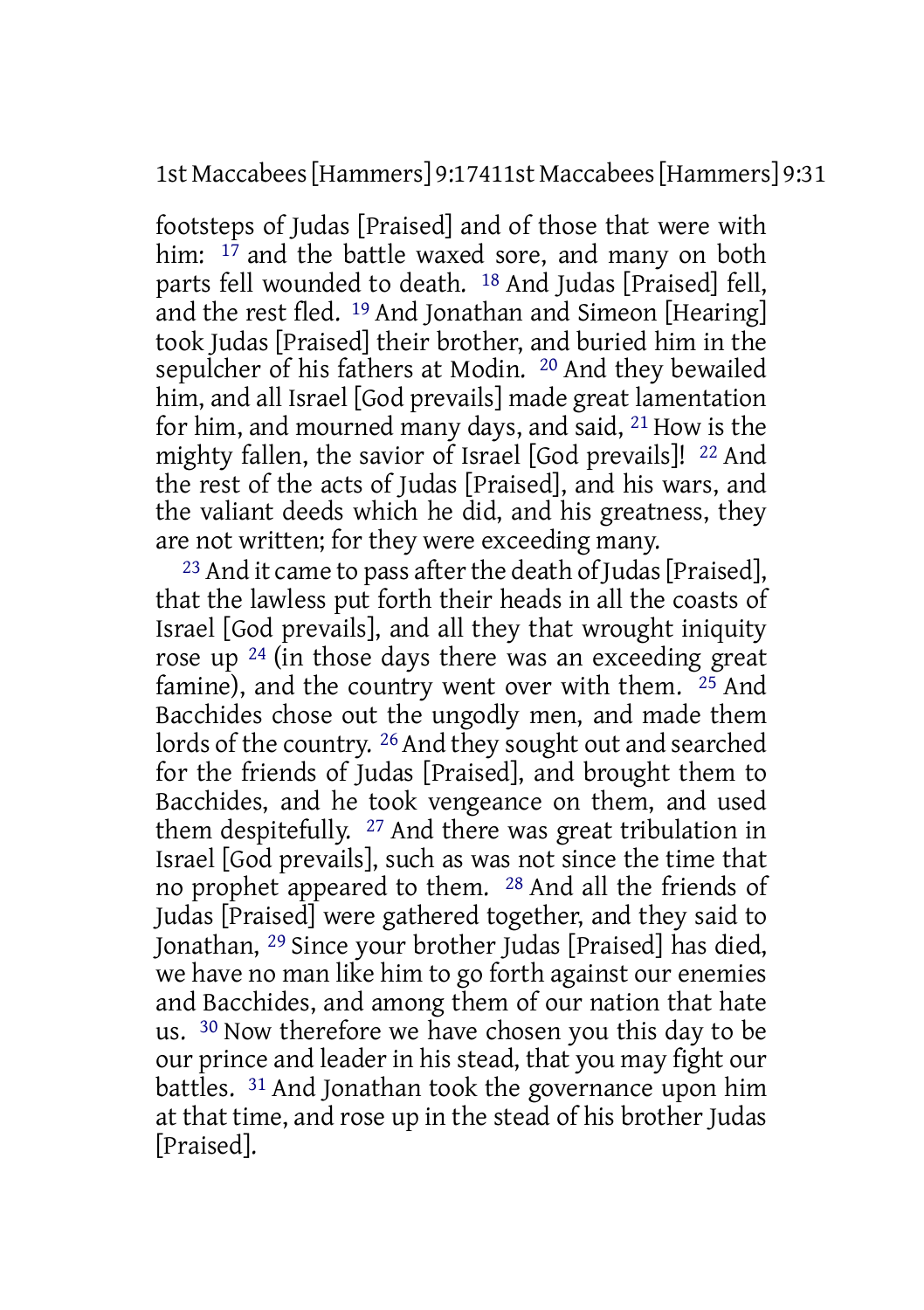1st Maccabees[Hammers] 9:32421st Maccabees[Hammers] 9:43

32 And Bacchides knew it, and he sought to kill him. 33 And Jonathan, and Simeon [Hearing] his brother, and all that were with him, knew it; and they fled into the wilderness of Tekoah, and encamped by the water of the pool Asphar. 34 And Bacchides knew it on the *Sabbath* ·To cease· day, and came, he and all his army, over Jordan [Descender]. 35 And Jonathan sent his brother, a leader of the multitude, and implored his friends the Nabathaeans, that they might leave with them their baggage, which was much. 36 And the children of Jambri came out of Medaba, and took John [Yah is gracious], and all that he had, and went their way with it.

<sup>37</sup> But after these things they brought word to Jonathan and Simeon [Hearing] his brother, that the children of Jambri were making a great marriage, and were bringing the bride from Nadabath with a great train, a daughter of one of the great nobles of Canaan [Humbled]. 38 And they remembered John [Yah is gracious] their brother, and went up, and hid themselves under the covert of the mountain: 39 and they lifted up their eyes, and saw, and, behold, a great ado and much baggage: and the bridegroom came forth, and his friends and his brethren, to meet them with timbrels, and minstrels, and many weapons. 40 And they rose up against them from their ambush, and killed them, and many fell wounded to death, and the remnant fled into the mountain, and they took all their spoils. 41 And the marriage was turned into mourning, and the voice of their minstrels into lamentation.  $42$  And they avenged fully the blood of their brother, and turned back to the marsh of Jordan [Descender]

43 And Bacchides heard it, and he came on the *Sabbath* ·To cease· day to the banks of Jordan [Descender] with a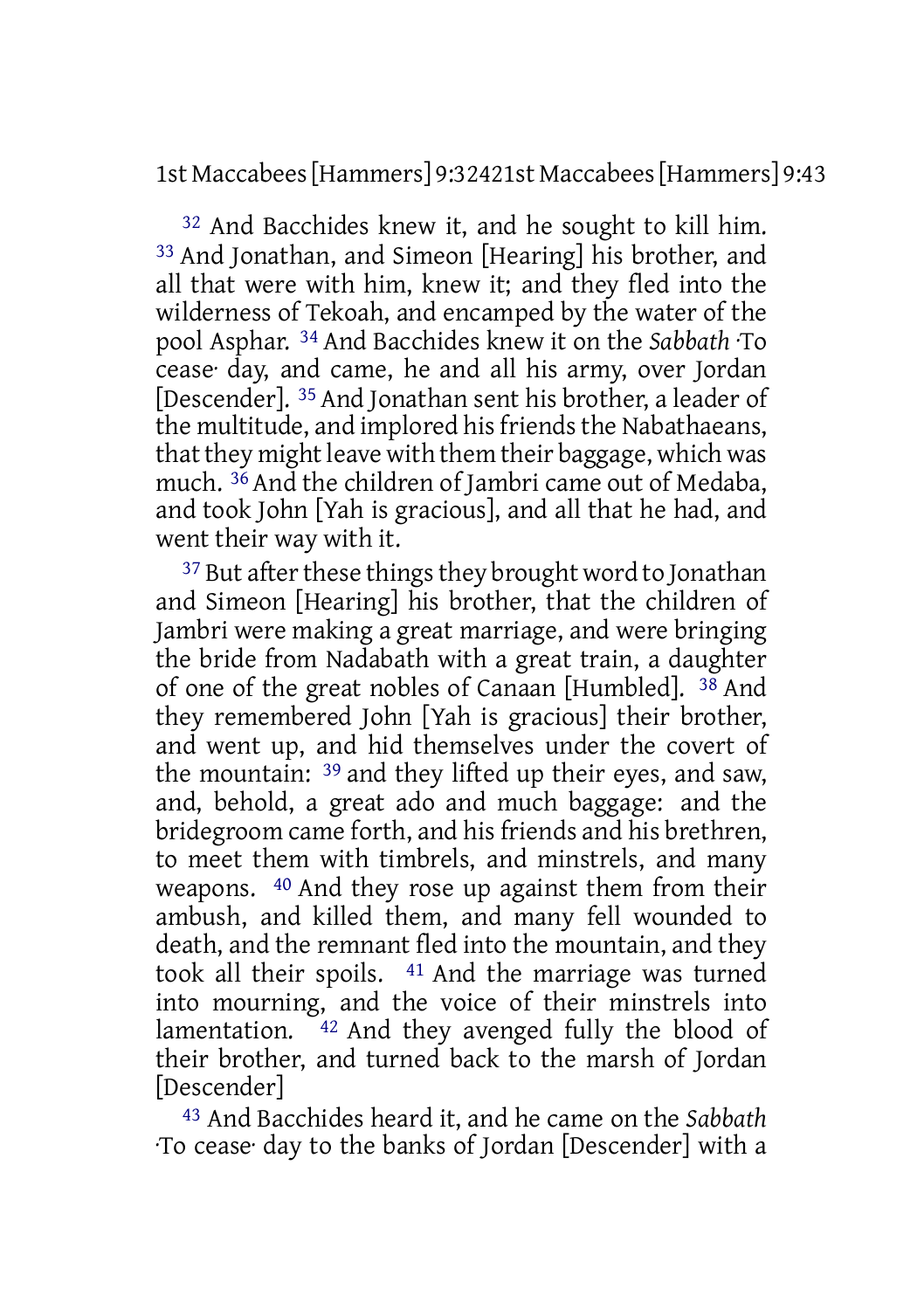1st Maccabees[Hammers] 9:44431st Maccabees[Hammers] 9:55

great host. 44 And Jonathan said to his company, Let us stand up now and fight for our lives, for it is not with us today, as yesterday and the day before. 45 For, behold, the battle is before us and behind us; moreover the water of the Jordan [Descender] is on this side and on that side, and marsh and wood; and there is no place to turn aside. 46 Now therefore cry to heaven, that you may be delivered out of the hand of your enemies. 47 And the battle was joined, and Jonathan stretched forth his hand to strike Bacchides, and he turned away back from him. 48 And Jonathan and they that were with him leapt into the Jordan [Descender], and swam over to the other side: and they did not pass over Jordan [Descender] against them. 49 And there fell of Bacchides' company that day about a thousand men; 50 and he returned to Jerusalem [City of peace]. And they built strong cities in Judea, the stronghold that was in Jericho [Fragrant, Moon], and Emmaus, and Bethhoron, and Beth-el [House of God], and Timnath, Pharathon, and Tephon, with high walls and gates and bars. 51 And in them he set a garrison, to vex Israel [God prevails]. 52And he fortified the city Bethsura, and Gazara, and the citadel, and put forces in them, and store of food. 53 And he took the sons of the chief men of the country for hostages, and put them in ward in the citadel at Jerusalem [City of peace].

 $54$  And in <sup>†</sup> the hundred and fifty and third year, in the second month, Alcimus commanded to pull down the wall of the inner court of the sanctuary; he pulled down also the works of the prophets; 55 and he began to pull down. At that time was Alcimus stricken, and his works were hindered; and his mouth was stopped, and he was taken with a palsy, and he could no more speak anything and

<sup>†</sup> 9:54 circa B.C.E <sup>160</sup>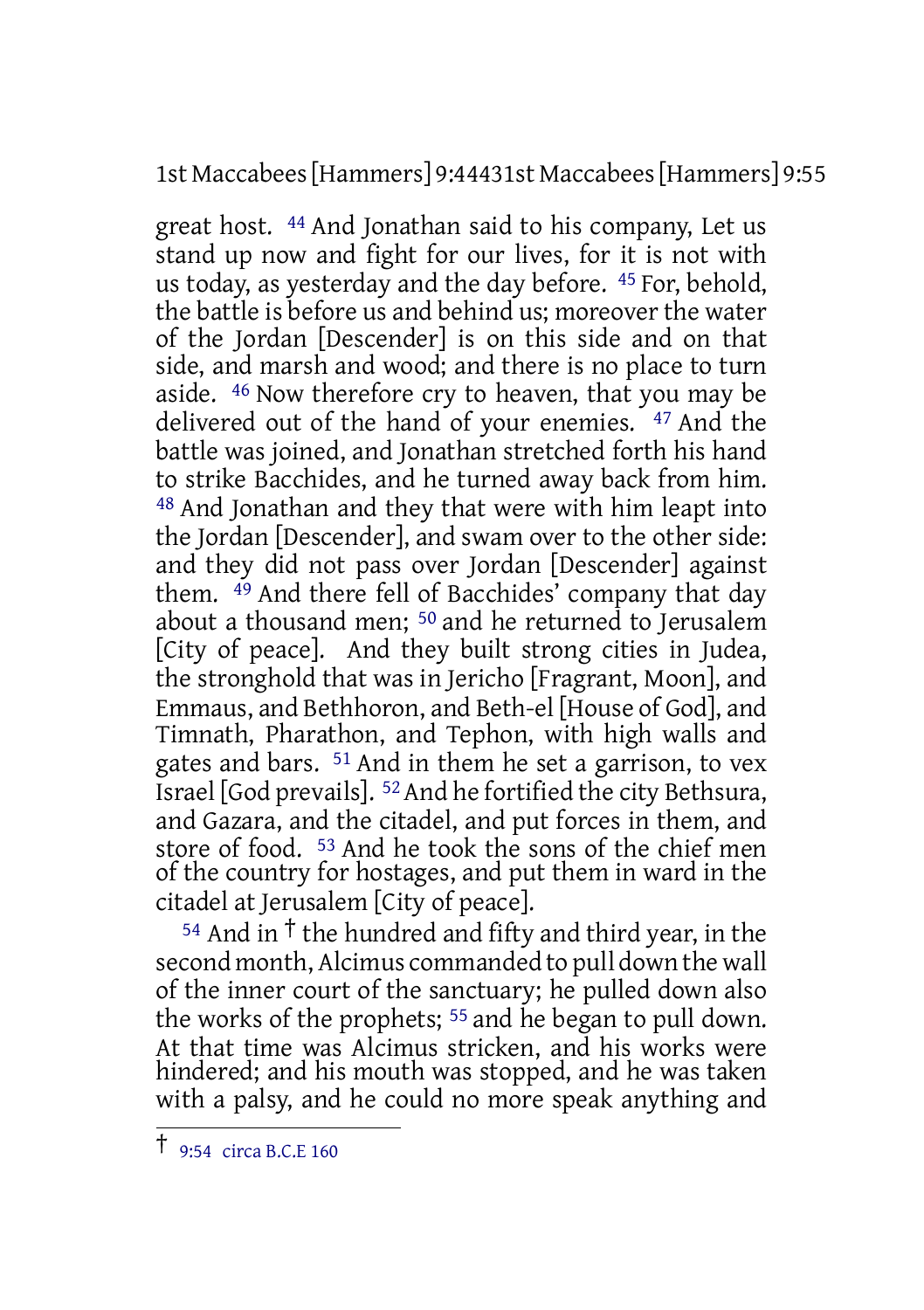1st Maccabees[Hammers] 9:56441st Maccabees[Hammers] 9:69

give order concerning his house. 56 And Alcimus died at that time with great torment. 57 And Bacchides saw that Alcimus was dead, and he returned to the king: and the land of Judah [Praised] had rest two years.

58 And all the lawless men took counsel,saying, Behold, Jonathan and they of his part are dwelling at ease, and in security: now therefore we will bring Bacchides, and he shall lay hands on them all in one night. 59 And they went and consulted with him. 60 And he removed, and came with a great host, and sent letters privily to all his confederates that were in Judea, that they should lay hands on Jonathan and those that were with him: and they could not, because their counsel was known to them. 61 And they that were of Jonathan's part laid hands on about fifty of the men of the country, that were authors of the wickedness, and he killed them. 62 And Jonathan, and Simeon [Hearing], and they that were with him, got them away to Bethbasi, which is in the wilderness, and he built up that which had been pulled down thereof, and they made it strong. 63 And Bacchides knew it, and he gathered together all his multitude, and sent word to them that were of Judea. 64 And he went and encamped against Bethbasi, and fought against it many days, and made engines of war. 65 And Jonathan left his brother Simeon [Hearing] in the city, and went forth into the country, and he went with a few men. 66 And he struck Odomera and his brethren, and the children of Phasiron in their tent. 67 And they began to strike them, and to go up with their forces. And Simeon [Hearing] and they that were with him went out of the city, and set on fire the engines of war, 68 and fought against Bacchides, and he was discomfited by them, and they afflicted him sore; for his counsel was in vain, and his inroad. <sup>69</sup> And they were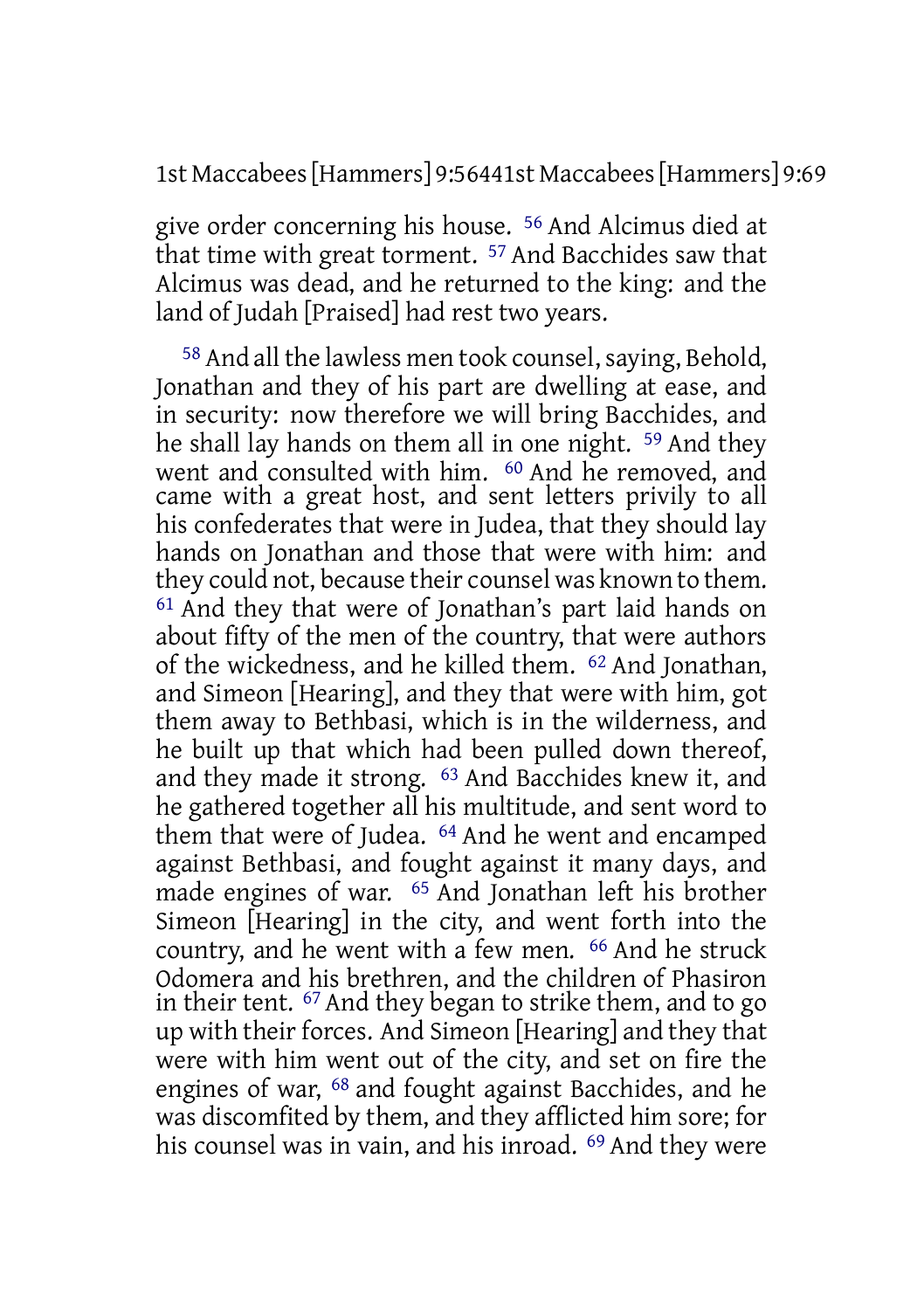1st Maccabees[Hammers] 9:70451st Maccabees[Hammers] 10:6

very angry with the lawless men that gave him counsel to come into the country, and they killed many of them. And he took counsel to depart into his own land. 70 And Jonathan had knowledge thereof, and sent ambassadors to him, to the end that they should make peace with him, and that he should restore to them the captives. <sup>71</sup> And he accepted the thing, and did according to his words, and swore to him that he would not seek his hurt all the days of his life. 72 And he restored to him the captives which he had taken aforetime out of the land of Judah [Praised], and he returned and departed into his own land, and came not any more into their borders. 73 And the sword ceased from Israel [God prevails]. And Jonathan lived at Michmash; and Jonathan began to judge the people; and he destroyed the ungodly out of Israel [God prevails].

#### 10

<sup>1</sup> And in  $*$  the hundred and sixties year Alexander Epiphanes, the son of Antiochus, went up and took possession of Ptolemais: and they received him, and he reigned there. 2And king Demetrius heard thereof, and he gathered together exceeding great forces, and went forth to meet him in battle.

3 And Demetrius sent letters to Jonathan with words of peace, so as to magnify him.  $4$  For he said, let us be beforehand to make peace with them, ere he make peace with Alexander against us: <sup>5</sup> for he will remember all the evils that we have done against him, and to his brethren and to his nation. 6 And he gave him authority to gather together forces, and to provide arms, and that he should be his confederate: and he commanded that they should deliver up to him the hostages that were in the citadel.

<sup>\*</sup> 10:1 circa B.C.E 153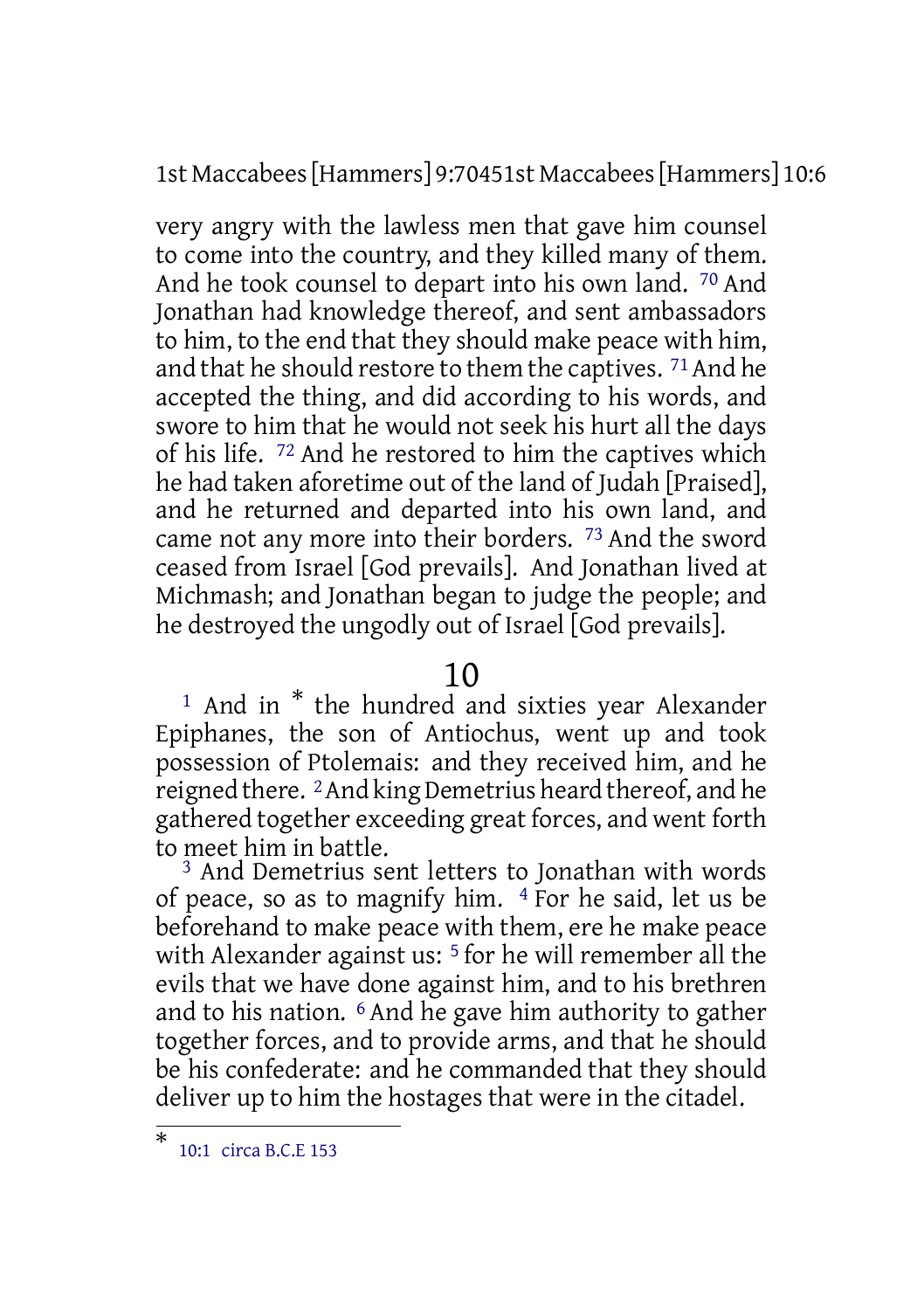#### 1st Maccabees [Hammers] 10:7 46 1st Maccabees [Hammers] 10:21

7 And Jonathan came to Jerusalem [City of peace], and read the letters in the audience of all the people, and of them that were in the citadel:  $\delta$  and they were sore afraid, when they heard that the king had given him authority to gather together a host. <sup>9</sup> And they of the citadel delivered up the hostages to Jonathan, and he restored them to their parents. 10 And Jonathan lived in Jerusalem [City of peace], and began to build and renew the city. 11 And he commanded them that did the work to build the walls and the mount Sion round about with square stones for defense; and they did so. <sup>12</sup> And the strangers, that were in the strongholds which Bacchides had built, fled away; <sup>13</sup> and each man left his place, and departed into his own land. 14 Only at Bethsura were there left certain of those that had forsaken the law and the commandments; for it was a place of refuge to them.

15 And king Alexander heard all the promises which Demetrius had sent to Jonathan: and they told him of the battles and the valiant deeds which he and his brethren had done, and of the toils which they had endured; <sup>16</sup> And he said, Shall we find such another man? and now we will make him our Friend and confederate. 17 And he wrote letters, and sent them to him, according to these words, saying, 18 King Alexander to his brother Jonathan, greeting: <sup>19</sup> We have heard of you, that you are a mighty man of valor, and meet to be our Friend. 20 And now we have appointed you this day to be high priest of your nation, and to be called the king's Friend (and he sent to him a purple robe and a crown of gold), and to take our part, and to keep friendship with us.

21 And Jonathan put on the holy garments in the seventh month of † the hundred and sixties year, at the

 $\overline{1}$  10:21 circa B.C.E 153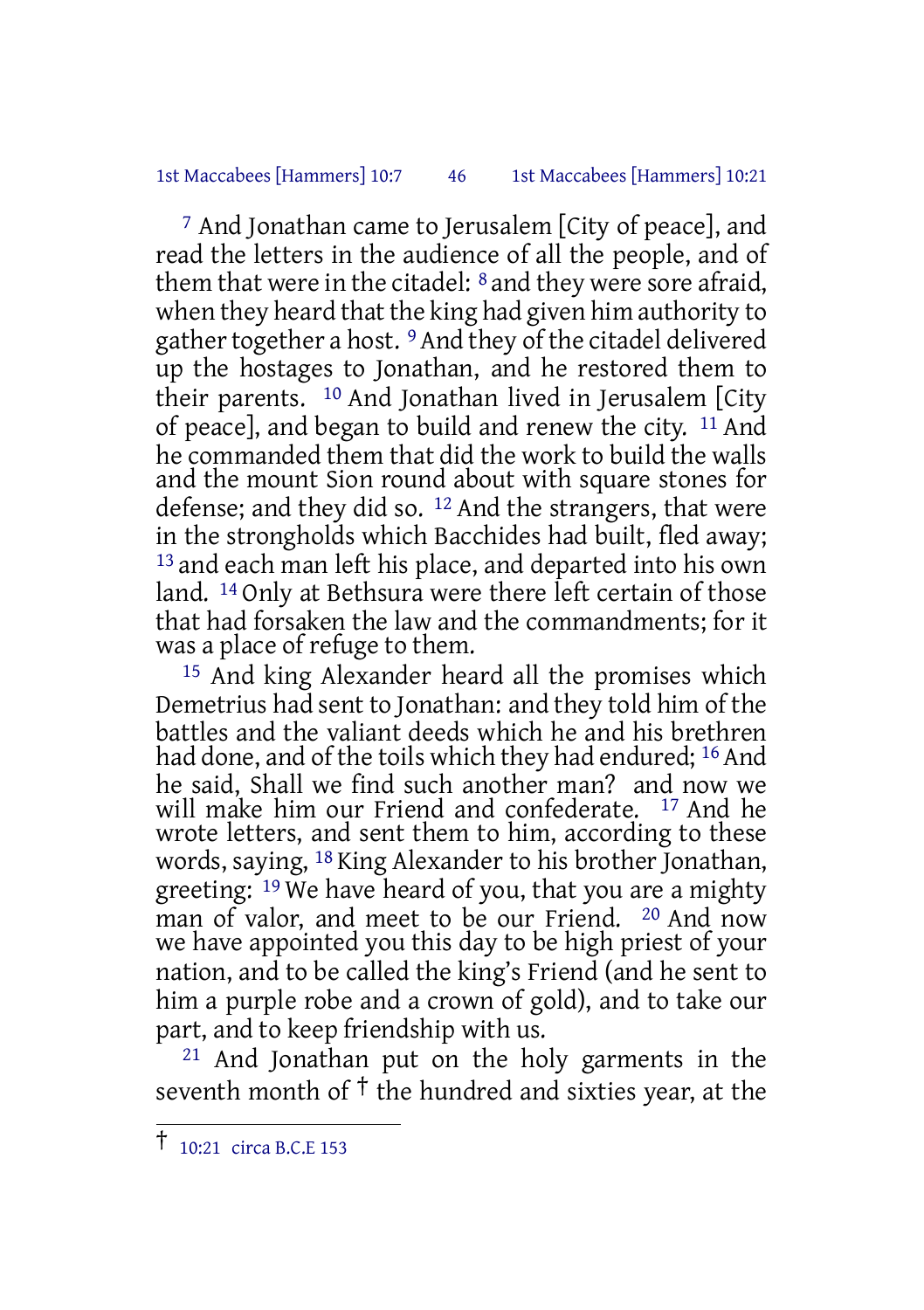1st Maccabees[Hammers] 10:22471st Maccabees[Hammers] 10:33

festival of tabernacles, and he gathered together forces, and provided arms in abundance.

22 And Demetrius heard these things, and he was grieved, and said, 23 What is this that we have done, that Alexander has been beforehand with us in establishing friendship with the Jews [Praisers], to strengthen himself? 24 I also will write to them words of encouragement and of honor and of gifts, that they may be with me to aid me. 25 And he sent to them according to these words:

King Demetrius to the nation of the Jews [Praisers], greeting: 26 In as much as you have kept your covenants with us, and continued in our friendship, and have not joined yourselves to our enemies, we have heard hereof, and are glad. 27 And now continue you still to keep trusting faith with us, and we will recompense to you good things in return for your dealings with us, 28 and will grant you many immunities, and give you gifts. 29 And now do I free you, and release all the Jews[Praisers], from the tributes, and from the customs of salt, and from the crowns. 30 And instead of the third part of the seed, and instead of the half of the fruit of the trees, which falls to me to receive, I release it from this day and henceforth, so that I will not take it from the land of Judah [Praised], and from the three governments which are added there from the country of Samaria and Galilee [District, Circuit], from this day forth and for all time. 31 And let Jerusalem [City of peace] be holy and free, and her borders; the tenths and the tolls also. 32 I yield up also my authority over the citadel which is at Jerusalem [City of peace], and give it to the high priest, that he may appoint in it such men as he shall choose to keep it. 33 And every soul of the Jews [Praisers], that has been carried captive from the land of Judah [Praised] into any part of my kingdom, I set at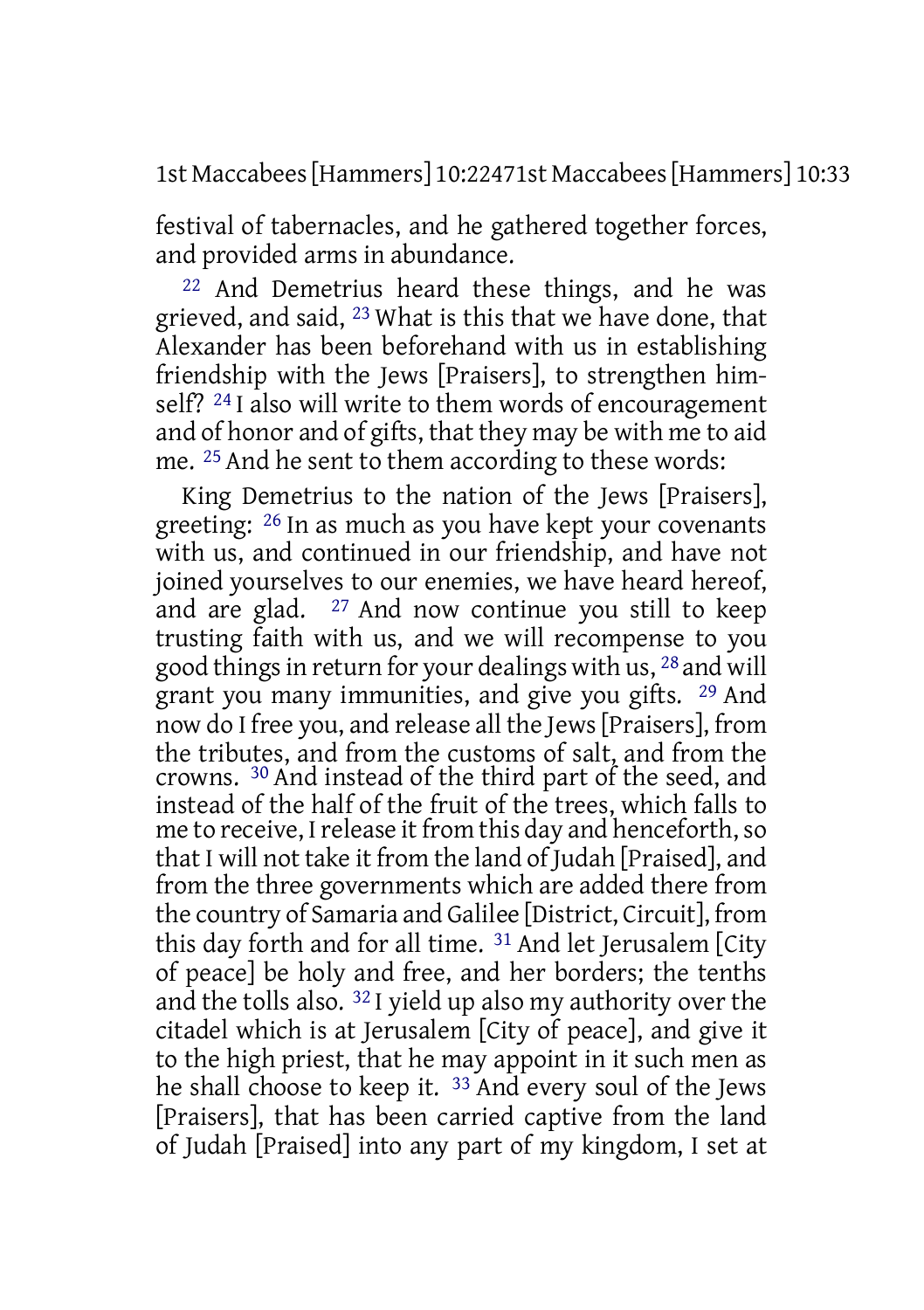#### 1st Maccabees[Hammers] 10:34481st Maccabees[Hammers] 10:43

liberty without price; and let all remit the tributes of their cattle also. 34 And all the feasts, and the Sabbaths, and new moons, and appointed days, and three days before a feast, and three days after a feast, let them all be days of immunity and release for all the Jews [Praisers] that are in my kingdom. 35 And no man shall have authority to exact from any of them, or to trouble them concerning any matter. 36 And let there be enrolled among the king's forces about thirty thousand men of the Jews [Praisers], and pay shall be given to them, as belongs to all the king's forces.  $37$  And of them some shall be placed in the king's great strongholds, and some of them shall be placed over the affairs of the kingdom, which are of trust: and let those that are over them, and their rulers, be of themselves, and let them walk after their own laws, even asthe king has commanded in the land of Judah [Praised]. 38 And the three governments that have been added to Judea from the country of Samaria, let them be added to Judea, that they may be reckoned to be under one, that they may not obey other authority than the high priest's. 39 As for Ptolemais, and the land pertaining there, I have given it as a gift to the sanctuary that is at Jerusalem [City of peace], for the expenses that befit the sanctuary. 40 And I give every year fifteen thousand shekels [375 lb; 170.1 kg] of silver from the king's revenues from the places that are convenient. 41 And all the overplus, which they that manage the king's affairs paid not in as in the first years, they shall give from henceforth toward the works of the house. 42And beside this, the five thousand shekels [125 lb; 56.7 kg] of silver, which they received from the uses of the sanctuary from the revenue year by year, this also is released, because it appertains to the priests that minister. 43 And whoever shall flee to the temple that is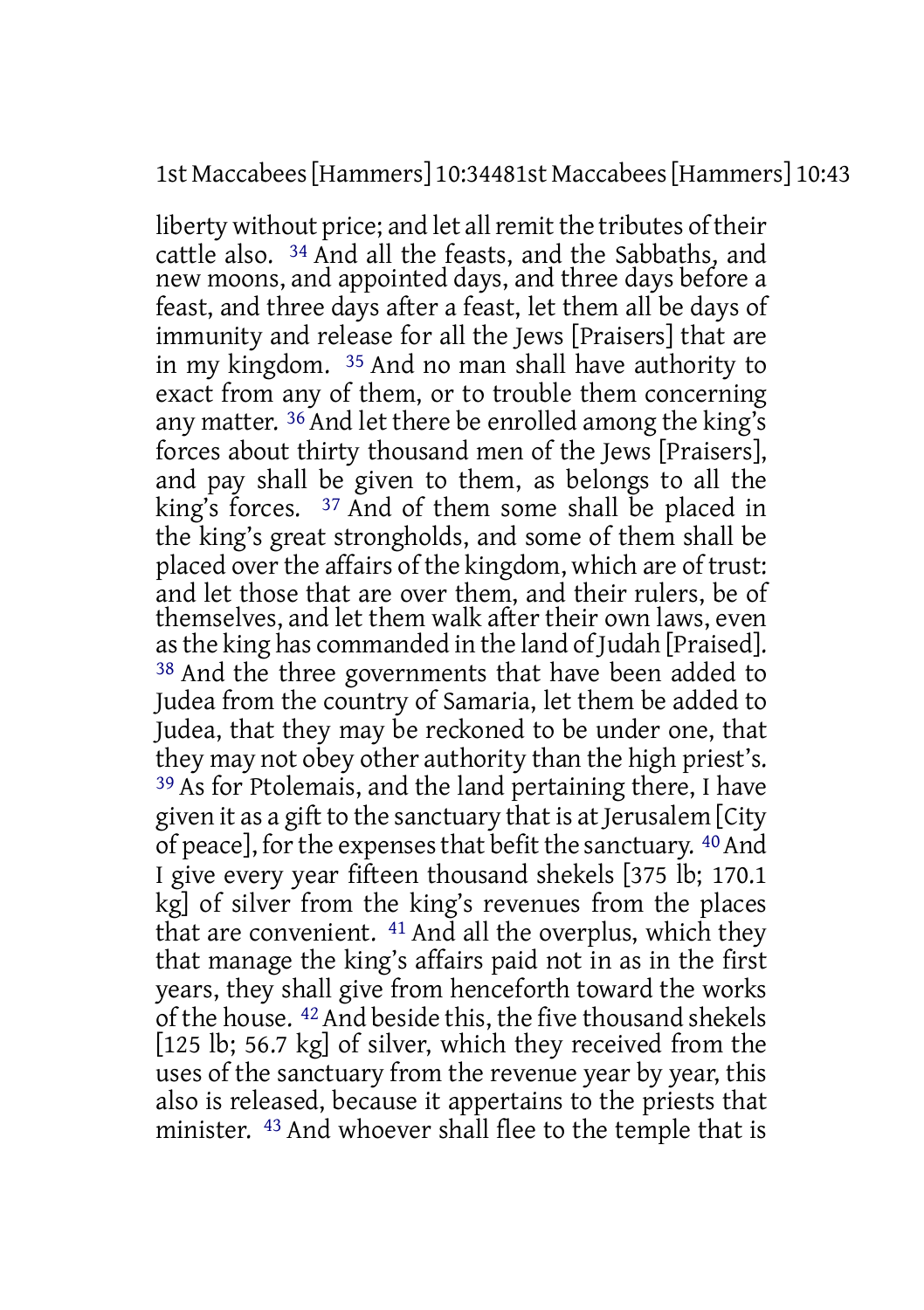1st Maccabees[Hammers] 10:44491st Maccabees[Hammers] 10:54

at Jerusalem [City of peace], and be found within all the borders thereof, whether one owe moneys to the king, or any other matter, let them go free, and all that they have in my kingdom. <sup>44</sup> And for the building and renewing of the works of the sanctuary the expense shall be given also out of the king's revenue. 45 And for the building of the walls of Jerusalem [City of peace], and the fortifying thereof round about, shall the expense be given also out of the king's revenue, and for the building of the walls in Judea.

46 Now when Jonathan and the people heard these words, they gave no credence to them, nor received them, because they remembered the great evil which he had done in Israel [God prevails], and that he had afflicted them very sore.  $47$  And they were well pleased with Alexander, because he was the first that spoke words of peace to them, and they were confederate with him always. 48 And king Alexander gathered together great forces, and encamped over against Demetrius. 49 And the two kings joined battle, and the army of Alexander fled; and Demetrius followed after him, and prevailed against them. 50And he strengthened the battle exceedingly until the sun went down: and Demetrius fell that day.

51 And Alexander sent ambassadors to Ptolemy king of Egypt [Abode of slavery] according to these words, saying, 52 In as much as I am returned to my kingdom, and am set on the throne of my fathers, and have gotten the dominion, and have overthrown Demetrius, and have gotten possession of our country; 53yes, I joined the battle with him, and he and his army were discomfited by us, and we sat upon the throne of his kingdom: 54 now also let us establish amity one with the other, and give me now your daughter to wife: and I will make affinity with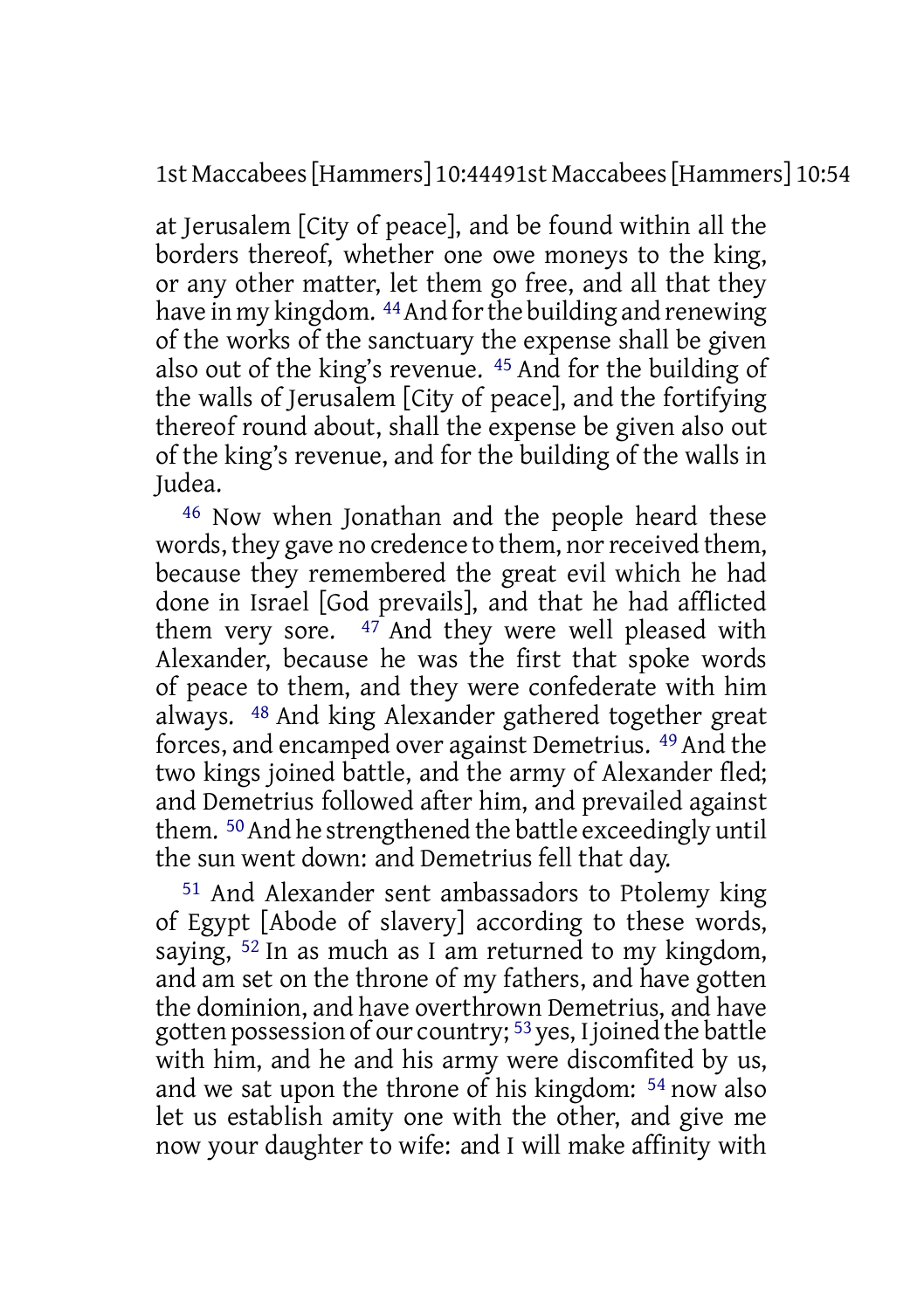1st Maccabees[Hammers] 10:55501st Maccabees[Hammers] 10:65

you, and will give both you and her gifts worthy of you. 55 And Ptolemy the king answered, saying, Happy is the day wherein you did return into the land of your fathers, and did sit on the throne of their kingdom.<sup>56</sup> And now will I do to you, as you have written: but meet me at Ptolemais, that we may see one another; and I will make affinity with you, even as you have said. 57 And Ptolemy went out of Egypt [Abode of slavery], himself and Cleopatra his daughter, and came to Ptolemais in  $\ddagger$  the hundred and threescore and second year: 58 and king Alexander met him, and he bestowed on him his daughter Cleopatra, and celebrated her marriage at Ptolemais with great pomp, as the manner of kings is.

59 And king Alexander wrote to Jonathan, that he should come to meet him.  $60$  And he went with pomp to Ptolemais, and met the two kings, and gave them and their Friends silver and gold, and many gifts, and found favor in their sight. <sup>61</sup> And there were gathered together against him certain pestilent fellows out of Israel [God prevails], men that were transgressors of the law, to complain against him: and the king gave no heed to them. 62 And the king commanded, and they took off Jonathan's garments, and clothed him in purple: and thus they did.  $\overline{63}$  And the king made him sit with him, and said to his princes, Go forth with him into the midst of the city, and make proclamation, that no man complain against him of any matter, and let no man trouble him for any manner of cause. 64 And it came to pass, when they that complained against him saw his glory according as the herald made proclamation, and saw him clothed in purple, they all fled away. 65 And the king gave him honor, and wrote him among his Chief Friends, and made him a captain,

<sup>‡</sup> 10:57 circa B.C.E <sup>151</sup>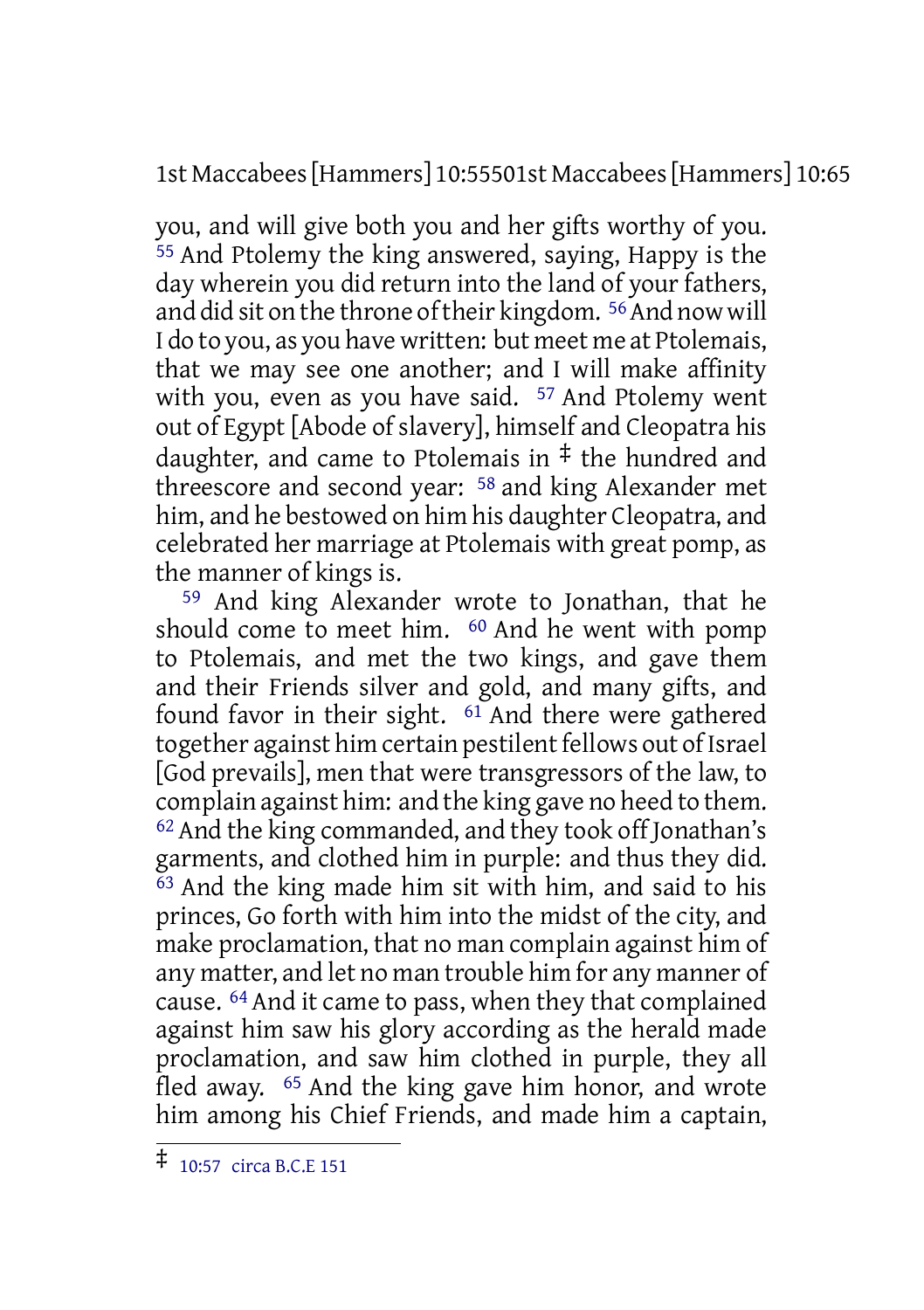1st Maccabees[Hammers] 10:66511st Maccabees[Hammers] 10:77

and governor of a province. 66 And Jonathan returned to Jerusalem [City of peace] with peace and gladness.

 $67$  And in  $\frac{6}{3}$  the hundred and threescore and fifth year came Demetrius, son of Demetrius, out of Crete into the land of his fathers: 68 and king Alexander heard thereof, and he grieved exceedingly, and returned to Antioch. 69 And Demetrius appointed Apollonius, who was over Coelesyria, and he gathered together a great host, and encamped in Jamnia, and sent to Jonathan the high priest, saying,

<sup>70</sup> You alone lift up yourself against us, but I am had in derision and in reproach because of you. And why do you vaunt your power against us in the mountains? 71 Now therefore, if you trust in your forces, come down to us into the plain, and there let us try the matter together; for with me is the power of the cities. <sup>72</sup> Ask and learn who I am, and the rest that help us; and they say, Your foot can't stand before our face; for your fathers have been twice put to flight in their own land. 73 And now you shall not be able to abide the horse and such a host as this in the plain, where is neither stone nor flint, nor place to flee to.

74 Now when Jonathan heard the words of Apollonius, he was moved in his mind, and he chose out ten thousand men, and went forth from Jerusalem [City of peace], and Simeon [Hearing] his brother met him for to help him. 75 And he encamped against Joppa: and they of the city shut him out, because Apollonius had a garrison in Joppa: 76 and they fought against it. And they of the city were afraid, and opened to him: and Jonathan became master of Joppa. 77 And Apollonius heard, and he gathered an army of three thousand horse, and a great host, and went

<sup>§</sup> 10:67 circa B.C.E <sup>148</sup>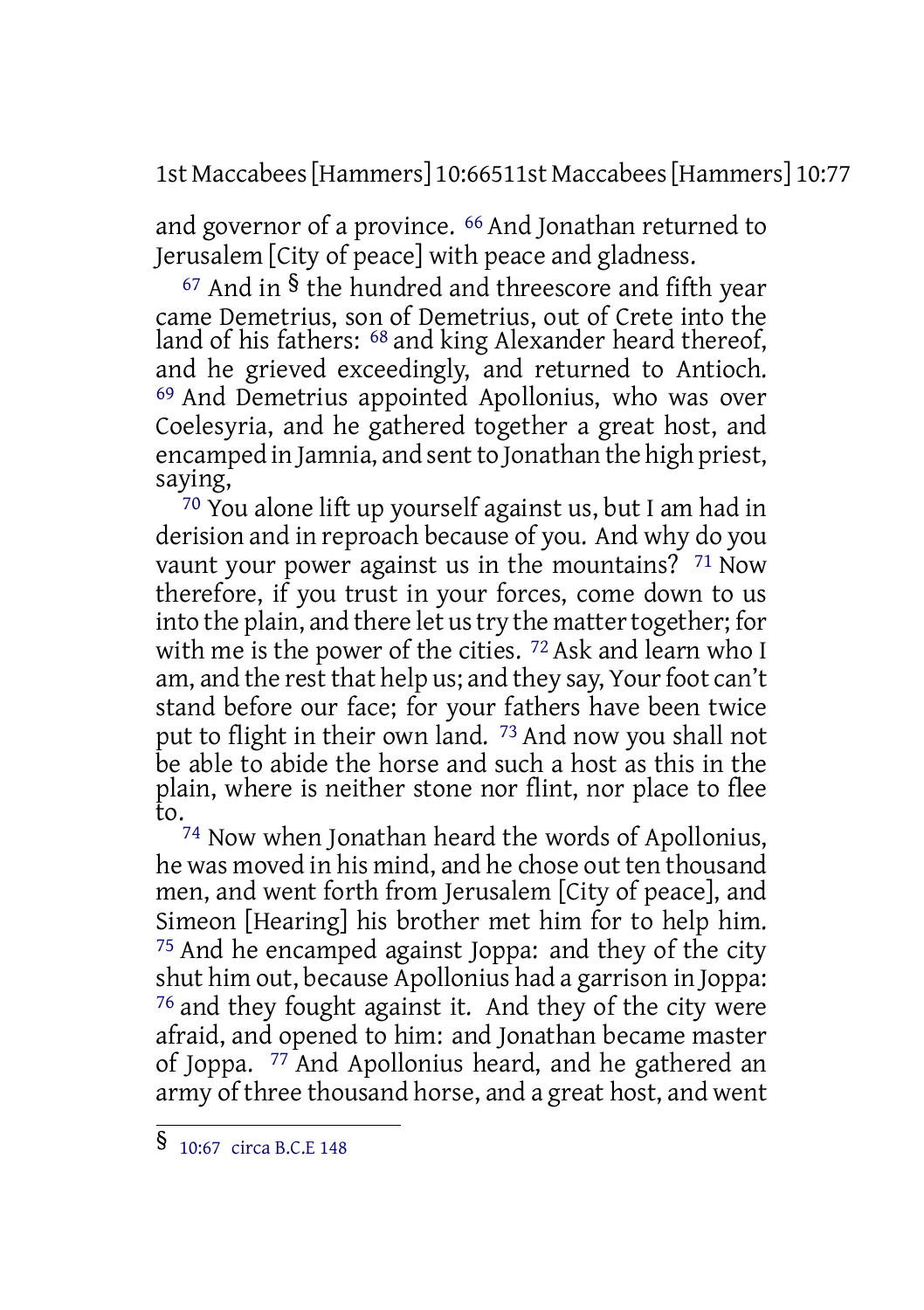#### 1st Maccabees[Hammers] 10:78521st Maccabees[Hammers] 11:1

to Azotus as though he were on a journey, and there he drew onward into the plain, because he had a multitude of horse, and trusted therein. 78And he pursued after him to Azotus, and the armies joined battle after him. 79 And Apollonius had left a thousand horse behind them privily. 80 And Jonathan knew that there was an ambush behind him. And they compassed round his army, and cast their darts at the people, from morning until evening: 81 but the people stood still, as Jonathan commanded them: and their horses were wearied. 82 And Simeon [Hearing] drew forth his host, and joined battle with the phalanx (forthe horsemen were spent), and they were discomfited by him, and fled. <sup>83</sup> And the horsemen were scattered in the plain, and they fled to Azotus, and entered into Beth-dagon, their idol's temple, to save themselves. 84 And Jonathan burned Azotus, and the cities round about it, and took their spoils; and the temple of Dagon, and them that fled into it, he burned with fire. 85 And they that had fallen by the sword, with them that were burned, were about eight thousand men. 86 And from thence Jonathan removed, and encamped against Ascalon, and they of the city came forth to meet him with great pomp. <sup>87</sup> And Jonathan, with them that were on his side, returned to Jerusalem [City of peace], having many spoils. 88 And it came to pass, when king Alexander heard these things, he honored Jonathan yet more; 89 and he sent to him a buckle of gold, asthe use isto give to such as are of the kindred of the kings: and he gave him Ekron and all the coasts thereof for a possession.

11

1 And the king of Egypt [Abode of slavery] gathered together great forces, as the sand which is by the sea shore, and many ships, and sought to make himself master of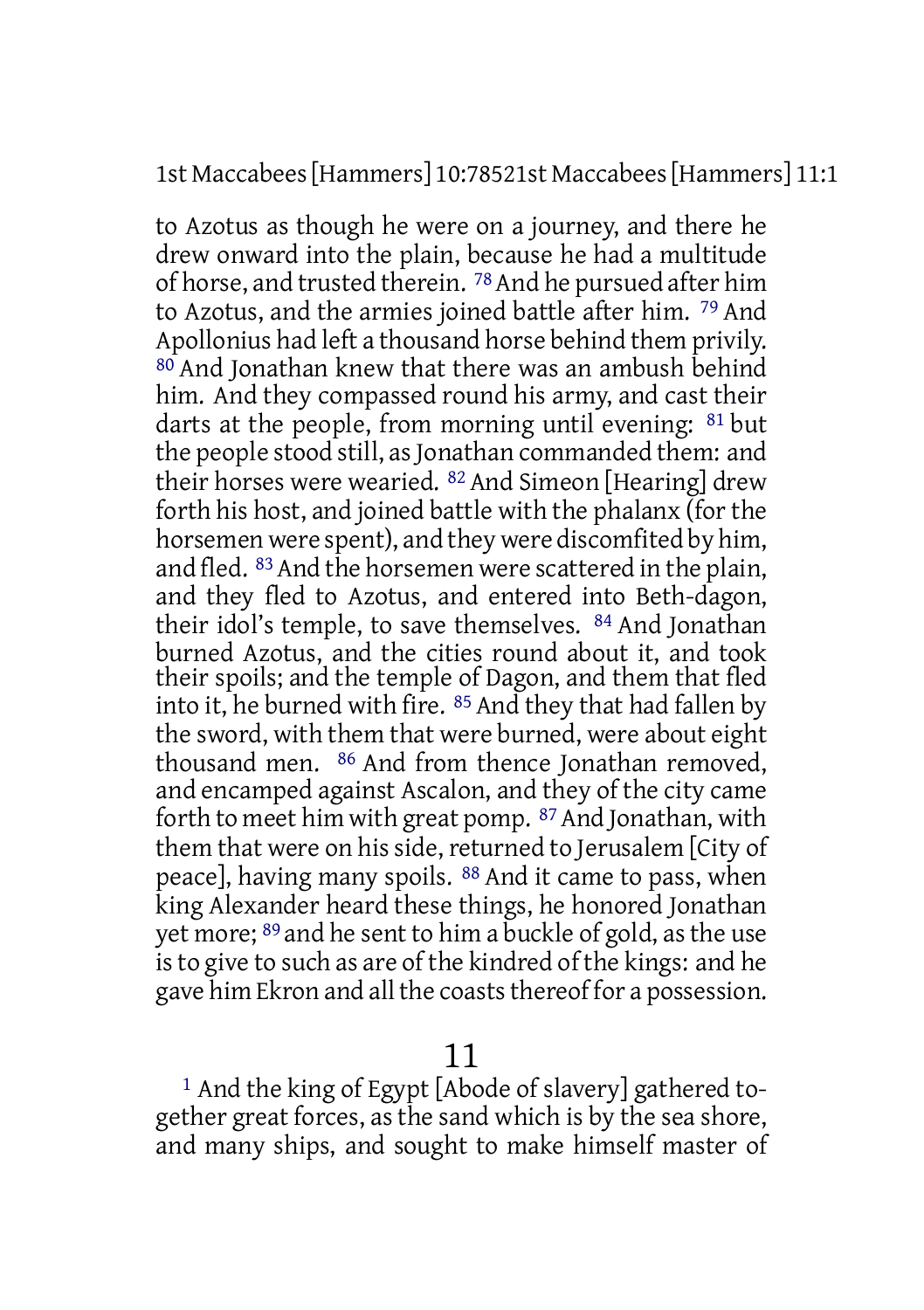#### 1st Maccabees[Hammers] 11:2531st Maccabees[Hammers] 11:14

Alexander's kingdom by deceit, and to add it to his own kingdom. 2 And he went forth into Syria [Elevated] with words of peace, and they of the cities opened to him, and met him; For king Alexander's commandment was that they should meet him, because he was his father in law. 3Now as he entered into the cities of Ptolemais, he set his forces for a garrison in each city. <sup>4</sup> But when he came near to Azotus, they showed him the temple of Dagon burned with fire, and Azotus and the suburbs thereof pulled down, and the bodies cast abroad, and them that had been burned, whom he burned in the war, for they had made heaps of them in his way.<sup>5</sup> And they told the king what things Jonathan had done, that they might cast blame on him: and the king held his peace. <sup>6</sup> And Jonathan met the king with pomp at Joppa, and they saluted one another, and they slept there.  $\frac{7}{7}$  And Jonathan went with the king as far as the river that is called Eleutherus, and returned to Jerusalem [City of peace]. <sup>8</sup> But king Ptolemy became master of the cities upon the sea coast, to Selucia which is by the sea, and he devised evil devices concerning Alexander. 9 And he sent ambassadors to king Demetrius, saying, Come, let us make a covenant with one another, and I will give you my daughter whom Alexander has, and you shall reign over your father's kingdom; 10 for I have made *teshuvah* ·complete repentance· that I gave my daughter to him, for he sought to kill me. 11 And he cast blame on him, because he coveted his kingdom. 12 And taking his daughter from him, he gave her to Demetrius, and was estranged from Alexander, and their enmity was openly seen. 13 And Ptolemy entered into Antioch, and put on himself the diadem of Asia; and he put two diadems upon his head, the diadem of Egypt [Abode of slavery] and that of Asia. 14 But king Alexander was in Cilicia at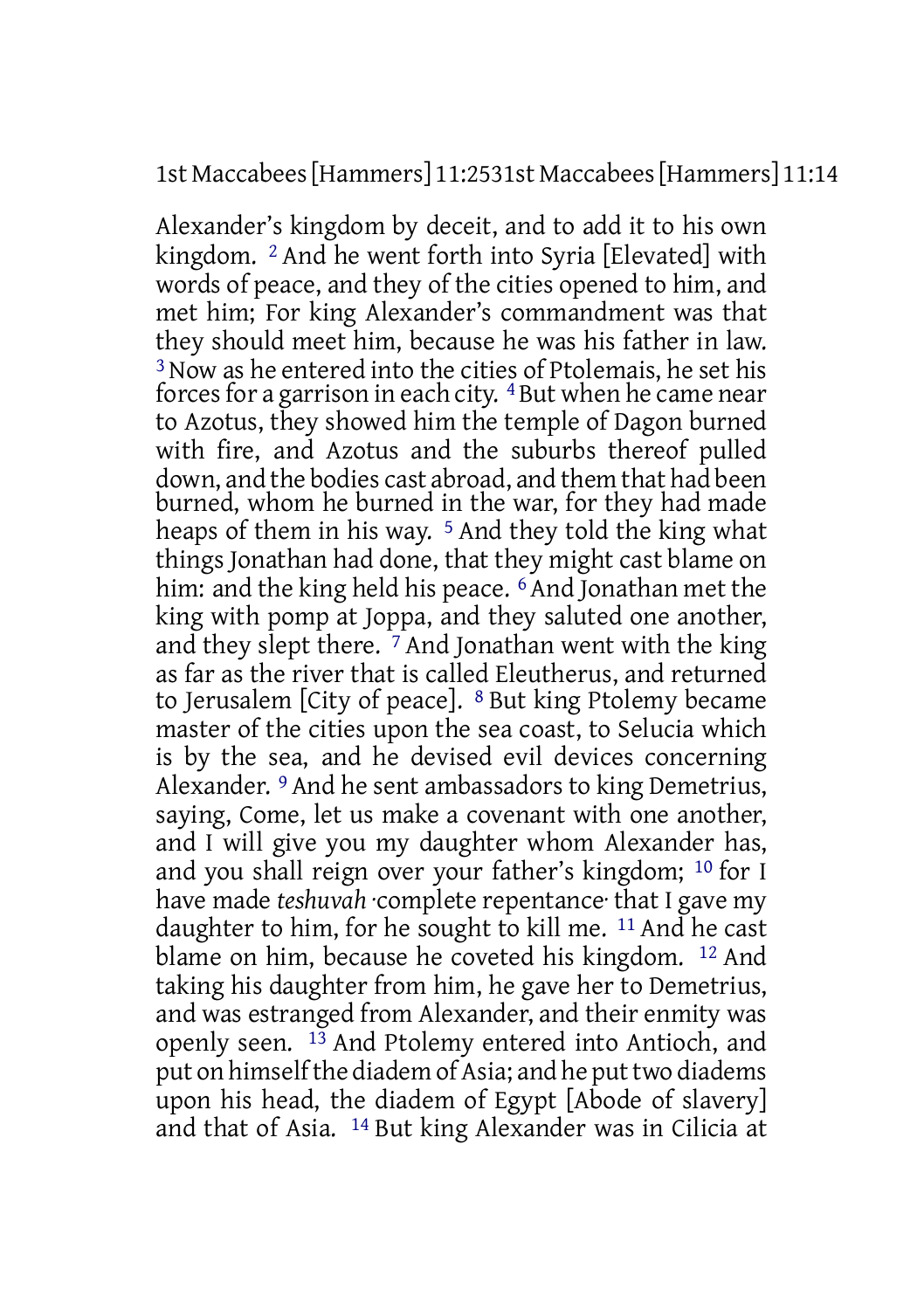1st Maccabees[Hammers] 11:15541st Maccabees[Hammers] 11:27

that season, because they of those parts were in revolt. 15 And Alexander heard of it, and he came against him in war: and Ptolemy led forth his host, and met him with a strong force, and put him to flight. 16 And Alexander fled into Arabia, that he might be sheltered there; but king Ptolemy was exalted.  $17$  And Zabdiel the Arabian took off Alexander's head, and sent it to Ptolemy. 18 And king Ptolemy died the third day after, and they that were in his strongholds were slain by them that were in the strongholds. <sup>19</sup> And Demetrius reigned in \* the hundred and threescore and seventh year.

20 In those days Jonathan gathered together them of Judea, to take the citadel that was at Jerusalem [City of peace]: and he made many engines of war against it. 21 And certain that hated their own nation, men that transgressed the law, went to the king, and reported to him that Jonathan was besieging the citadel. <sup>22</sup> And he heard, and was angered; but when he heard it, he set forth immediately, and came to Ptolemais, and wrote to Jonathan, that he should not besiege it, and that he should meet him and speak with him at Ptolemais with all speed. <sup>23</sup> But when Jonathan heard this, he commanded to besiege it still: and he chose certain of the elders of Israel [God prevails] and of the priests, and put himself in peril, 24 and taking silver and gold and raiment and various presents besides, went to Ptolemais to the king. And he found favor in his sight. 25 And certain lawless men of them that were of the nation made complaints against him, <sup>26</sup> and the king did to him even as his predecessors had done to him, and exalted him in the sight of all his Friends, 27 and confirmed to him the high priesthood, and all the other honors that he had before, and gave him

<sup>\*</sup> 11:19 circa B.C.E 146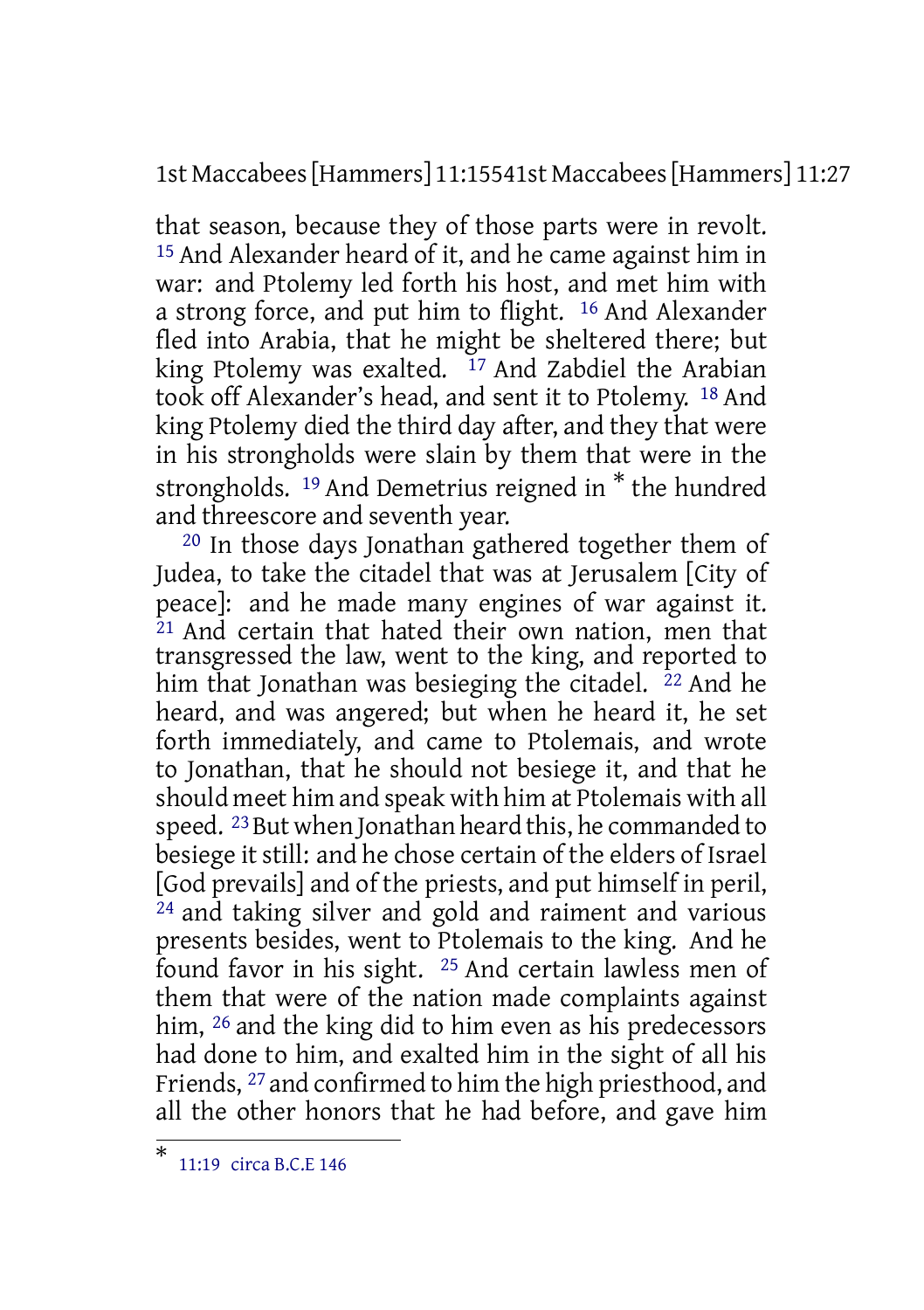1st Maccabees[Hammers] 11:28551st Maccabees[Hammers] 11:38

preeminence among his Chief Friends. 28 And Jonathan requested of the king, that he would make Judea free from tribute, and the three provinces, and the country of Samaria; and promised him three hundred talents. 29 And the king consented, and wrote letters to Jonathan concerning all these things after this manner:

30 King Demetrius to his brother Jonathan, and to the nation of the Jews [Praisers], greeting: 31 The copy of the letter which we wrote to Lasthenes our kinsman concerning you, we have written also to you, that you may see it. 32 King Demetrius to Lasthenes his father, greeting: 33 We have determined to do good to the nation of the Jews [Praisers], who are our friends, and observe what is just toward us, because of their good will toward us. 34 We have confirmed therefore to them the borders of Judea, and also the three governments of Aphaerema and Lydda and Ramathaim (these were added to Judea from the country of Samaria), and all things appertaining to them, for all such as do sacrifice in Jerusalem [City of peace], instead of the king's dues which the king received of them yearly aforetime from the produce of the earth and the fruits of trees. 35 And as for the other things that pertain to us from henceforth, of the tenths and the tolls that pertain to us, and the salt pits, and the crowns that pertain to us, all these we will bestow upon them. 36 And not one of these things shall be annulled from this time forth and forever. 37 Now therefore be careful to make a copy of these things, and let it be given to Jonathan, and let it be set up on the holy mount in a meet and conspicuous place.

38 And king Demetrius saw that the land was quiet before him, and that no resistance was made to him, and he sent away all his forces, each man to his own place,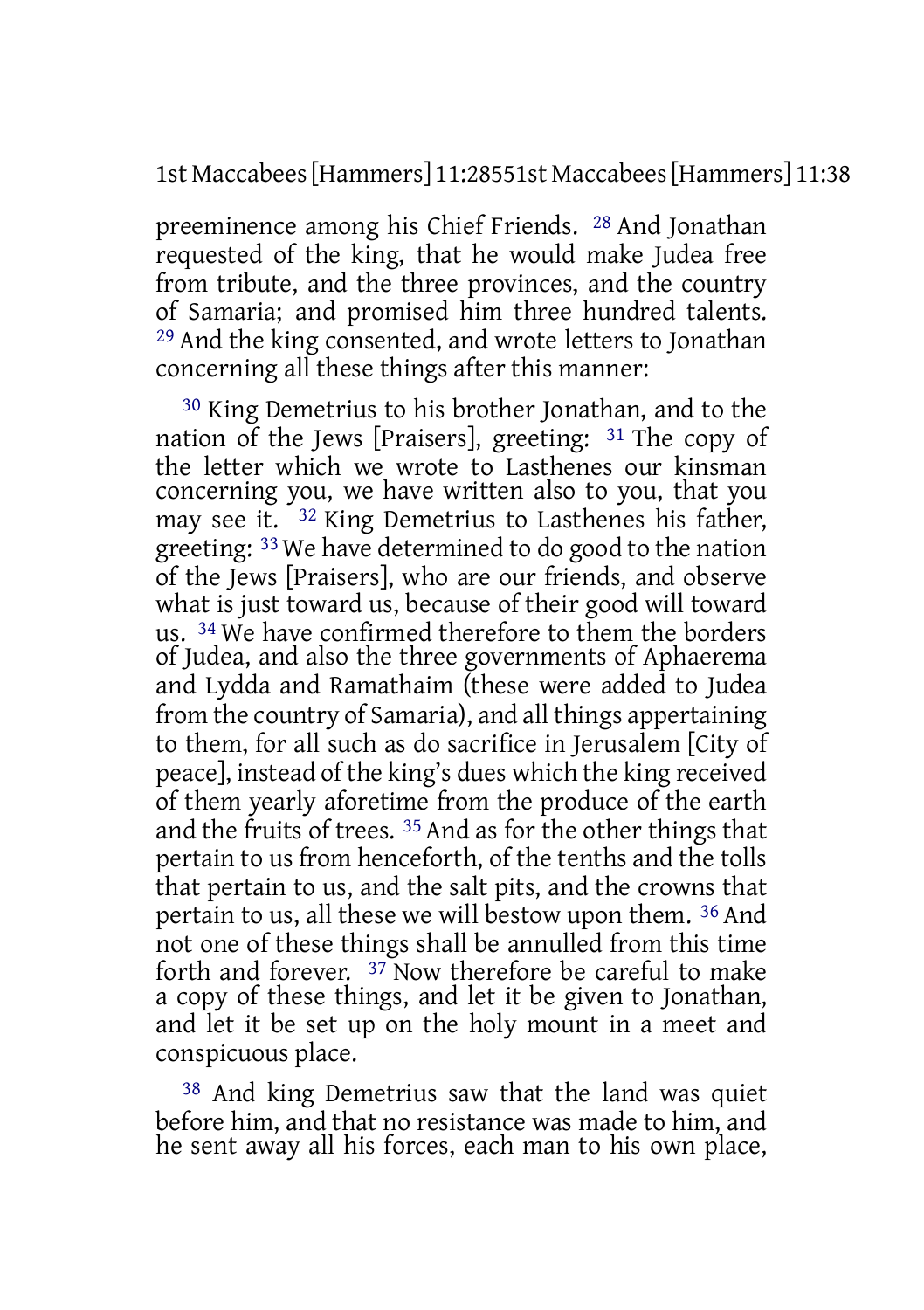1st Maccabees[Hammers] 11:39561st Maccabees[Hammers] 11:49

except the foreign forces, which he had raised from the isles of the Gentiles: and all the forces of his fathers hated him. <sup>39</sup> Now Tryphon was of those who aforetime had been of Alexander's part, and he saw that all the forces murmured against Demetrius, and he went to Imalcue the Arabian, who was nourishing up Antiochus the young child of Alexander, 40 and pressed sore upon him that he should deliver him to him, that he might reign in his father's stead: and he told him all that Demetrius had done, and the hatred wherewith his forces hated him; and he abode there many days.

41 And Jonathan sent to king Demetrius, that he should cast out of Jerusalem [City of peace] them of the citadel, and them that were in the strongholds; for they fought against Israel [God prevails] continually. 42 And Demetrius sent to Jonathan, saying, I will not only do this for you and your nation, but I will greatly honor you and your nation, if I find fair occasion. 43 Now therefore you shall do well, if you send me men who shall fight for me; for all my forces are revolted. 44 And Jonathan sent him three thousand valiant men to Antioch: and they came to the king, and the king was glad at their coming. 45 And they of the city gathered themselves together into the midst of the city, to the number of a hundred and twenty thousand men, and they were minded to kill the king. 46 And the king fled into the court of the palace, and they of the city seized the passages of the city, and began to fight. 47 And the king called the Jews [Praisers] to help him, and they were gathered together to him all at once, and they dispersed themselves in the city, and killed that day to the number of a hundred thousand. 48 And they set the city on fire, and got many spoils that day, and saved the king. 49 And they of the city saw that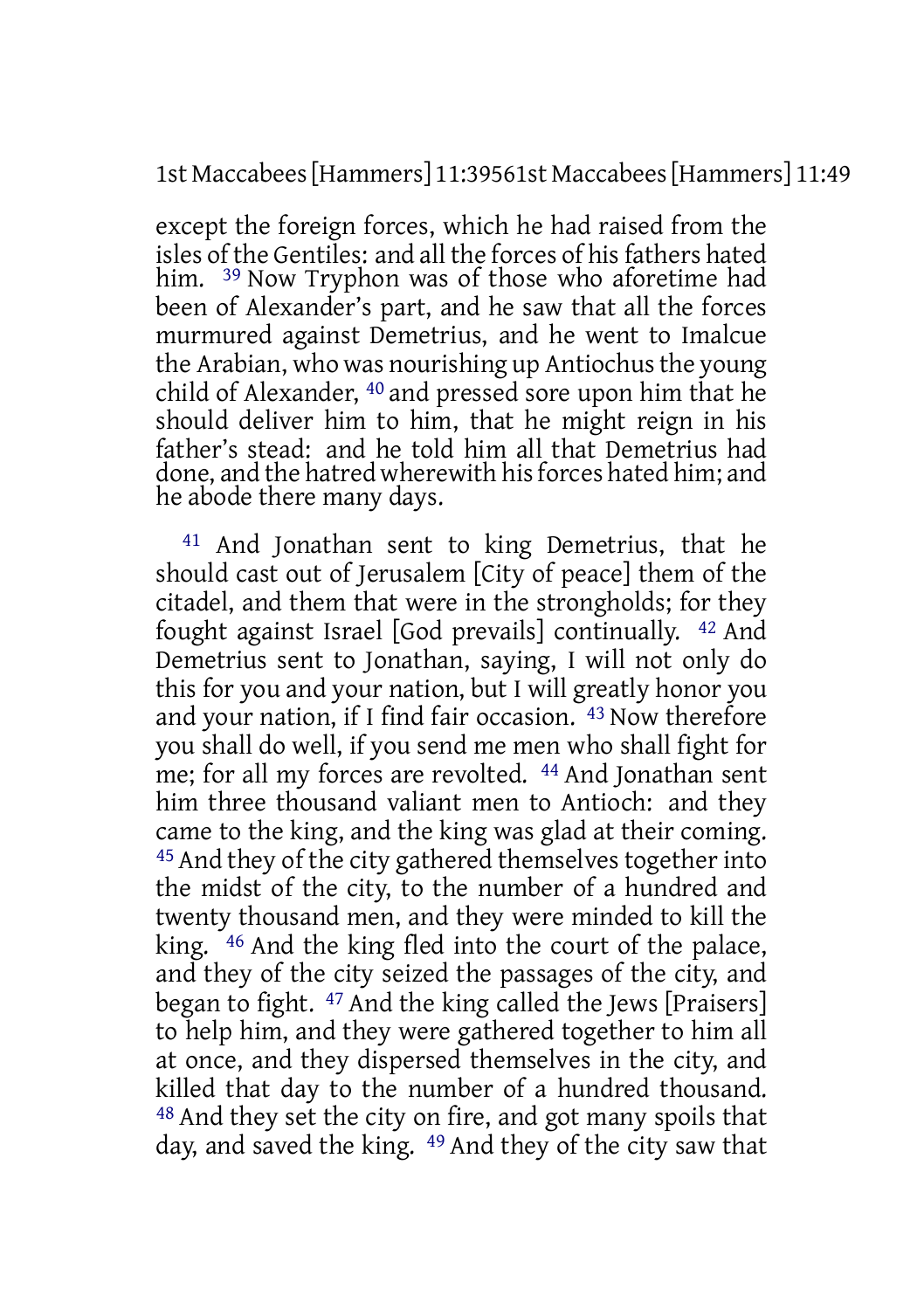1st Maccabees[Hammers] 11:50571st Maccabees[Hammers] 11:60

the Jews [Praisers] had made themselves masters of the city as they would, and they waxed faint in their hearts, and they cried out to the king with supplication, saying, 50 Give us your right hand, and let the Jews [Praisers] cease from fighting against us and the city. 51 And they cast away their arms, and made peace; and the Jews [Praisers] were glorified in the sight of the king, and before all that were in his kingdom; and they returned to Jerusalem [City of peace], having many spoils. 52And king Demetrius sat on the throne of his kingdom, and the land was quiet before him. 53 And he lied in all that he spoke, and estranged himself from Jonathan, and recompensed him not according to the benefits with which he had recompensed him, and afflicted him exceedingly.

54 Now after this Tryphon returned, and with him the young child Antiochus; and he reigned, and put on a diadem. 55 And there were gathered to him all the forces which Demetrius had sent away with disgrace, and they fought against him, and he fled and was put to the rout. 56 And Tryphon took the elephants, and became master of Antioch. 57 And the young Antiochus wrote to Jonathan, saying, I confirm to you the high priesthood, and appoint you over the four governments, and to be one of the king's Friends. 58 And he sent to him golden utensils and furniture for the table, and gave him leave to drink in golden utensils, and to be clothed in purple, and to have a golden buckle. 59 And his brother Simeon [Hearing] he made captain from the Ladder of Tyre to the borders of Egypt [Abode of slavery]. <sup>60</sup> And Jonathan went forth, and took his journey beyond the river and through the cities; and all the forces of Syria [Elevated] gathered themselves to him for to be his confederates. And he came to Ascalon, and they of the city met him honorably.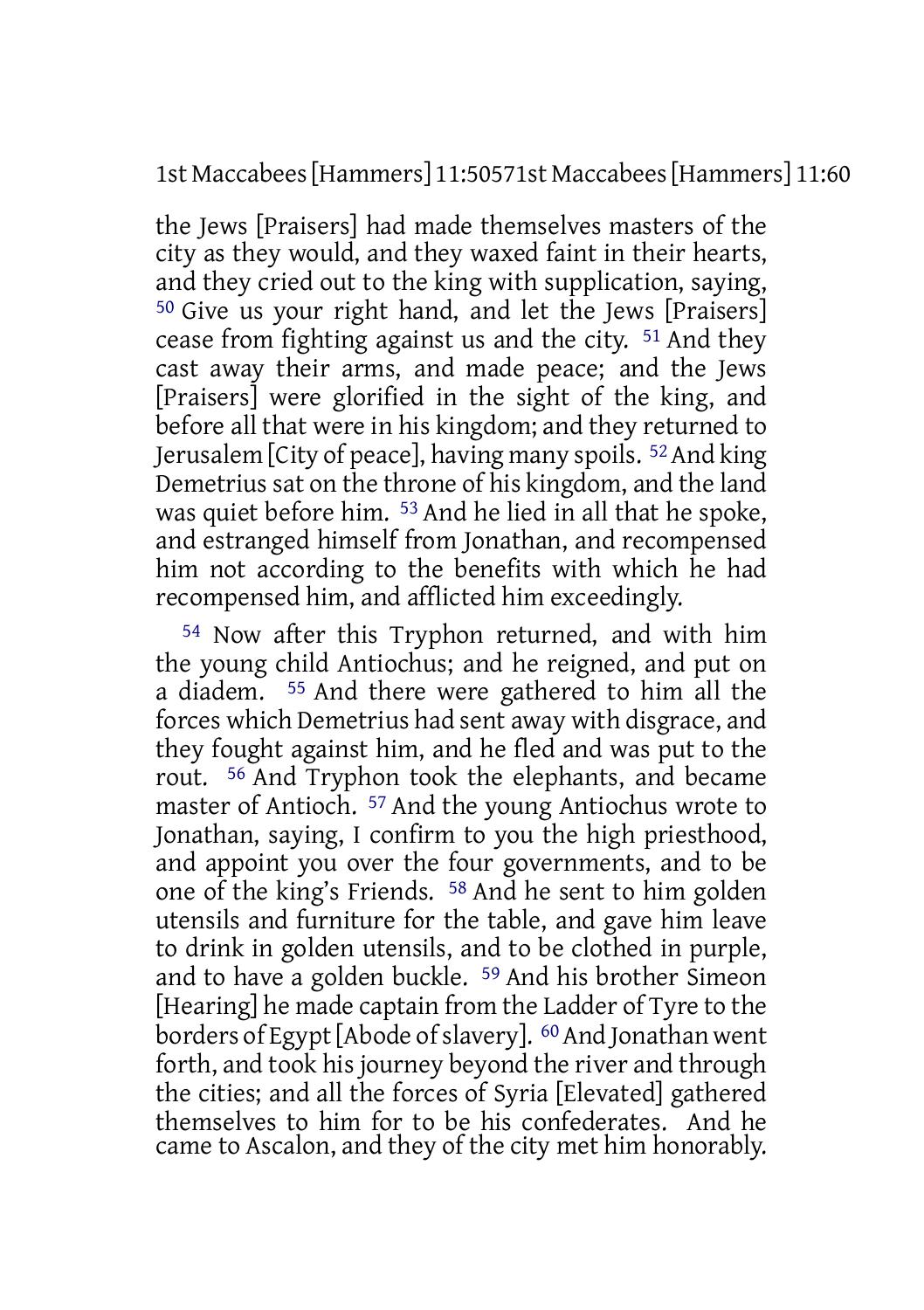1st Maccabees[Hammers] 11:61581st Maccabees[Hammers] 11:74

61 And he departed thence to Gaza, and they of Gaza shut him out; and he laid siege to it, and burned the suburbs thereof with fire, and spoiled them. 62 And they of Gaza made request to Jonathan, and he gave them his right hand, and took the sons of their princes for hostages, and sent them away to Jerusalem [City of peace]; and he passed through the country as far as Damascus [Bucket of blood].

63 And Jonathan heard that Demetrius' princes were come to Kedesh, which isin Galilee [District, Circuit], with a great host, purposing to remove him from his office;  $64$  and he went to meet them, but Simeon [Hearing] his brother he left in the country. 65 And Simeon [Hearing] encamped against Bethsura, and fought against it many days, and shut it up: 66 and they made request to him that he would give them his right hand, and he gave it to them; and he put them out from thence, and took possession of the city, and set a garrison over it. 67 And Jonathan and his army encamped at the water of Gennesareth, and early in the morning they got them to the plain of Hazor.  $68$  And, behold, an army of strangers met him in the plain, and they laid an ambush for him in the mountains, but themselves met him face to face. 69 But they that lay in ambush rose out of their places, and joined battle; and all they that were of Jonathan's side fled: 70 not one of them was left, except Mattathias [Gift of Yah] the son of Absalom, and Judas [Praised] the son of Chalphi, captains of the forces. 71 And Jonathan tore his clothes, and put earth upon his head, and prayed. 72 And he turned again to them in battle, and put them to the rout, and they fled. 73 And they of his side that fled saw it, and returned to him, and pursued with him to Kedesh to their camp, and they encamped there. 74 And there fell of the strangers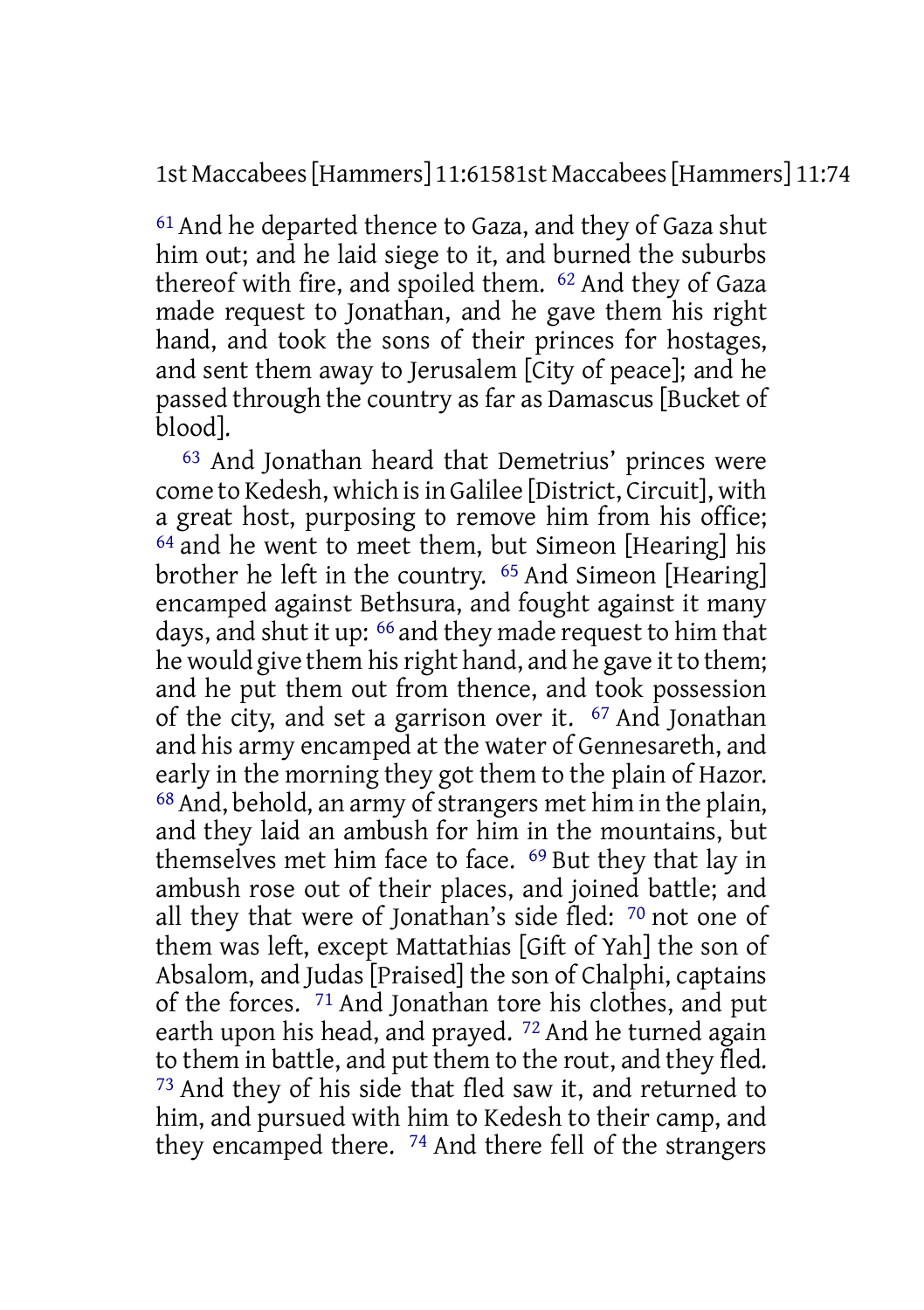1st Maccabees[Hammers] 12:1591st Maccabees[Hammers] 12:11

on that day about three thousand men: and Jonathan returned to Jerusalem [City of peace].

#### 12

1 And Jonathan saw that the time served him, and he chose men, and sent them to Rome [Town of flowing waters], to confirm and renew the friendship that they had with them. <sup>2</sup> And to the Spartans, and to other places, he sent letters after the same manner. 3 And they went to Rome [Town of flowing waters], and entered into the senate house, and said, Jonathan the high priest, and the nation of the Jews [Praisers], have sent us, to renew for them the friendship and the confederacy, as in former time. 4 And they gave them letters to the men in every place, that they should bring them on their way to the land of Judah [Praised] in peace.<sup>5</sup> And this is the copy of the letters which Jonathan wrote to the Spartans:

 $6$  Jonathan the high priest, and the senate of the nation, and the priests, and the rest of the people of the Jews [Praisers], to their brethren the Spartans, greeting: 7 Even before this time were letters sent to Onias the high priest from Arius, who was reigning among you, to signify that you are our brethren, as the copy here underwritten shows. 8 And Onias entreated honorably the man that was sent, and received the letters, wherein declaration was made of confederacy and friendship. <sup>9</sup> Therefore we also, albeit we need none of these things, having for our encouragement the holy books which are in our hands, <sup>10</sup> have assayed to send that we might renew our brotherhood and friendship with you, to the end that we should not become estranged from you altogether: for long time is passed since you sent to us. <sup>11</sup> We therefore at all times without ceasing, both in our feasts, and on the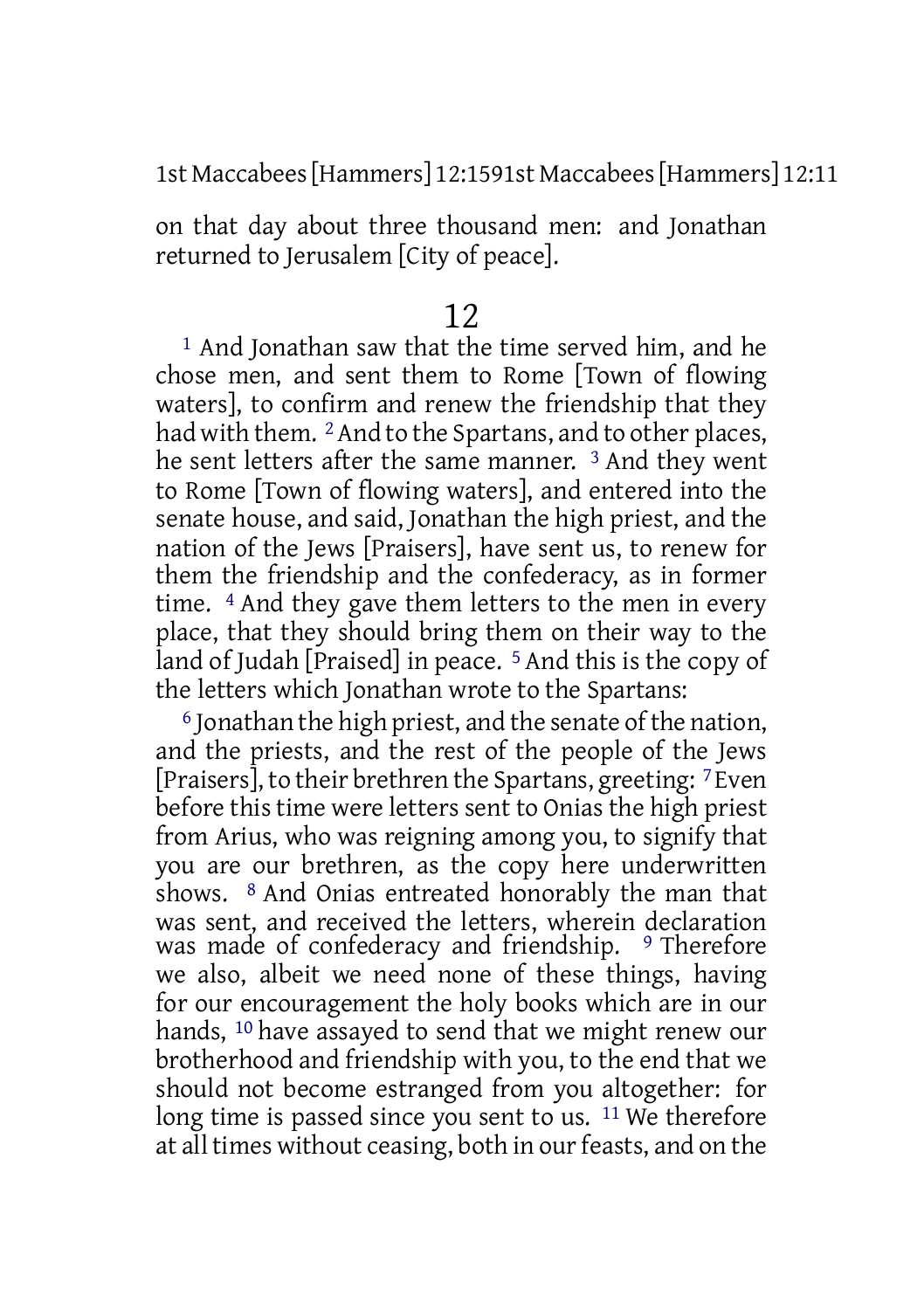1st Maccabees[Hammers] 12:12601st Maccabees[Hammers] 12:24

other convenient days, do remember you in the sacrifices which we offer, and in our prayers, as it is right and meet to be mindful of brethren: 12 and moreover are glad for your glory. 13 But as for ourselves, many afflictions and many wars have encompassed us, and the kings that are round about us have fought against us. 14 We were not minded therefore to be troublesome to you, and to the rest of our confederates and friends, in these wars; 15 for we have the help which is from heaven to help us, and we have been delivered from our enemies, and our enemies have been brought low. <sup>16</sup> We chose therefore Numenius the son of Antiochus, and Antipater the son of Jason, and have sent them to the Romans [People from Town of flowing waters], to renew the friendship that we had with them, and the former confederacy.  $17$  We commanded them therefore to go also to you, and to salute you, and to deliver you our letters concerning the renewing of friendship and our brotherhood. 18 And now you shall do well if you give us an answer there.

19 And this is the copy of the letters which they sent to Onias:

20 Arius king of the Spartans to Onias the chief priest, greeting: 21 It has been found in writing, concerning the Spartans and the Jews [Praisers], that they are brethren, and that they are of the stock of Abraham [Father of a multitude]: 22 and now, since this is come to our knowledge, you shall do well to write to us of your peace and prosperity. 23 And we moreover do write on our part to you, that your cattle and goods are ours, and ours are yours. We do command therefore that they make report to you on this wise.

24 And Jonathan heard that Demetrius' princes were returned to fight against him with a greater host than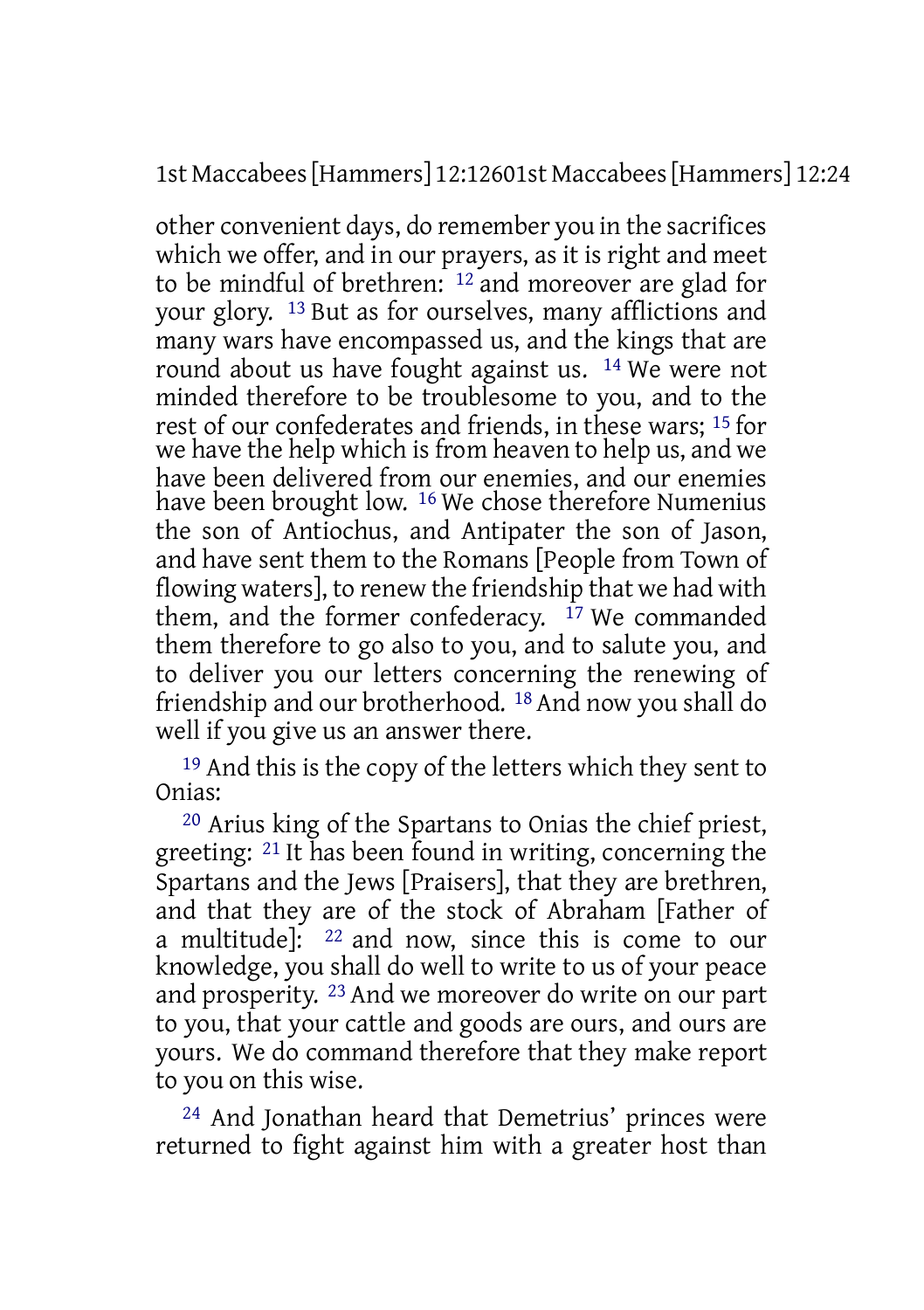1st Maccabees[Hammers] 12:25611st Maccabees[Hammers] 12:37

before, 25 and he removed from Jerusalem [City of peace], and met them in the country of Hamath; for he gave them no respite to set foot in his country. 26 And he sent spies into his camp, and they came again, and reported to him that they were appointed in such and such a way to fall upon them in the night season. 27 But as soon as the sun was down, Jonathan commanded his men to watch, and to be in arms, that all the night long they might be ready for battle: and he put forth sentinels round about the camp. 28 And the adversaries heard that Jonathan and his men were ready for battle, and they feared, and trembled in their hearts, and they kindled fires in their camp and departed. 29 But Jonathan and his men knew it not till the morning; for they saw the lights burning. <sup>30</sup> And Jonathan pursued after them, and overtook them not; for they were gone over the river Eleutherus. 31 And Jonathan turned aside to the Arabians, who are called Zabadaeans, and struck them, and took their spoils. <sup>32</sup> And he came out from thence, and came to Damascus [Bucket of blood], and took his journey through all the country. 33 And Simeon [Hearing] went forth, and took his journey as far as Ascalon, and the strongholds that were near to it. And he turned aside to Joppa, and took possession of it; <sup>34</sup> for he had heard that they were minded to deliver the stronghold to the men of Demetrius; and he set a garrison there to keep it.

35 And Jonathan returned, and called the elders of the people together; and he took counsel with them to build strongholds in Judea, 36 and to make the walls of Jerusalem [City of peace] higher, and to raise a great mound between the citadel and the city, for to separate it from the city, that so it might be all alone, that men might neither buy nor sell. 37 And they were gathered together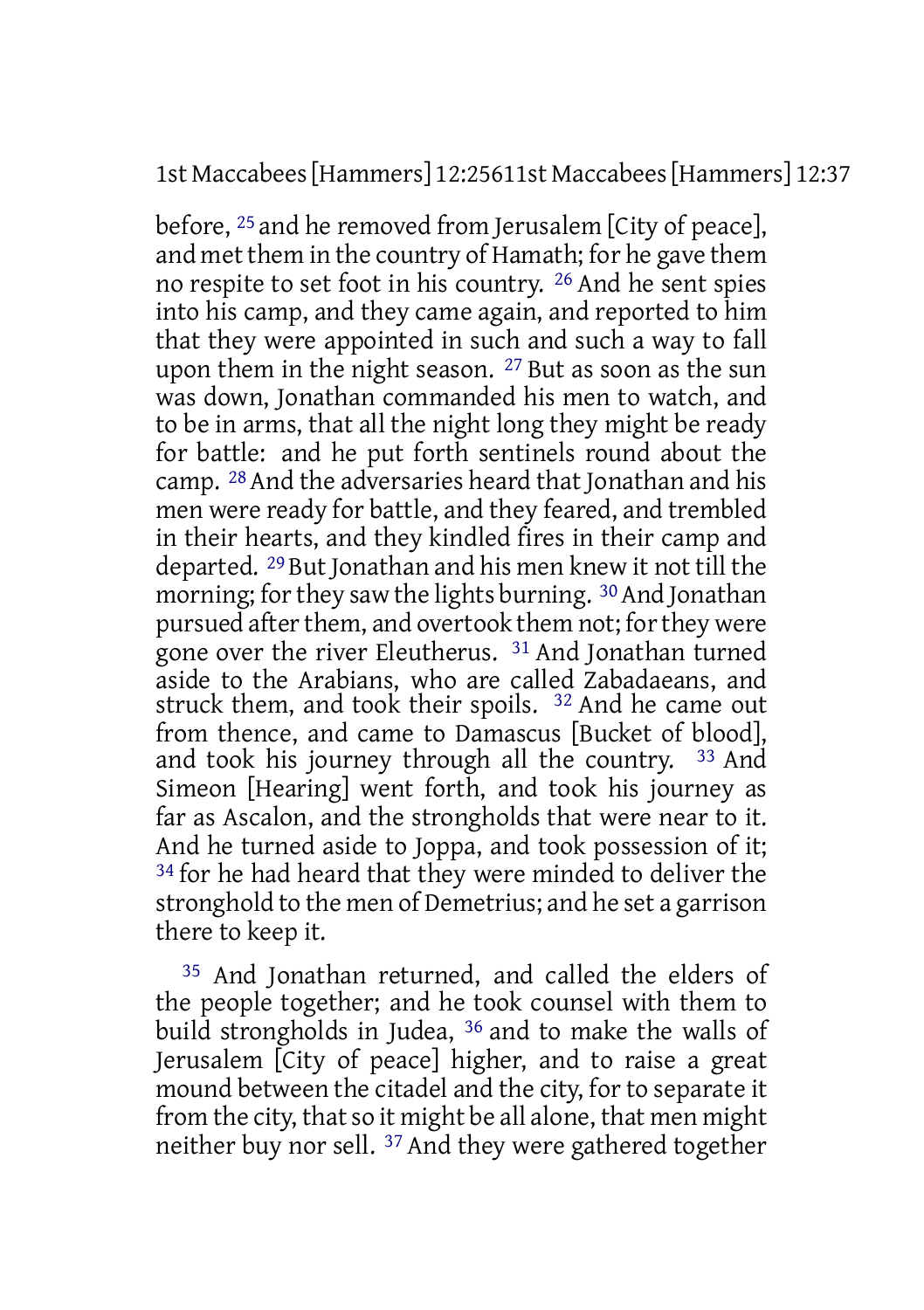#### 1st Maccabees[Hammers] 12:38621st Maccabees[Hammers] 12:48

to build the city, and there fell down part of the wall of the brook that is on the east side, and he repaired that which is called Chaphenatha. <sup>38</sup> And Simeon [Hearing] also built Adida in the plain country, and made it strong, and set up gates and bars.

39 And Tryphon sought to reign over Asia and to put on himself the diadem, and to stretch forth his hand against Antiochus the king. 40 And he was afraid lest haply Jonathan should not suffer him, and lest he should fight against him; and he sought a way how to take him, that he might destroy him. And he removed, and came to Bethshan. 41 And Jonathan came forth to meet him with forty thousand men chosen for battle, and came to Bethshan. 42 And Tryphon saw that he came with a great host, and he was afraid to stretch forth his hand against him: 43 and he received him honorably, and commended him to all his Friends, and gave him gifts, and commanded his forces to be obedient to him, as to himself. <sup>44</sup> And he said to Jonathan, Why have you put all this people to trouble, seeing there is no war between us? 45 And now send them away to their homes, but choose for yourself a few men who shall be with you, and come you with me to Ptolemais, and I will give it up to you, and the rest of the strongholds and the rest of the forces, and all the king's officers: and I will return and depart; for this is the cause of my coming. 46 And he put his trust in him, and did even as he said, and sent away his forces, and they departed into the land of Judah [Praised]. 47 But he reserved to himself three thousand men, of whom he left two thousand in Galilee [District, Circuit], but one thousand went with him.  $48$  Now as soon as Jonathan entered into Ptolemais, they of Ptolemais shut the gates, and laid hands on him; and allthem that came in with him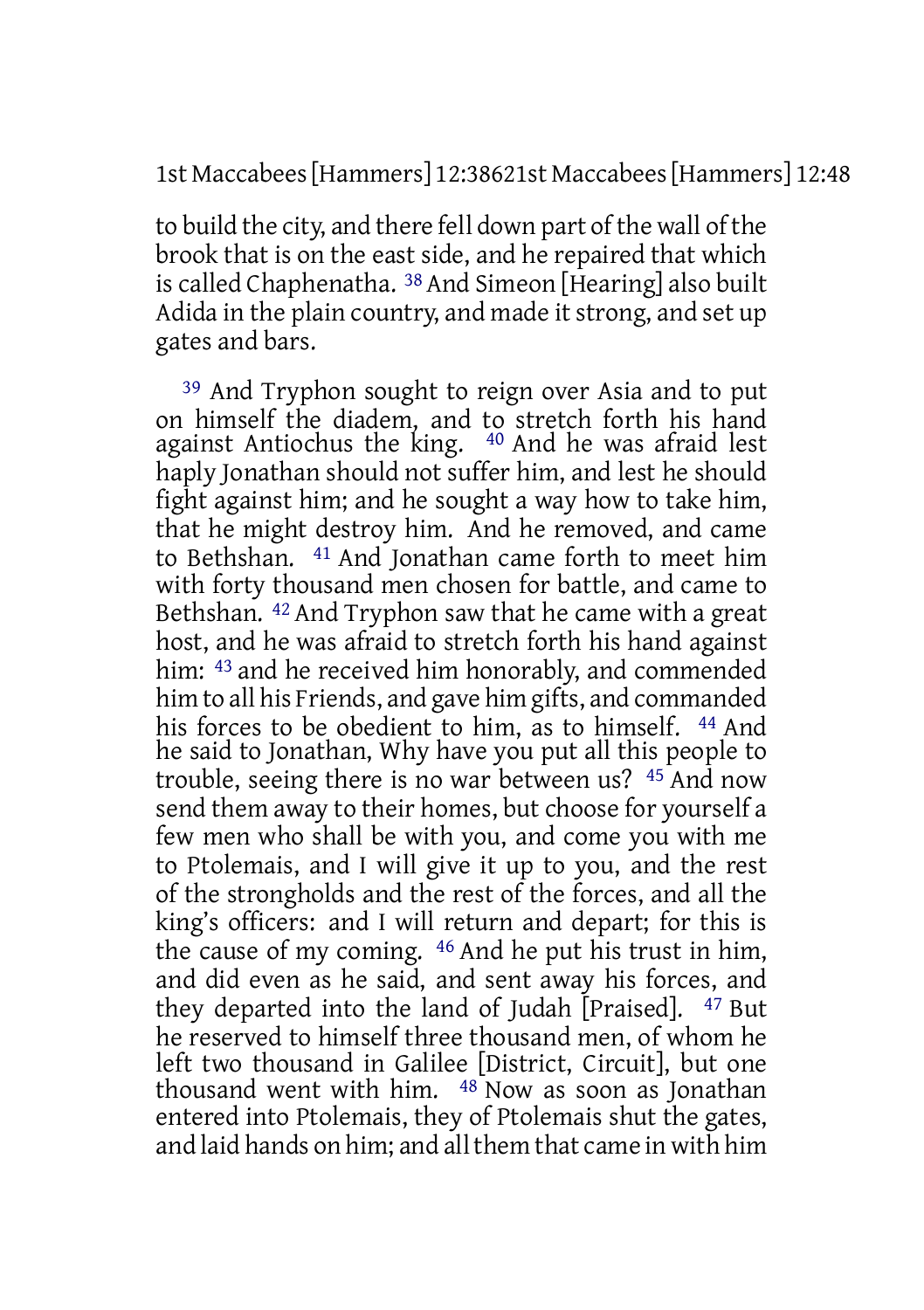1st Maccabees[Hammers] 12:49631st Maccabees[Hammers] 13:6

they killed with the sword. 49 And Tryphon sent forces and horsemen into Galilee [District, Circuit], and into the great plain, to destroy all Jonathan's men. 50 And they perceived that he was taken and had perished, and they that were with him; and they encouraged one another, and went on their way close together, prepared to fight. 51 And they that followed upon them saw that they were ready to fight for their lives, and turned back again. <sup>52</sup> And they all came in peace into the land of Judah [Praised], and they mourned for Jonathan, and them that were with him, and they were sore afraid; and all Israel [God prevails] mourned with a great mourning. 53 And all the Gentiles that were round about them sought to destroy them utterly: for they said, They have no ruler, nor any to help them: now therefore let us fight against them, and take away their memorial from among men.

### 13

1 And Simeon [Hearing] heard that Tryphon had gathered together a mighty host to come into the land of Judah [Praised], and destroy it utterly.  $\frac{2}{3}$  And he saw that the people trembled and was in great fear; and he went up to Jerusalem [City of peace], and gathered the people together; 3 and he encouraged them, and said to them, You yourselves know all the things that I, and my brethren, and my father's house, have done for the laws and the sanctuary, and the battles and the distresses which we have seen: <sup>4</sup> by reason hereof all my brethren have perished for Israel [God prevails]'s sake, and I am left alone. 5 And now be it far from me, that I should spare mine own life in any time of affliction; for I am not better than my brethren. 6 Howbeit I will take vengeance for my nation, and for the sanctuary, and for our wives and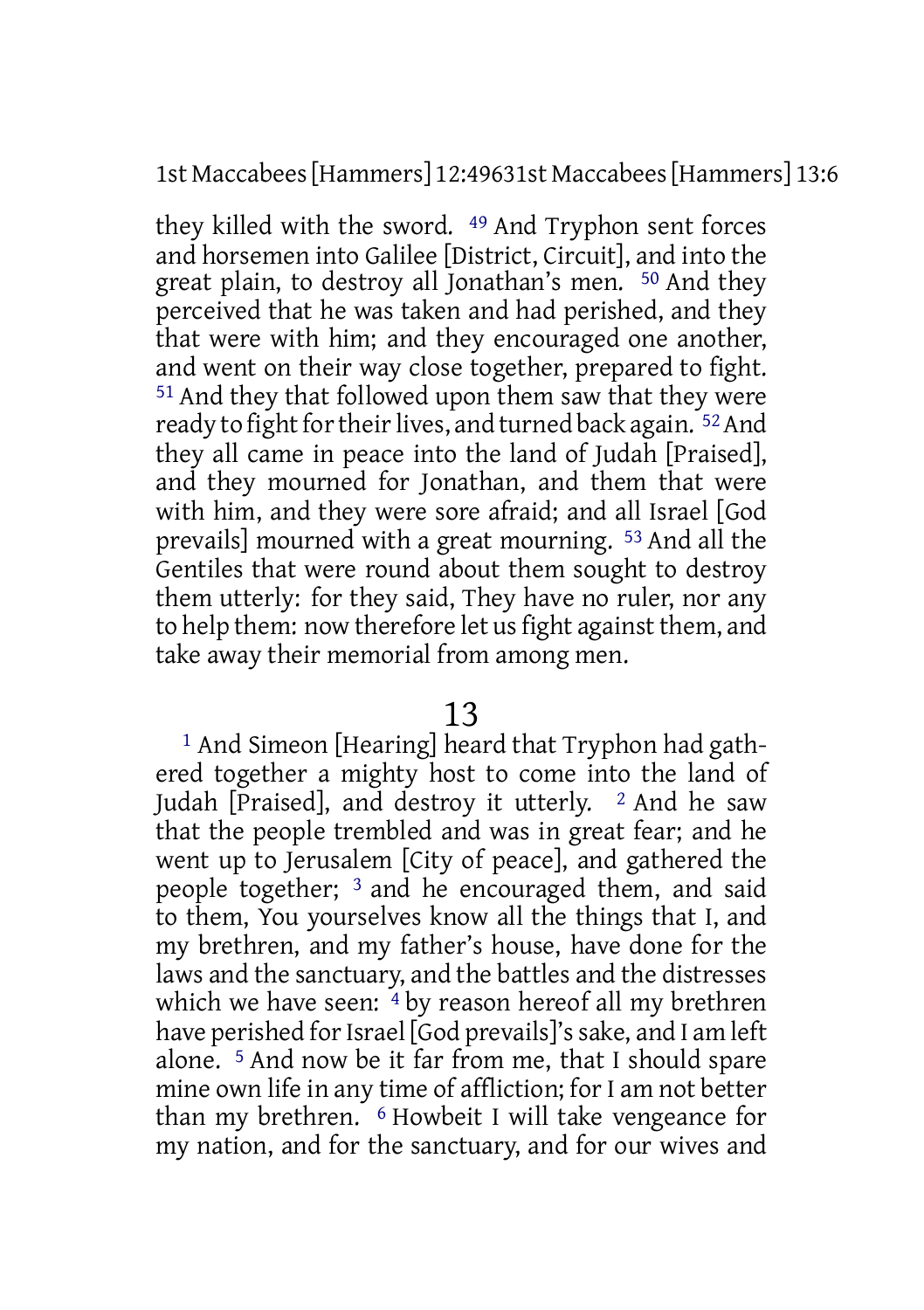1st Maccabees[Hammers] 13:7641st Maccabees[Hammers] 13:20

children; because all the Gentiles are gathered to destroy us of very hatred. 7 And the spirit of the people revived, as soon as they heard these words. 8 And they answered with a loud voice, saying, You are our leader instead of Judas [Praised] and Jonathan your brother. 9 Fight you our battles, and all that you shall say to us, that will we do. 10 And he gathered together all the men of war, and made haste to finish the walls of Jerusalem [City of peace], and he fortified it round about. 11 And he sent Jonathan the son of Absalom, and with him a great host, to Joppa: and he cast out them that were therein, and abode there in it.

<sup>12</sup> And Tryphon removed from Ptolemais with a mighty host to enter into the land of Judah [Praised], and Jonathan was with him in ward.  $13$  But Simeon [Hearing] encamped at Adida, over against the plain. 14 And Tryphon knew that Simeon [Hearing] was risen up instead of his brother Jonathan, and meant to join battle with him, and he sent ambassadors to him, saying, 15 It is for money which Jonathan your brother owed to the king's treasure, by reason of the offices which he had, that we hold him fast. 16 And now send a hundred talents of silver, and two of his sons for hostages, that when he is set at liberty he may not revolt from us, and we will set him at liberty. <sup>17</sup> And Simeon [Hearing] knew that they spoke to him deceitfully; and he sends the money and the children, lest perhaps he should procure to himself great hatred of the people, <sup>18</sup> and they should say, Because I sent him not the money and the children, he perished. 19 And he sent the children and the hundred talents. And he dealt falsely, and did not set Jonathan at liberty. <sup>20</sup> And after this Tryphon came to invade the land, and destroy it, and he went round about by the way that leads to Adora: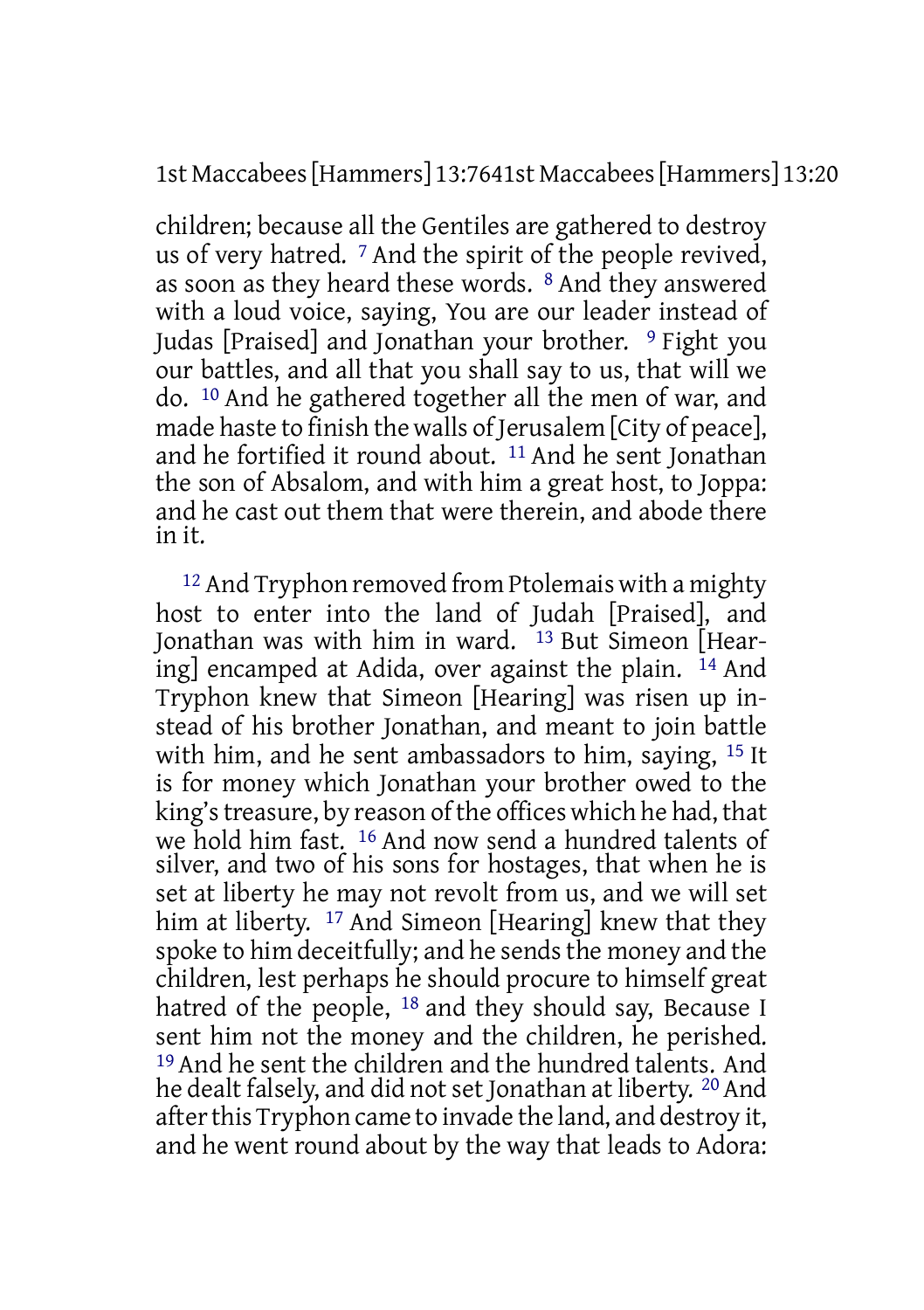1st Maccabees[Hammers] 13:21651st Maccabees[Hammers] 13:34

and Simeon [Hearing] and his army marched over against him to every place, wherever he went.  $21$  Now they of the citadel sent to Tryphon ambassadors, hastening him to come to them through the wilderness, and to send them food. 22 And Tryphon made ready all his horse to come: and on that night there fell a very great snow, and he came not by reason of the snow. And he removed, and came into the country of Gilead. 23 But when he came near to Bascama, he killed Jonathan, and he was buried there. 24 And Tryphon returned, and went away into his own land.

25 And Simeon [Hearing] sent, and took the bones of Jonathan his brother, and buried him at Modin, the city of his fathers. 26 And all Israel [God prevails] made great lamentation over him, and mourned for him many days. 27 And Simeon [Hearing] built a monument upon the sepulcher of his father and his brethren, and raised it aloft to the sight, with polished stone behind and before. 28 And he set up seven pyramids, one over against another, for his father, and his mother, and his four brethren. <sup>29</sup> And for these he made cunning devices, setting about them great pillars, and upon the pillars he fashioned all manner of arms for a perpetual memory, and beside the arms ships carved, that they should be seen of all that sail on the sea. 30 This is the sepulcher which he made at Modin, and it is there to this day.

31 Now Tryphon dealt deceitfully with the young king Antiochus, and killed him, <sup>32</sup> and reigned in his stead, and put on himself the diadem of Asia, and brought a great calamity upon the land.  $33$  And Simeon [Hearing] built the strongholds of Judea, and fenced them about with high towers, and great walls, and gates, and bars; and he laid up food in the strongholds. 34 And Simeon [Hearing] chose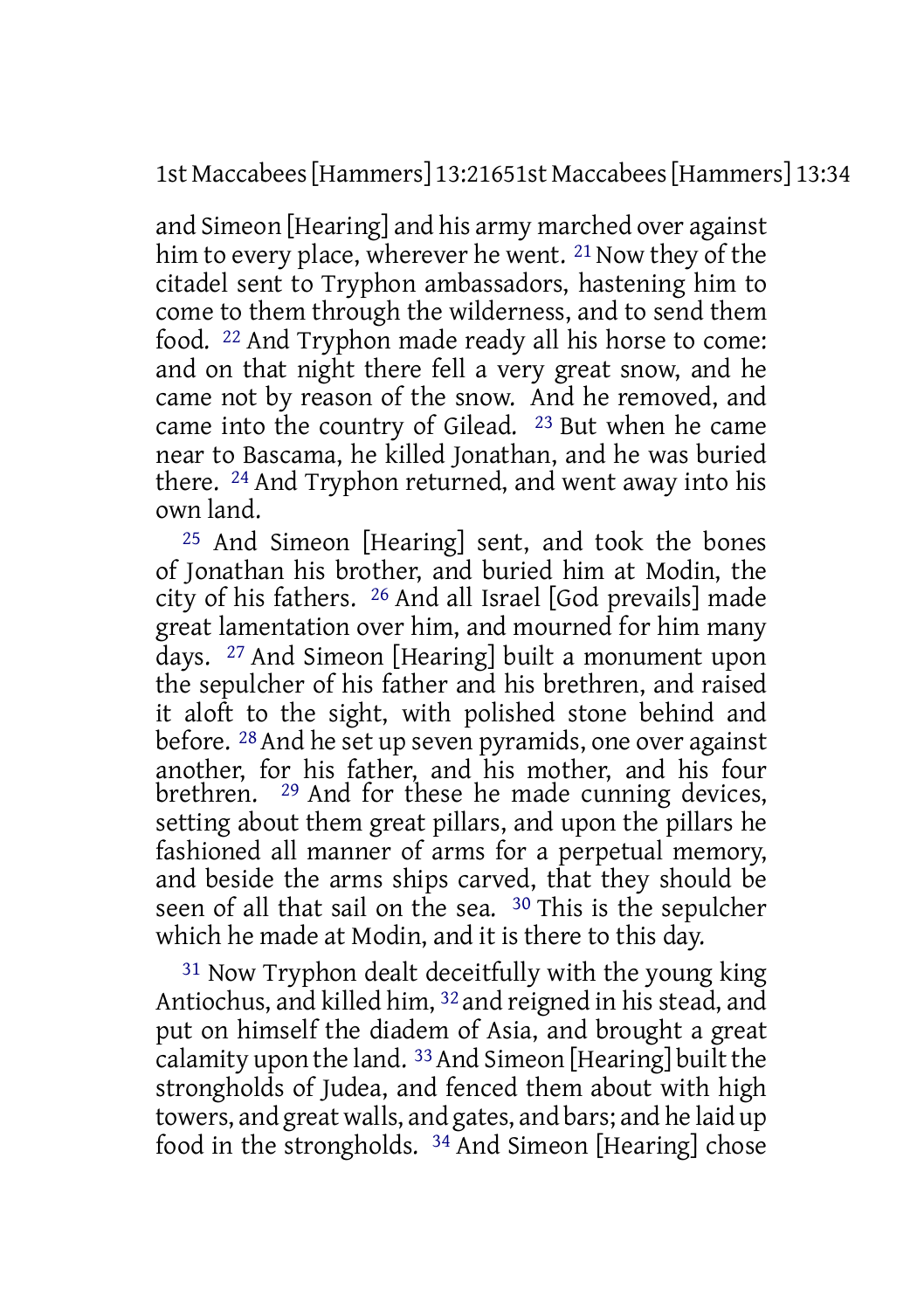1st Maccabees[Hammers] 13:35661st Maccabees[Hammers] 13:45

men, and sent to king Demetrius, to the end he should give the country an immunity, because all that Tryphon did was to plunder. 35 And king Demetrius sent to him according to these words, and answered him, and wrote a letter to him, after this manner:

36 King Demetrius to Simeon [Hearing] the high priest and Friend of kings, and to the elders and nation of the Jews [Praisers], greeting: 37 The golden crown, and the palm branch, which you sent, we have received: and we are ready to make a steadfast peace with you, yes, and to write to our officers, to grant immunities to you. 38 And whatever things we confirmed to you, they are confirmed; and the strongholds, which you have built, let them be your own. 39 As for any oversights and faults committed to this day, we forgive them, and the crown which you owed us: and if there were any other toll exacted in Jerusalem [City of peace], let it be exacted no longer. 40 And if there be any among you meet to be enrolled in our court, let them be enrolled, and let there be peace between us.

 $41$  In<sup>\*</sup> the hundred and seventies year was the yoke of the heathen taken away from Israel [God prevails]. <sup>42</sup> And the people began to write in their instruments and contracts, In the first year of Simeon [Hearing], the great high priest and captain and leader of the Jews [Praisers].

43 In those days he encamped against Gazara, and compassed it round about with armies; and he made an engine of siege, and brought it up to the city, and struck a tower, and took it.  $44$  And they that were in the engine leaped forth into the city; and there was a great uproar in the city: 45 and they of the city tore their clothes, and went up on the walls with their wives and

<sup>\*</sup> 13:41 circa B.C.E 143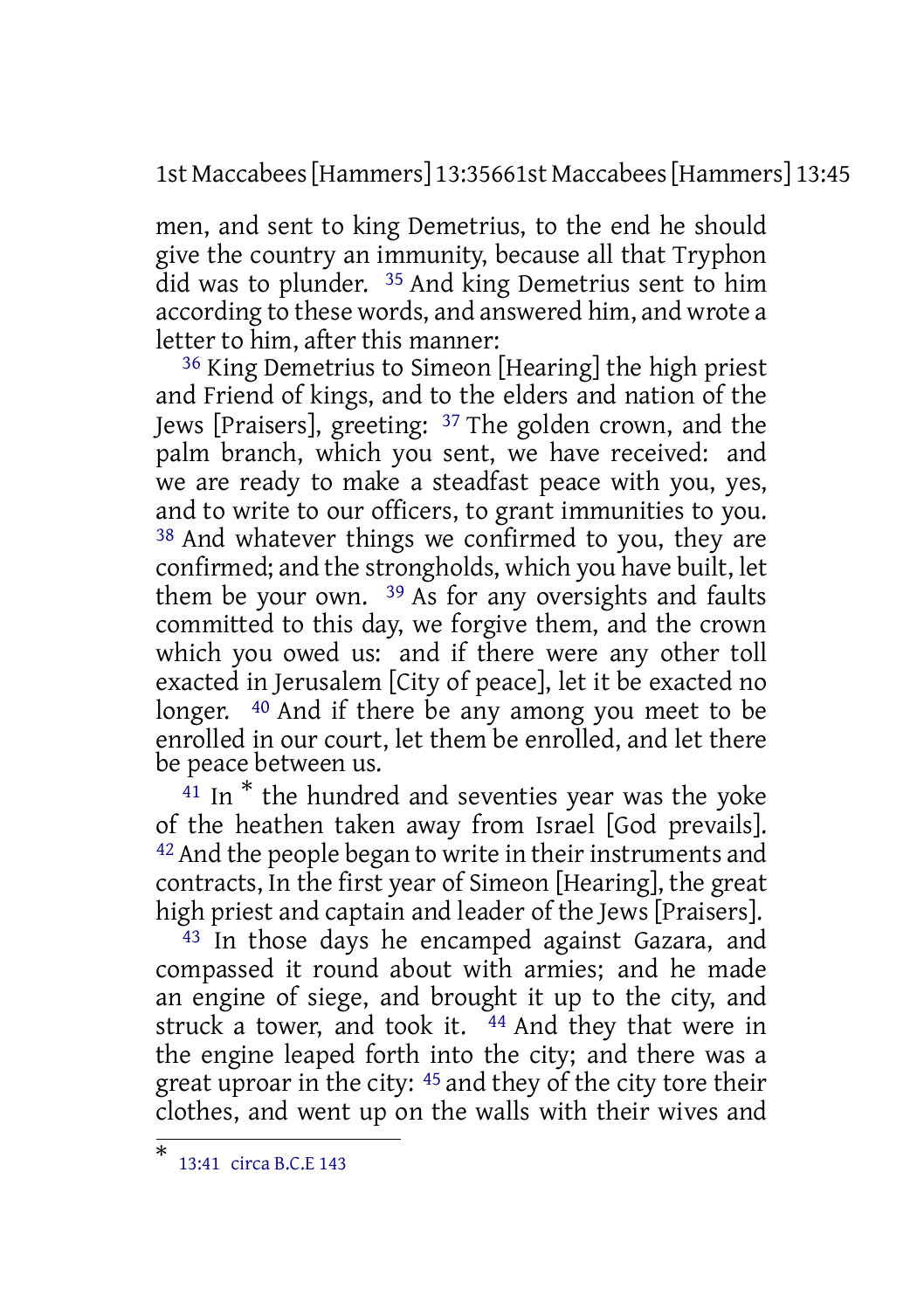1st Maccabees[Hammers] 13:46671st Maccabees[Hammers] 13:53

children, and cried with a loud voice, making request to Simeon [Hearing] to give them his right hand. 46 And they said, Deal not with us according to the multitude of our wickedness, but according to your mercy. 47 And Simeon [Hearing] was reconciled to them, and did not fight against them: and he put them out of the city, and cleansed the houses wherein the idols were, and so entered into it with singing and giving praise. <sup>48</sup> And he put all uncleanness out of it, and placed in it such men as would keep the law, and made it stronger than it was before, and built therein a dwelling place for himself.

49 But they of the citadel in Jerusalem [City of peace] were hindered from going forth, and from going into the country, and from buying and selling; and they hungered exceedingly, and a great number of them perished through famine. 50 And they cried out to Simeon [Hearing], that he should give them his right hand; and he gave it to them: and he put them out from thence, and he cleansed the citadel from its pollutions. 51 And he entered into it on the three and twentieth day of the second month, in † the hundred and seventy and first year, with praise and palm branches, and with harps, and with cymbals, and with viols, and with hymns, and with songs: because a great enemy was destroyed out of Israel [God prevails]. 52 And he ordained that they should keep that day every year with gladness. And the hill of the temple that was by the citadel he made stronger than before, and there he lived, himself and his men. 53 And Simeon [Hearing] saw that John [Yah is gracious] his son was a valiant man, and he made him leader of all his forces: and he lived in Gazara.

<sup>†</sup> 13:51 circa B.C.E <sup>142</sup>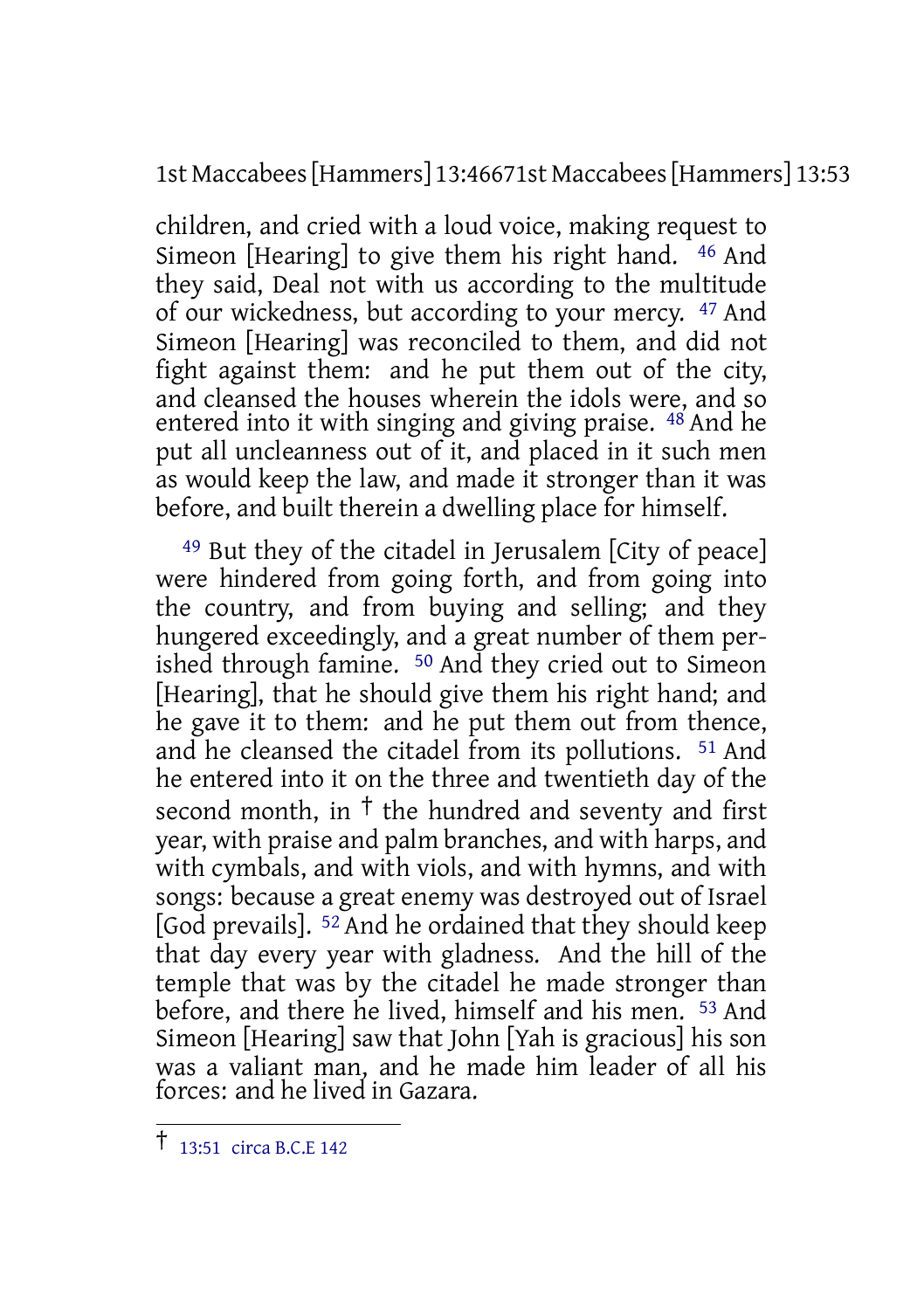1st Maccabees[Hammers] 14:1681st Maccabees[Hammers] 14:13

### 14

<sup>1</sup> And in<sup>\*</sup> the hundred and seventy and second year king Demetrius gathered his forces together, and went into Media [Middle-land], to get him help, that he might fight against Tryphon. 2 And Arsaces, the king of Persia [Descendants of Loving-kindness] and Media [Middleland], heard that Demetrius was come into his borders, and he sent one of his princes to take him alive: 3 and he went and struck the army of Demetrius, and took him, and brought him to Arsaces; and he put him in ward.

<sup>4</sup> And the land had rest all the days of Simeon [Hearing]: and he sought the good of his nation; and his authority and his glory was well-pleasing to them all his days. <sup>5</sup> And amid all his glory he took Joppa for a haven, and made it an entrance for the isles of the sea; <sup>6</sup> and he enlarged the borders of his nation, and got possession of the country; 7 and he gathered together a great number of captives, and got the dominion of Gazara, and Bethsura, and the citadel, and he took away the multitude of its uncleanness; and there was none that resisted him. 8 And they tilled their land in peace, and the land gave her increase, and the trees of the plains their fruit.  $9$  The ancient men sat in the streets, they communed all of them together of good things, and the young men put on glorious and warlike apparel. 10 He provided food for the cities, and furnished them with all manner of munition, until the name of his glory was named to the end of the earth. 11 He made peace in the land, and Israel [God prevails] rejoiced with great joy:  $12$  and they sat each man under his vine and his fig tree, and there was none to make them afraid: <sup>13</sup> and there ceased in the land any that fought against them: and the kings were discomfited

<sup>\*</sup> 14:1 circa B.C.E 141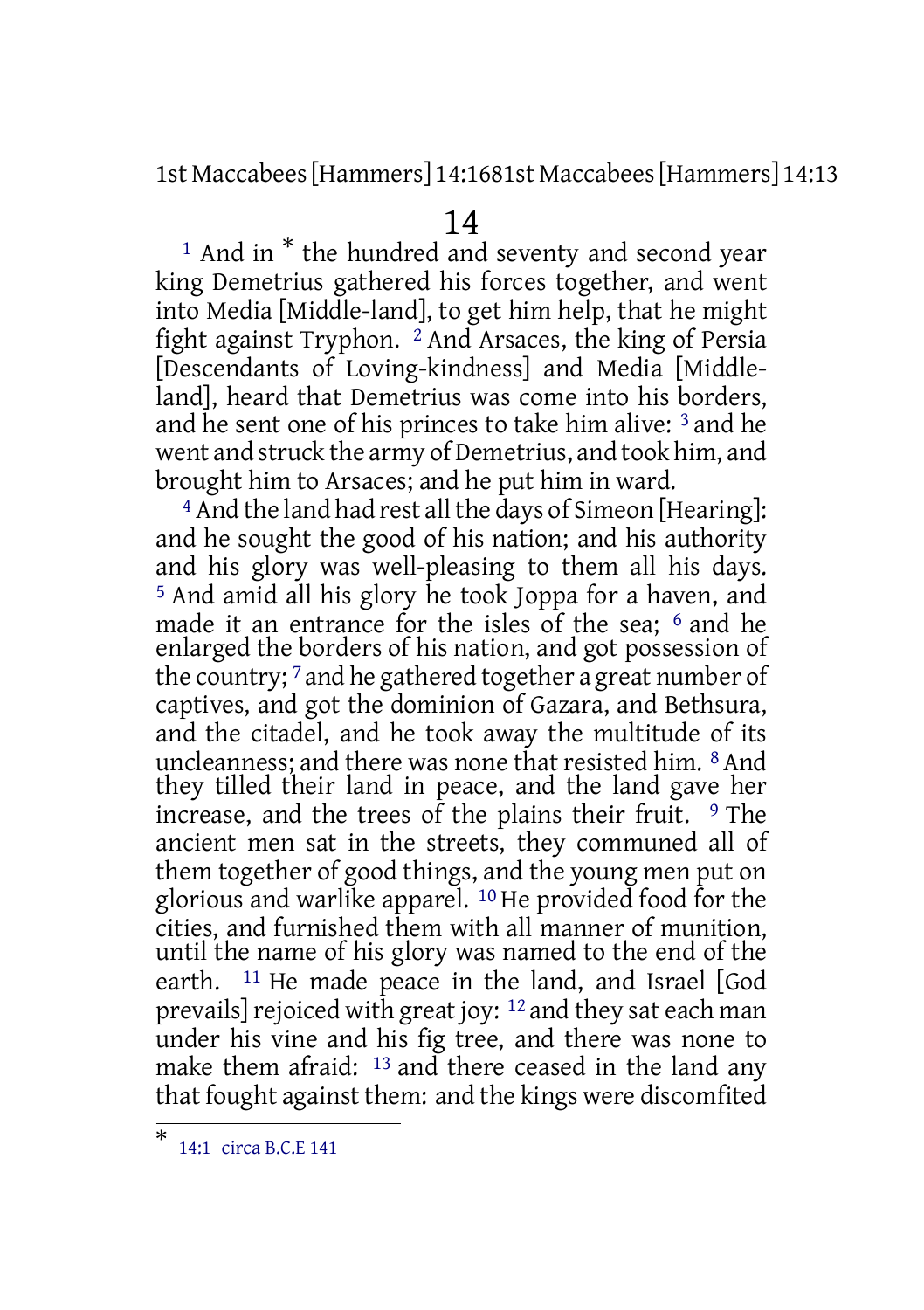1st Maccabees[Hammers] 14:14691st Maccabees[Hammers] 14:24

in those days. 14 And he strengthened all those of his people that were brought low: the law he searched out, and every lawless and wicked person he took away. 15 He glorified the sanctuary, and the utensils of the temple he multiplied.

16 And it was heard at Rome [Town of flowing waters] that Jonathan was dead, and even to Sparta, and they were exceeding sorry. 17 But as soon as they heard that his brother Simeon [Hearing] was made high priest in his stead, and ruled the country, and the cities therein, 18 they wrote to him on tables of bronze, to renew with him the friendship and the confederacy which they had confirmed with Judas [Praised] and Jonathan his brethren; 19 and they were read before the congregation at Jerusalem [City of peace]. 20 And this is the copy of the letters which the Spartans sent:

The rulers of the Spartans, and the city, to Simeon [Hearing] the high priest, and to the elders, and the priests, and the residue of the people of the Jews [Praisers], our brethren, greeting: 21 The ambassadors that were sent to our people made report to us of your glory and honor: and we were glad for their coming, 22 and we did register the things that were spoken by them in the public records after this manner: Numenius son of Antiochus, and Antipater son of Jason, the Jews [Praisers]' ambassadors, came to us to renew the friendship they had with us. <sup>23</sup> And it pleased the people to entertain the men honorably, and to put the copy of their words in the public records, to the end that the people of the Spartans might have a memorial thereof: moreover they wrote a copy of these things to Simeon [Hearing] the high priest.

24 After this Simeon [Hearing] sent Numenius to Rome [Town of flowing waters] with a great shield of gold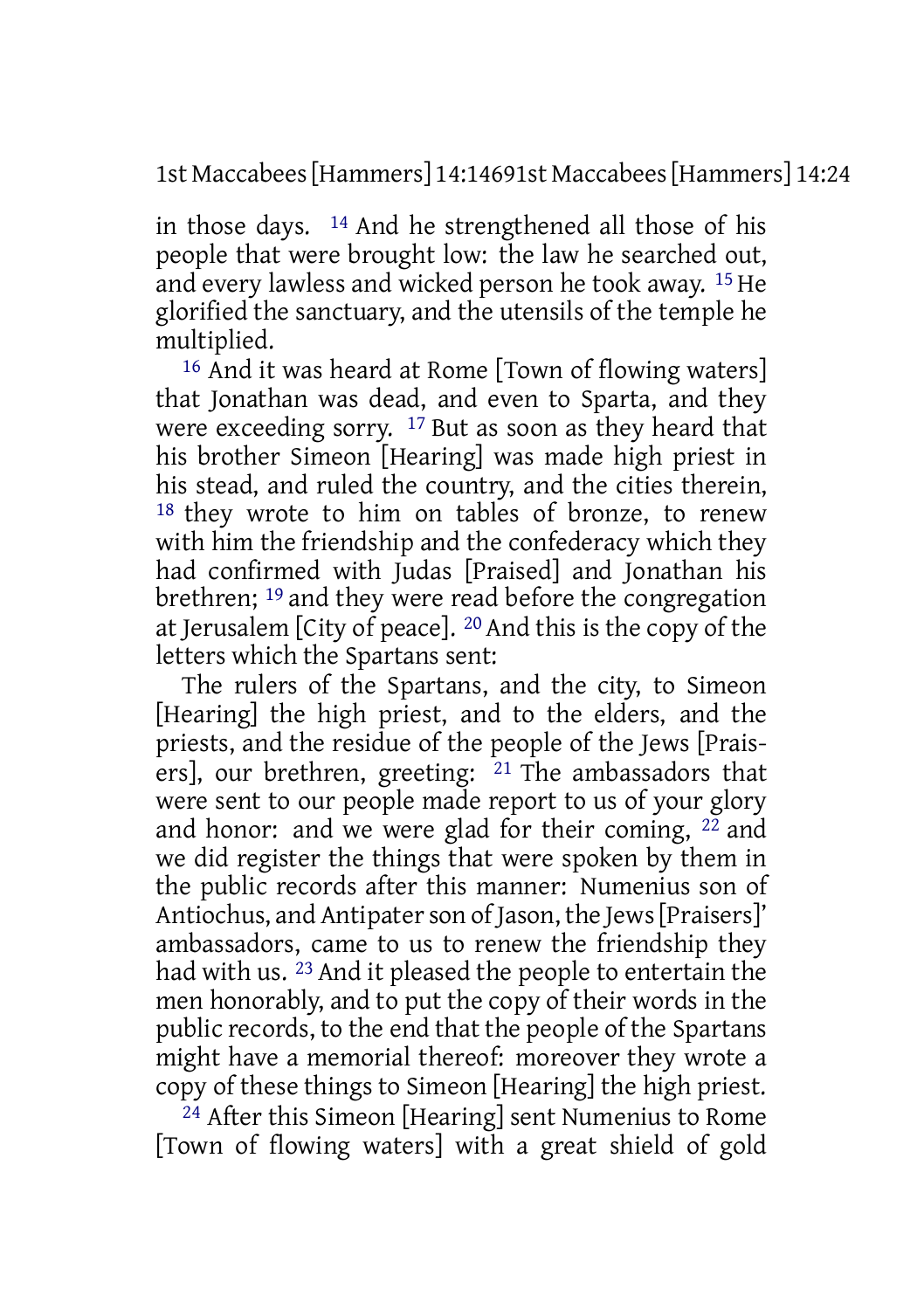1st Maccabees[Hammers] 14:25701st Maccabees[Hammers] 14:33

of a thousand pound weight, in order to confirm the confederacy with them.

25 But when the people heard these things, they said, What thanks shall we give to Simeon [Hearing] and his sons? <sup>26</sup> for he and his brethren and the house of his father have made themselves strong, and have chased away in fight the enemies of Israel [God prevails] from them, and confirmed liberty to Israel [God prevails]. <sup>27</sup> And they wrote on tables of bronze, and set them upon pillars in mount Sion: and this is the copy of the writing:

On the eighteenth day of Elul, in  $\dagger$  the hundred and seventy and second year, and this is the third year of Simeon [Hearing] the high priest, 28 in Asaramel, in a great congregation of priests and people and princes of the nation, and of the elders of the country, was it notified to us: 29 In as much as oftentimes there have been wars in the country, but Simeon [Hearing] the son of Mattathias [Gift of Yah], the son of the sons of Joarib, and his brethren, put themselves in jeopardy, and withstood the enemies of their nation, that their sanctuary and the law might be established, and glorified their nation with great glory: 30 and Jonathan assembled their nation together, and became their high priest, and was gathered to his people: 31 and their enemies purposed to invade their country, that they might destroy their country utterly, and stretch forth their hands against their sanctuary: 32 then rose up Simeon [Hearing], and fought for his nation, and spent much of his own substance, and armed the valiant men of his nation, and gave them wages: 33 and he fortified the cities of Judea, and Bethsura that lies upon the borders of Judea, where the arms of the enemies were aforetime, and set there a garrison of Jews

<sup>†</sup> 14:27 circa B.C.E <sup>141</sup>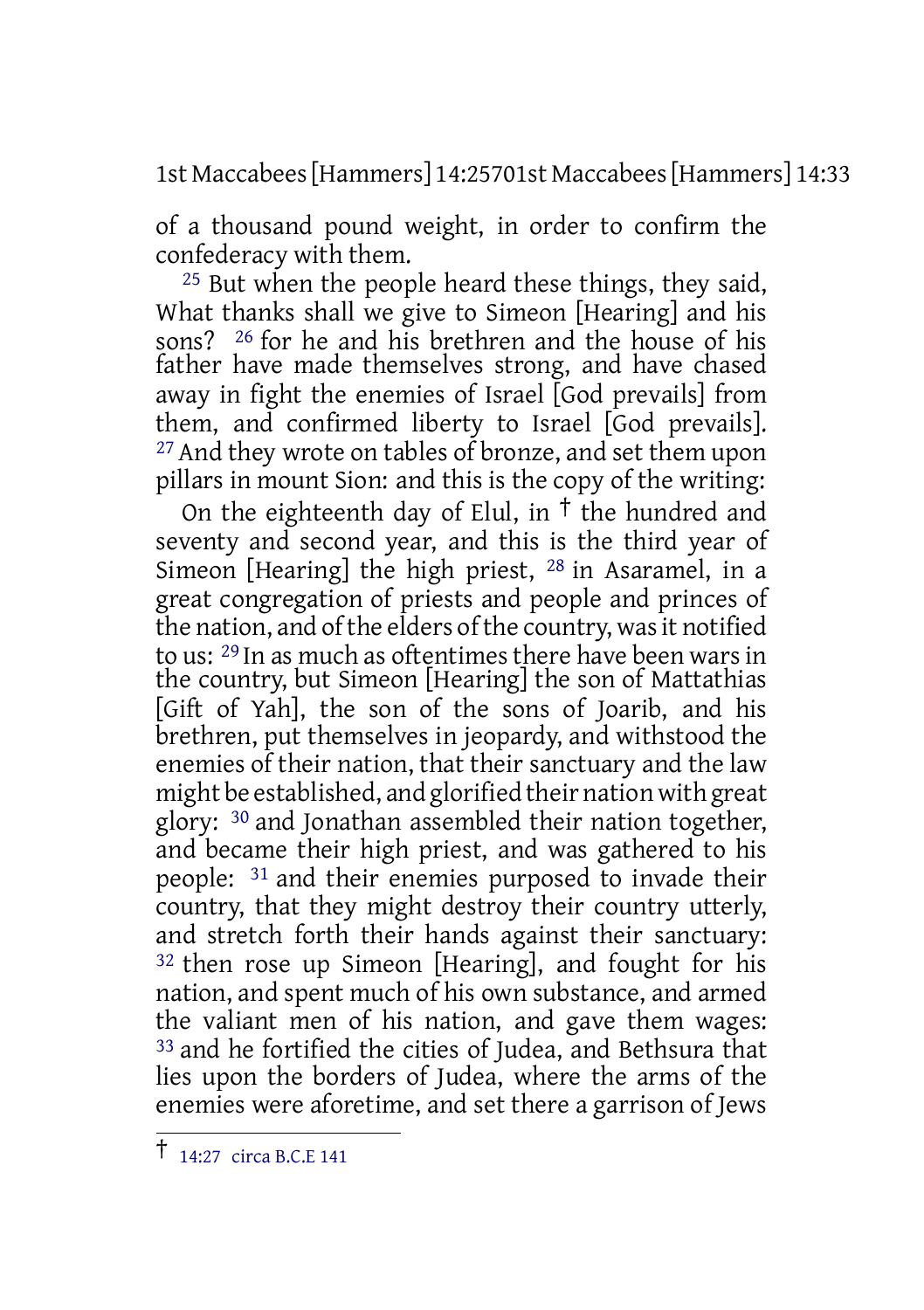#### 1st Maccabees[Hammers] 14:34711st Maccabees[Hammers] 14:42

[Praisers]: 34 and he fortified Joppa which is upon the sea, and Gazara which is upon the borders of Azotus, wherein the enemies lived aforetime, and placed Jews [Praisers] there, and set therein all things convenient for the reparation thereof: 35 and the people saw the trusting faith in action of Simeon [Hearing], and the glory which he thought to bring to his nation, and they made him their leader and high priest, because he had done all these things, and for the justice and the trusting faith which he kept to his nation, and for that he sought by all means to exalt his people: 36 and in his days things prospered in his hands, so that the Gentiles were taken away out of their country, and they also that were in the city of David [Beloved], they that were in Jerusalem [City of peace], who had made themselves a citadel, out of which they issued, and polluted all things round about the sanctuary, and did great hurt to its purity; 37 and he placed Jews [Praisers] therein, and fortified it for the safety of the country and the city, and made high the walls of Jerusalem [City of peace]: <sup>38</sup> and king Demetrius confirmed to him the high priesthood according to these things, 39 and made him one of his Friends, and honored him with great honor; 40 for he had heard say, that the Jews [Praisers] had been called by the Romans [People from Town of flowing waters] friends and confederates and brethren, and that they had met the ambassadors of Simeon [Hearing] honorably; 41 and that the Jews [Praisers] and the priests were well pleased that Simeon [Hearing] should be their leader and high priest forever, until there should arise a faithful prophet; 42 and that he should be captain over them, and should take charge of the sanctuary, to set them over their works, and over the country, and over the arms, and over the strongholds;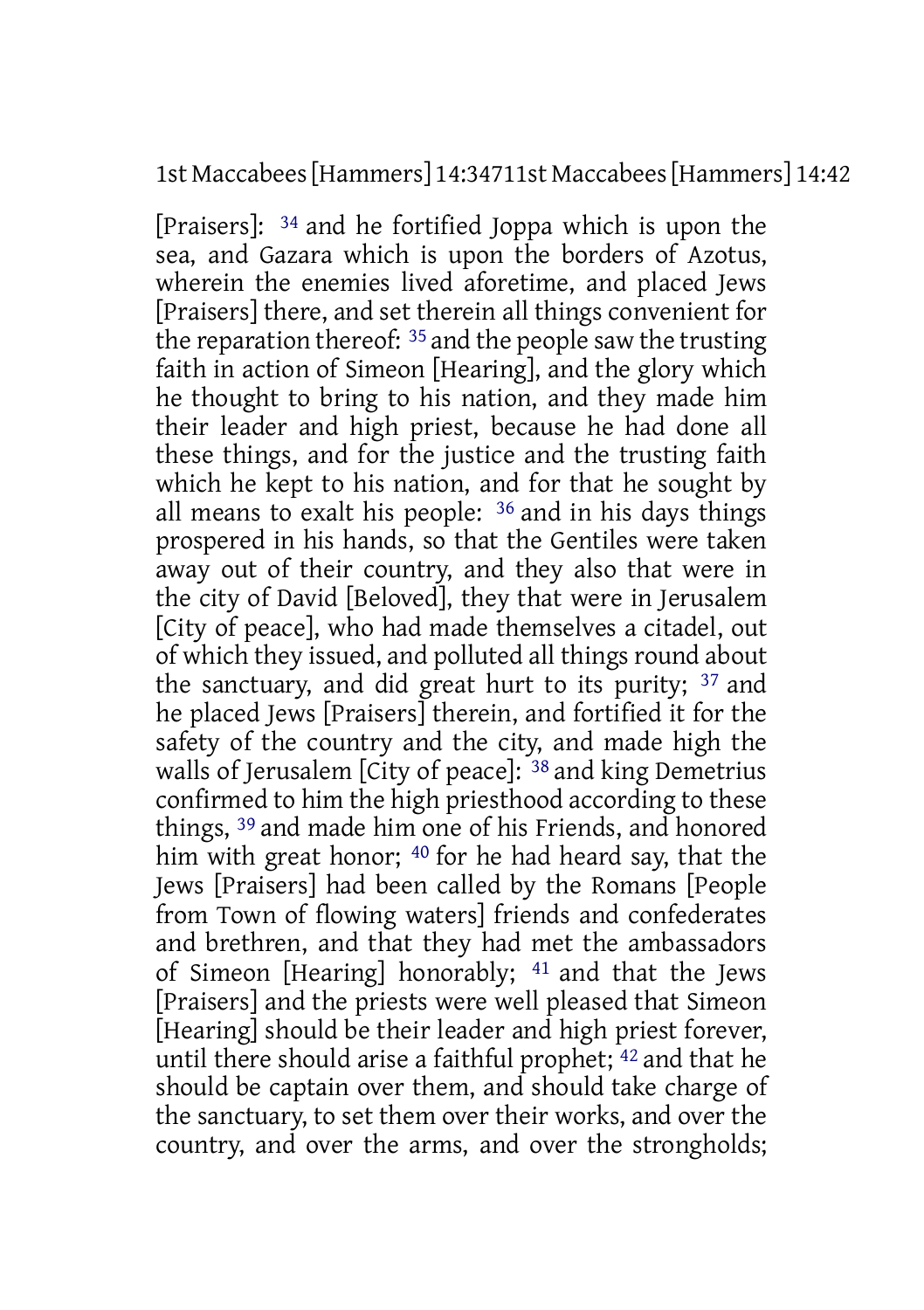1st Maccabees[Hammers] 14:43721st Maccabees[Hammers] 15:3

and that he should take charge of the sanctuary, 43 and that he should be obeyed by all, and that all instruments in the country should be written in his name, and that he should be clothed in purple, and wear gold; 44 and that it should not be lawful for any of the people or of the priests to set at nothing any of these things, or to gainsay the words that he should speak, or to gather an assembly in the country without him, or to be clothed in purple, or wear a buckle of gold; 45 but whoevershould do otherwise, or set at nothing any of these things, he should be liable to punishment.  $46$  All the people consented to ordain for Simeon [Hearing] that he should do according to these words; 47 and Simeon [Hearing] accepted hereof, and consented to be high priest, and to be captain and governor of the Jews [Praisers] and of the priests, and to be protector of all.

48 And they commanded to put this writing on tables of bronze, and to set them up within the precinct of the sanctuary in a conspicuous place; <sup>49</sup> and moreover to put the copies thereof in the treasury, to the end that Simeon [Hearing] and his sons might have them.

## 15

1 And Antiochus son of Demetrius the king sent letters from the isles of the sea to Simeon [Hearing] the priest and *ethnarch* [governor] of the Jews [Praisers], and to all the nation; <sup>2</sup> and the contents thereof were after this manner:

King Antiochus to Simeon [Hearing] the chief priest and *ethnarch* [governor], and to the nation of the Jews [Praisers], greeting: 3 In as much as certain pestilent fellows have made themselves masters of the kingdom of our fathers, but my purpose is to claim the kingdom,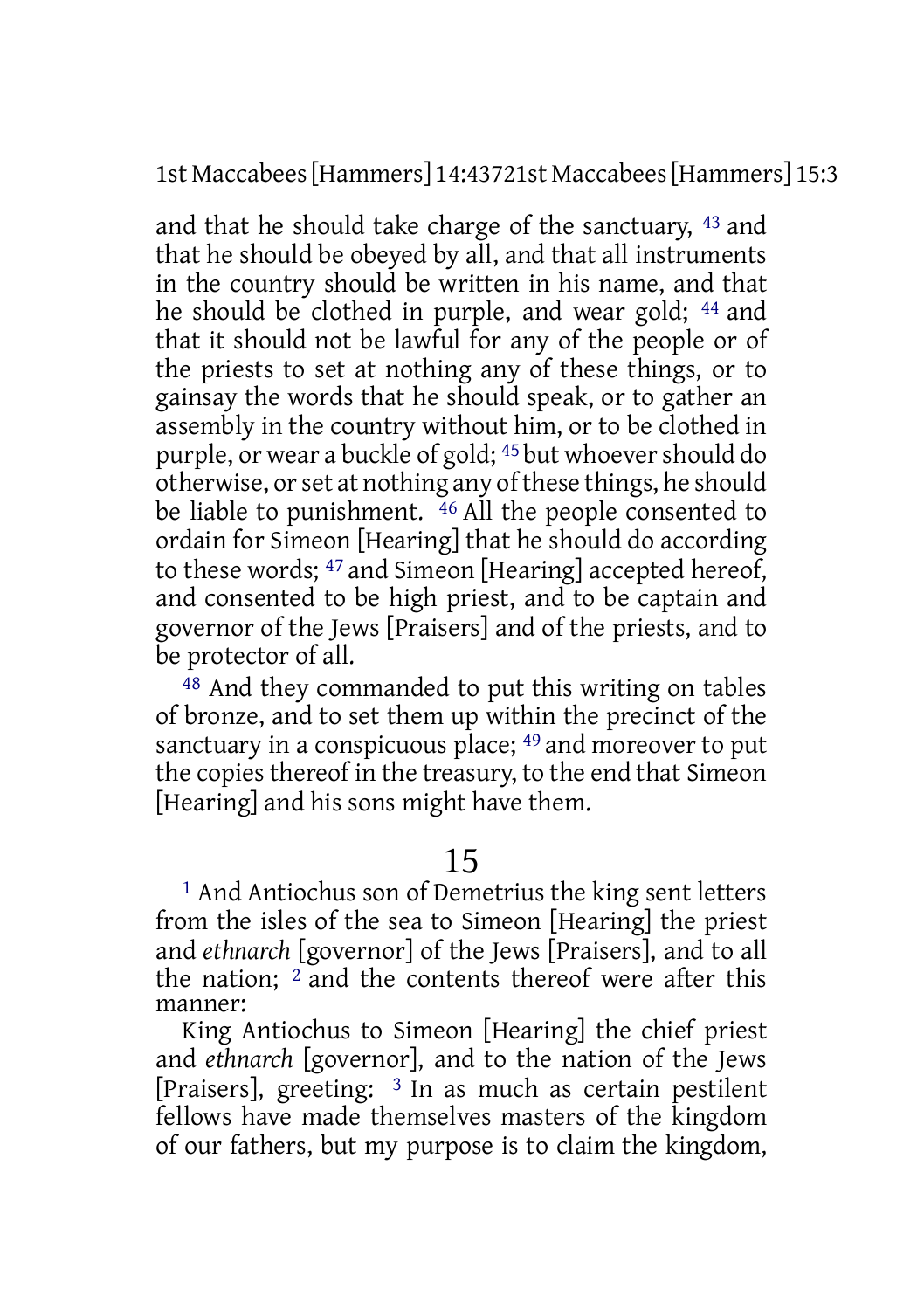1st Maccabees[Hammers] 15:4731st Maccabees[Hammers] 15:15

that I may restore it as it was before; and moreover I have raised a multitude of foreign soldiers, and have prepared ships of war; 4 moreover I am minded to land in the country, that I may punish them that have destroyed our country, and them that have made many cities in the kingdom desolate: <sup>5</sup> Now therefore I confirm to you all the exactions which the kings that were before me remitted to you, and whatever gifts besides they remitted to you: 6 and I give you leave to coin money for your country with your own stamp, 7 but that Jerusalem [City of peace] and the sanctuary should be free: and all the arms that you have prepared, and the strongholds that you have built, which you have in your possession, let them remain to you: 8 and everything owing to the king, and the things that shall be owing to the king from henceforth and for evermore, let them be remitted to you: <sup>9</sup> moreover, when we shall have established our kingdom, we will glorify you and your nation and the temple with great glory, so that your glory shall be made manifest in all the earth.

<sup>10</sup> In<sup>\*</sup> the hundred and seventy and fourth year went Antiochus forth into the land of his fathers; and all the forces came together to him, so that there were few men with Tryphon. <sup>11</sup> And king Antiochus pursued him; as he fled, he came to Dor, which is by the sea: 12 for he knew that troubles were come upon him all at once, and that his forces had forsaken him. 13 And Antiochus encamped against Dor, and with him a hundred and twenty thousand men of war, and eight thousand horse. <sup>14</sup> And he compassed the city round about, and the ships joined in the attack from the sea; and he vexed the city by land and sea, and suffered no man to go out or in.

15 And Numenius and his company came from Rome

<sup>\*</sup> 15:10 circa B.C.E 139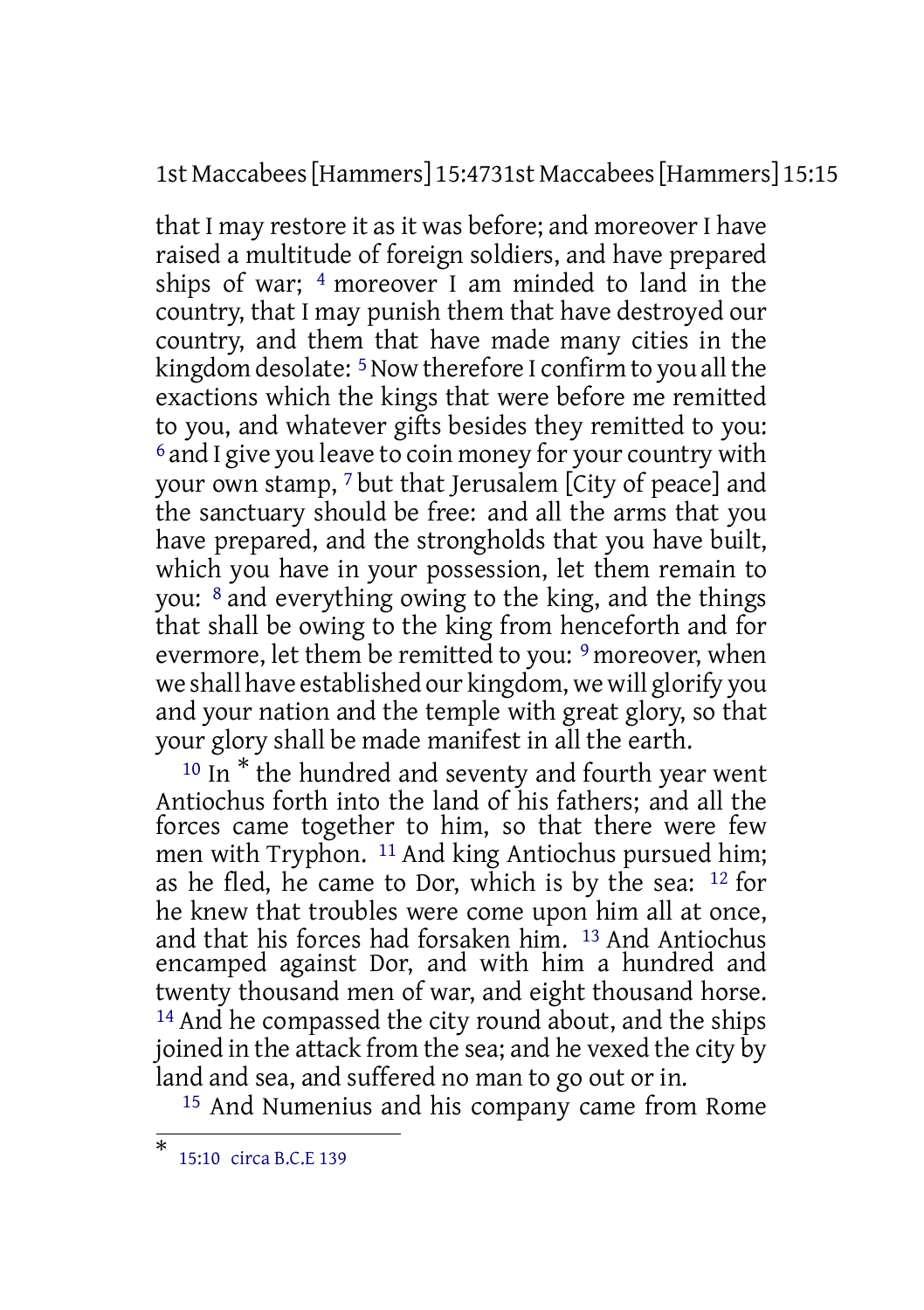1st Maccabees[Hammers] 15:16741st Maccabees[Hammers] 15:26

[Town of flowing waters], having letters to the kings and to the countries, wherein were written these things:

16 Lucius, consul of the Romans [People from Town of flowing waters], to king Ptolemy, greeting: 17 The Jews [Praisers]' ambassadors came to us as our friends and confederates, to renew the old friendship and confederacy, being sent from Simeon [Hearing] the high priest, and from the people of the Jews [Praisers]: 18 moreover they brought a shield of gold of a thousand pound. 19 It pleased us therefore to write to the kings and to the countries, that they should not seek their hurt, nor fight against them, and their cities, and their country, nor be confederates with such as fight against them.  $^{20}$  Moreover it seemed good to us to receive the shield of them. <sup>21</sup> If therefore any pestilent fellows have fled from their country to you, deliver them to Simeon [Hearing] the high priest, that he may take vengeance on them according to their law.

 $22$  And the same things wrote he to Demetrius the king, and to Attalus, and to Arathes, and to Arsaces, 23 and to all the countries, and to Sampsames, and to the Spartans, and to Delos, and to Myndos, and to Sicyon, and to Caria, and to Samos, and to Pamphylia, and to Lycia, and to Halicarnassus, and to Rhodes, and to Phaselis, and to Cos, and to Side, and to Aradus, and Gortyna, and Cnidus, and Cyprus, and Cyrene. 24 But the copy hereof they wrote to Simeon [Hearing] the high priest.

25 But Antiochus the king encamped against Dor the second day, bringing his forces up to it continually, and making engines of war, and he shut up Tryphon from going in or out. 26 And Simeon [Hearing] sent him two thousand chosen men to fight on his side; and silver, and gold, and instruments of war in abundance.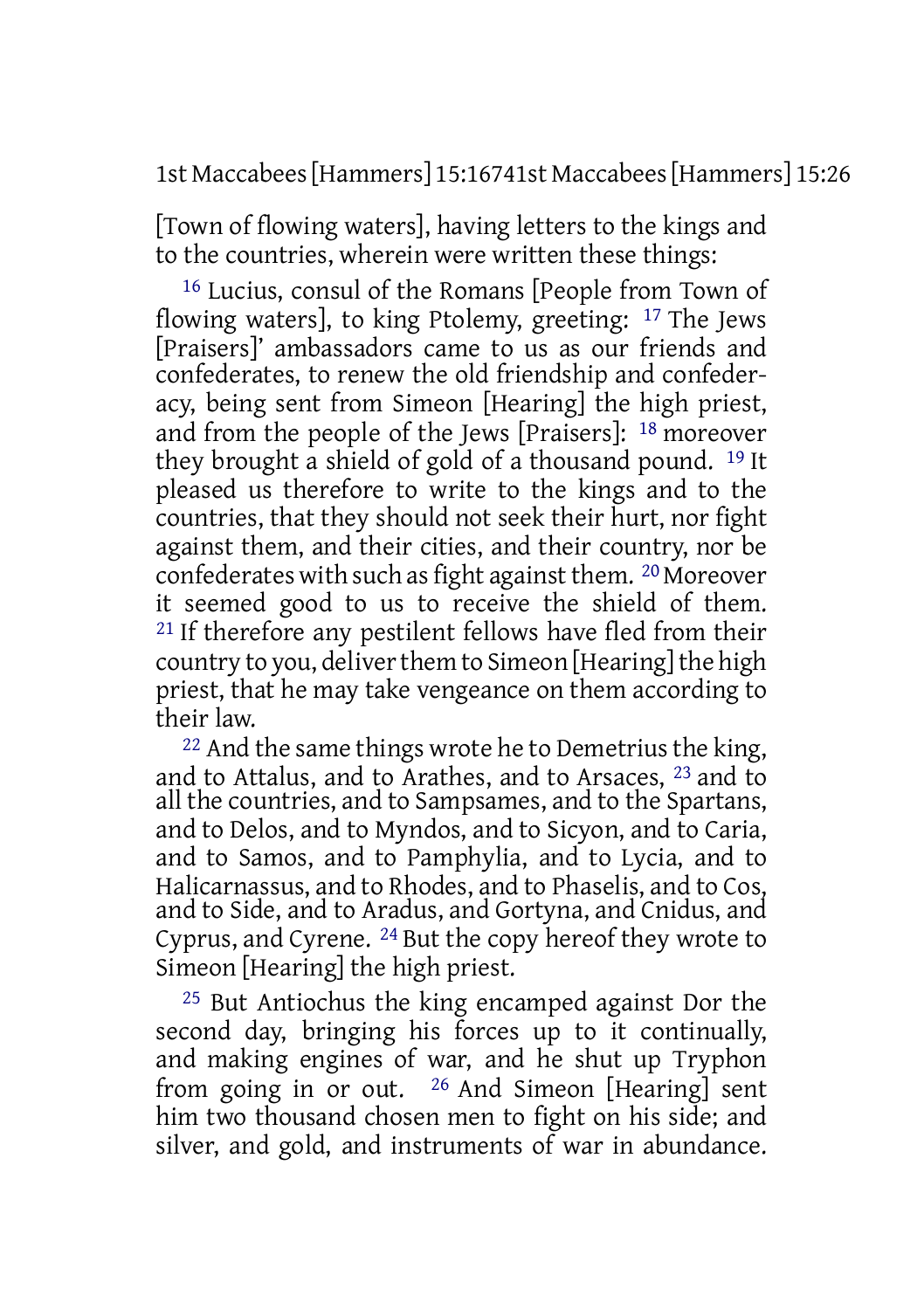1st Maccabees[Hammers] 15:27751st Maccabees[Hammers] 15:36

27 And he would not receive them, but set at nothing all the covenants which he had made with him aforetime, and was estranged from him. 28 And he sent to him Athenobius, one of his Friends, to commune with him, saying,

You hold possession of Joppa and Gazara, and the citadel that is in Jerusalem [City of peace], cities of my kingdom. 29 The borders thereof you have wasted, and done great hurt in the land, and got the dominion of many places in my kingdom. 30 Now therefore deliver up the cities which you have taken, and the tributes of the places whereof you have gotten dominion without the borders of Judea: 31 or else give me for them five hundred talents of silver; and for the harm that you have done, and the tributes of the cities, other five hundred talents: or else we will come and subdue you.

32 And Athenobius the king's Friend came to Jerusalem [City of peace]; and he saw the glory of Simeon [Hearing], and the cupboard of gold and silver vessels, and his great attendance, and he was amazed; and he reported to him the king's words. 33 And Simeon [Hearing] answered, and said to him,

We have neither taken other men's land, nor have we possession of that which appertains to others, but of the inheritance of our fathers; howbeit, it was had in possession of our enemies wrongfully for a certain time. 34But we, having opportunity, hold fast the inheritance of our fathers. 35 But as touching Joppa and Gazara, which you demand, they did great harm among the people throughout our country, we will give a hundred talents for them.

And he answered him not a word, 36 but returned in a rage to the king, and reported to him these words, and the glory of Simeon [Hearing], and all that he had seen: and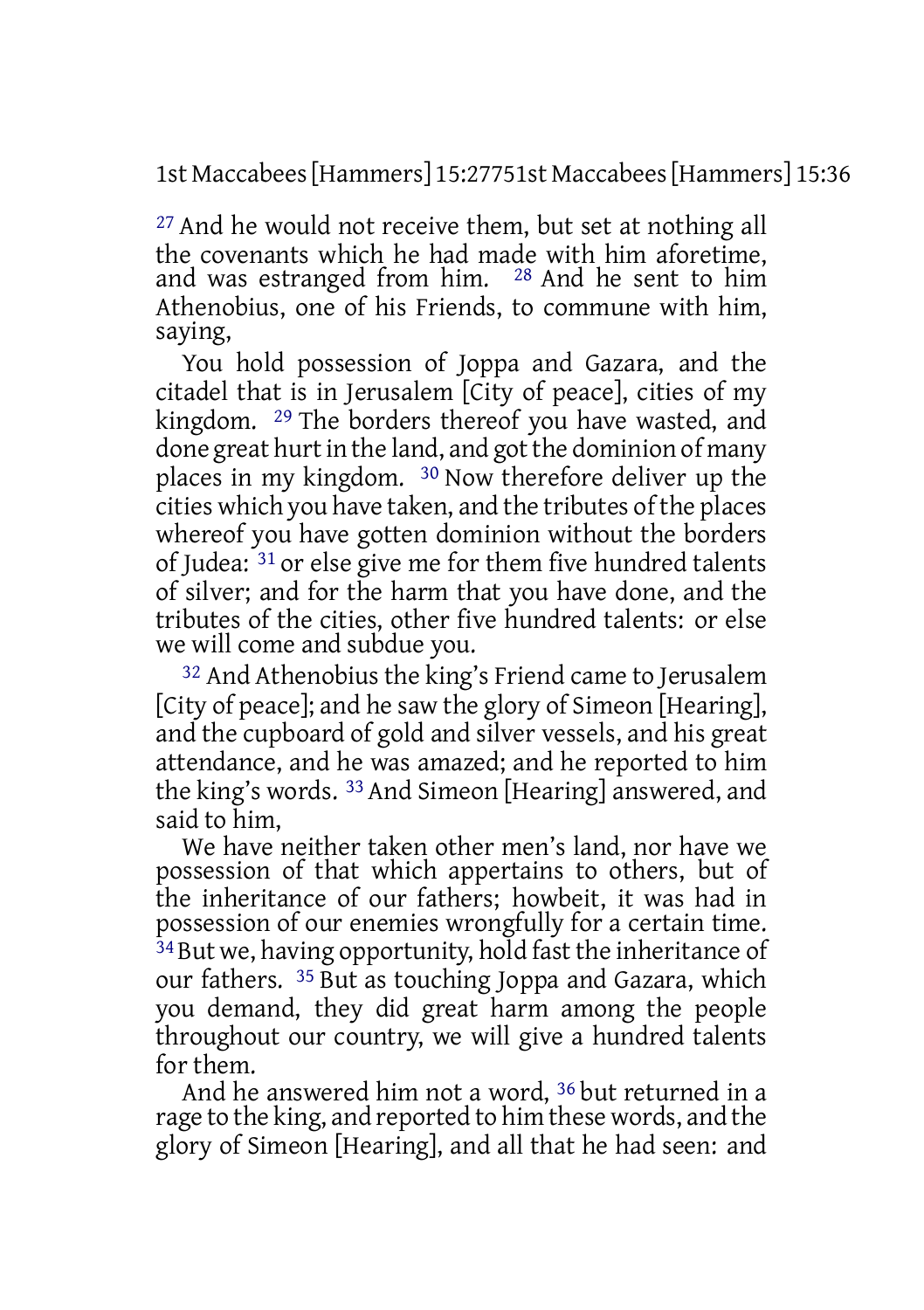1st Maccabees[Hammers] 15:37761st Maccabees[Hammers] 16:6

the king was exceeding angry. 37 But Tryphon embarked on board a ship, and fled to Orthosia.

38 And the king appointed Cendebaeus chief captain of the sea coast, and gave him forces of foot and horse: 39 and he commanded him to encamp before Judea, and he commanded him to build up Kidron, and to fortify the gates, and that he should fight against the people: but the king pursued Tryphon. 40 And Cendebaeus came to Jamnia, and began to provoke the people, and to invade Judea, and to take the people captive, and to kill them. 41And he built Kidron, and set horsemen there, and forces of foot, to the end that issuing out they might make outroads upon the ways of Judea, according as the king commanded him.

## 16

1 And John [Yah is gracious] went up from Gazara, and told Simeon [Hearing] his father what Cendebaeus was doing. 2 And Simeon [Hearing] called his two oldest sons, Judas [Praised] and John [Yah is gracious], and said to them, I and my brethren and my father's house have fought the battles of Israel [God prevails] from our youth, even to this day; and things have prospered in our hands, that we should deliver Israel [God prevails] oftentimes. 3 But now I am old, and you moreover, by his mercy, are of a sufficient age: be you instead of me and my brother, and go forth and fight for our nation; but let the help which is from heaven be with you. 4 And he chose out of the country twenty thousand men of war and horsemen, and they went against Cendebaeus, and slept at Modin. 5 And rising up in the morning, they went into the plain, and, behold, a great host came to meet them, of footmen and horsemen: and there was a brook between them. <sup>6</sup> And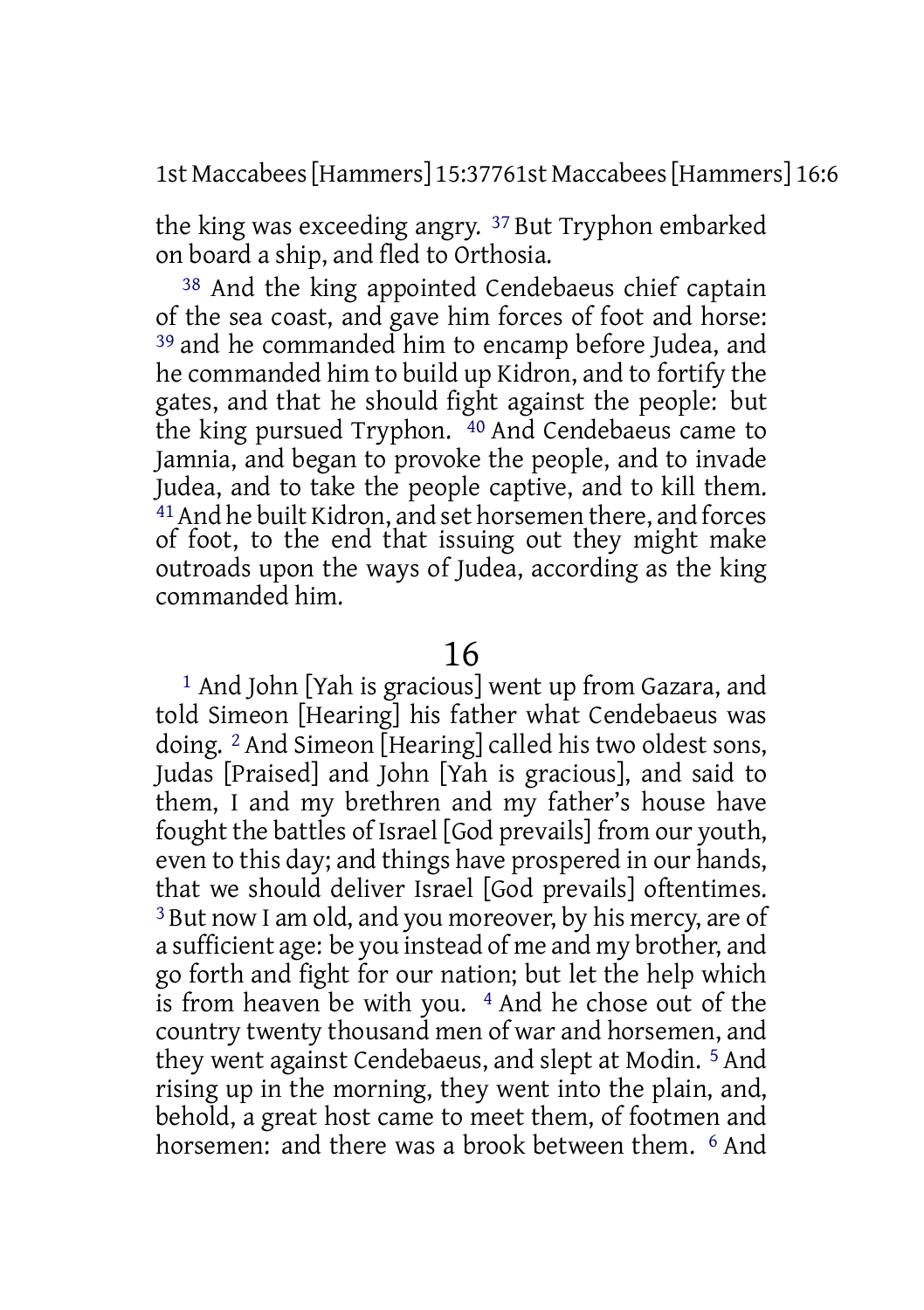1st Maccabees[Hammers] 16:7771st Maccabees[Hammers] 16:16

he encamped over against them, he and his people: and he saw that the people were afraid to pass over the brook, and he passed over first, and the men saw him, and passed over after him. 7 And he divided the people, and set the horsemen in the midst of the footmen: but the enemies' horsemen were exceeding many. <sup>8</sup> And they sounded with the trumpets; and Cendebaeus and his army were put to the rout, and there fell of them many wounded to death, but they that were left fled to the stronghold: 9 at that time was Judas [Praised] John [Yah is gracious]'s brother wounded: but John [Yah is gracious] pursued after them, till he came to Kidron, which Cendebaeus had built; <sup>10</sup> and they fled to the towers that are in the fields of Azotus; and he burned it with fire; and there fell of them about two thousand men. And he returned into Judea in peace.

11 And Ptolemy the son of Abubus had been appointed captain for the plain of Jericho [Fragrant, Moon], and he had much silver and gold; 12 for he was the high priest's son in law. 13 And his heart was lifted up, and he was minded to make himself master of the country, and he took counsel deceitfully against Simeon [Hearing] and his sons, to make away with them. <sup>14</sup> Now Simeon [Hearing] was visiting the cities that were in the country, and taking care for the good ordering of them; and he went down to Jericho [Fragrant, Moon], himself and Mattathias [Gift of Yah] and Judas [Praised] his sons, in \* the hundred and seventy and seventh year, in the eleventh month, the same is the month Sebat: 15 and the son of Abubus received them deceitfully into the little stronghold that is called Dok, which he had built, and made them a great banquet, and hid men there. <sup>16</sup> And when Simeon

<sup>\*</sup> 16:14 circa B.C.E 136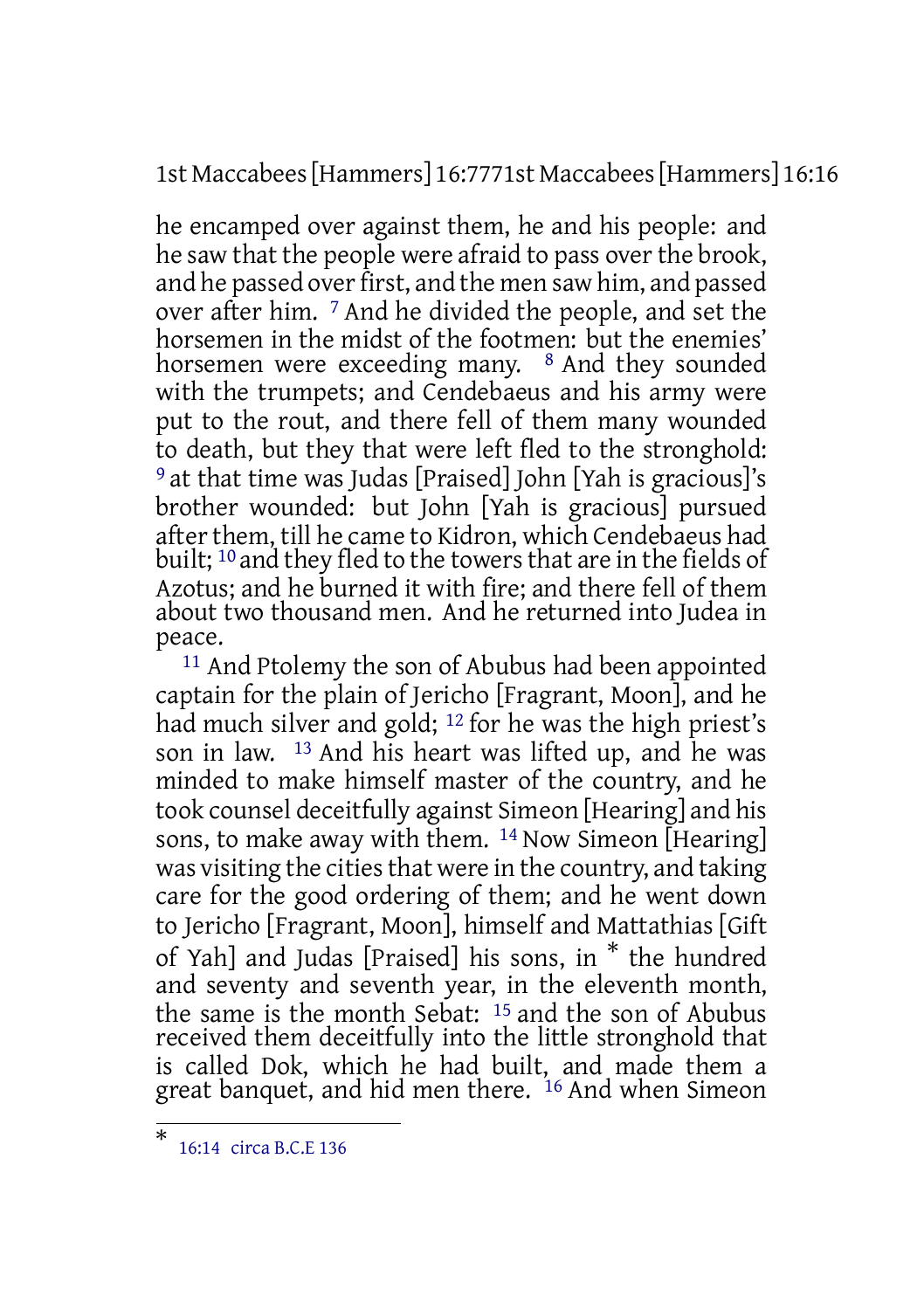1st Maccabees[Hammers] 16:17781st Maccabees[Hammers] 16:24

[Hearing] and his sons had drunk freely, Ptolemy and his men rose up, and took their arms, and came in upon Simeon [Hearing] into the banqueting place, and killed him, and his two sons, and certain of his servants. <sup>17</sup> And he committed a great iniquity, and recompensed evil for good. 18 And Ptolemy wrote these things, and sent to the king, that he should send him forces to aid him, and should deliver him their country and the cities. 19 And he sent others to Gazara to make away with John [Yah is gracious]: and to the captains of thousands he sent letters to come to him, that he might give them silver and gold and gifts. 20 And others he sent to take possession of Jerusalem [City of peace], and the mount of the temple.  $21$  And one ran before to Gazara, and told John [Yah is gracious] that hisfather and brethren were perished, and he has sent to kill you also. <sup>22</sup> And when he heard, he was sore amazed; and he laid hands on the men that came to destroy him, and killed them; for he perceived that they were seeking to destroy him.

23 And the rest of the acts of John [Yah is gracious], and of his wars, and of his valiant deeds which he did, and of the building of the walls which he built, and of his doings, 24 behold, they are written in the chronicles of his high priesthood, from the time that he was made high priest after his father.